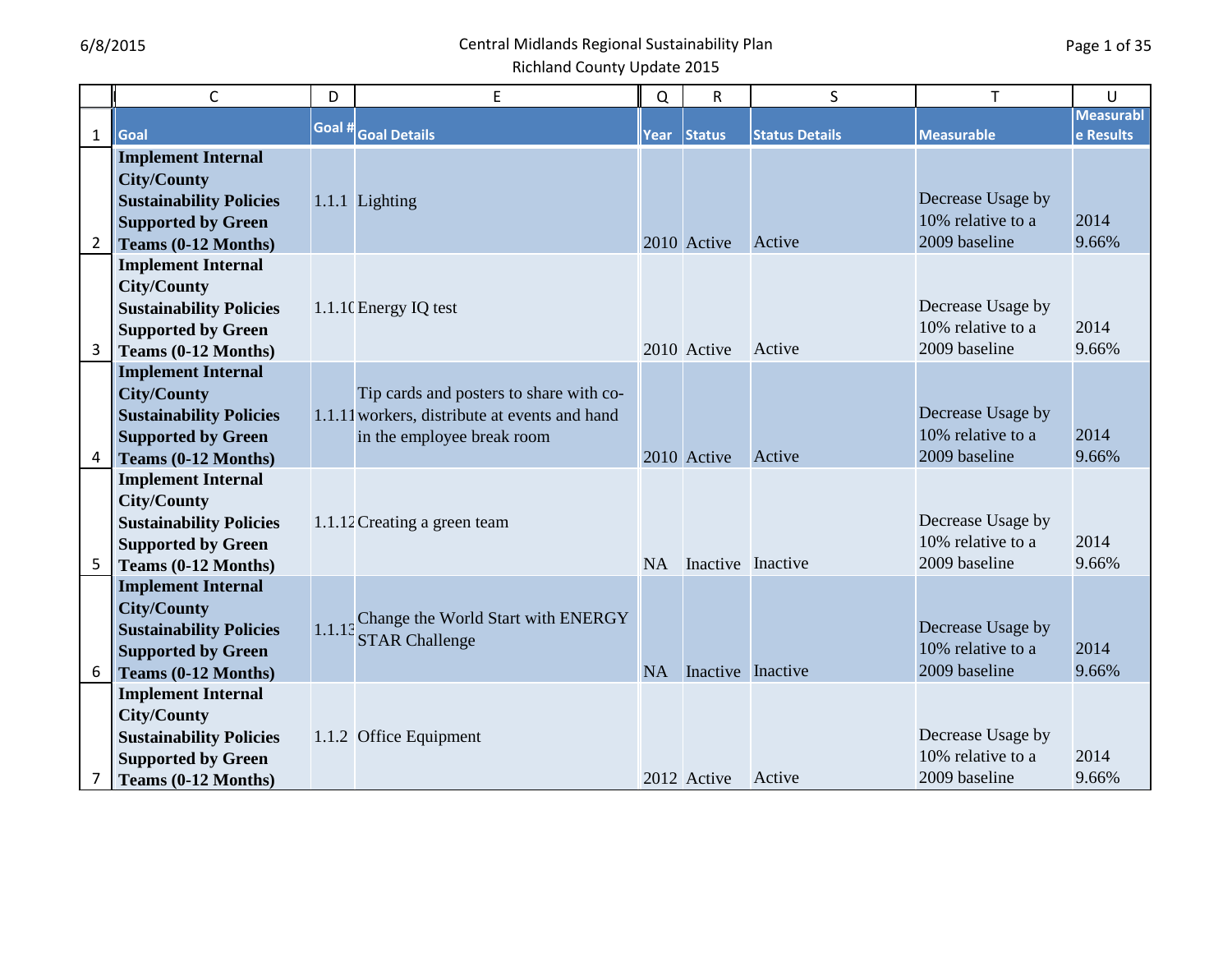|              | $\mathsf C$                                                                                                                           | D      | E                                                                                                                                                                                                                                        | Q         | R                 | S                     | T                                                       | U                             |
|--------------|---------------------------------------------------------------------------------------------------------------------------------------|--------|------------------------------------------------------------------------------------------------------------------------------------------------------------------------------------------------------------------------------------------|-----------|-------------------|-----------------------|---------------------------------------------------------|-------------------------------|
| $\mathbf{1}$ | Goal                                                                                                                                  | Goal # | <b>Goal Details</b>                                                                                                                                                                                                                      | Year      | <b>Status</b>     | <b>Status Details</b> | <b>Measurable</b>                                       | <b>Measurabl</b><br>e Results |
| 8            | <b>Implement Internal</b><br><b>City/County</b><br><b>Sustainability Policies</b><br><b>Supported by Green</b><br>Teams (0-12 Months) |        | 1.1.3 Kitchen/Break Room                                                                                                                                                                                                                 |           | 2012 Active       | Active                | Decrease Usage by<br>10% relative to a<br>2009 baseline | 2014<br>9.66%                 |
| 9            | <b>Implement Internal</b><br><b>City/County</b><br><b>Sustainability Policies</b><br><b>Supported by Green</b><br>Teams (0-12 Months) |        | 1.1.4 General                                                                                                                                                                                                                            |           | 2009 Active       | Active                | Decrease Usage by<br>10% relative to a<br>2009 baseline | 2014<br>9.66%                 |
| 10           | <b>Implement Internal</b><br><b>City/County</b><br><b>Sustainability Policies</b><br><b>Supported by Green</b><br>Teams (0-12 Months) | 1.1.5  | Identify and recruit green team<br>members from diverse organizations<br>and relevant city/county departments to<br>help promote that policy                                                                                             | <b>NA</b> | Inactive Inactive |                       | Decrease Usage by<br>10% relative to a<br>2009 baseline | 2014<br>9.66%                 |
| 11           | <b>Implement Internal</b><br><b>City/County</b><br><b>Sustainability Policies</b><br><b>Supported by Green</b><br>Teams (0-12 Months) |        | Establish a schedule of regular meetings<br>for green teams. Work with green team<br>1.1.6 members to development a promotional<br>strategy and vision for ongoing<br>improvements to the policy                                         | <b>NA</b> | Inactive Inactive |                       | Decrease Usage by<br>10% relative to a<br>2009 baseline | 2014<br>9.66%                 |
| 12           | <b>Implement Internal</b><br><b>City/County</b><br><b>Sustainability Policies</b><br><b>Supported by Green</b><br>Teams (0-12 Months) | 1.1.7  | Develop a plan and identify resources<br>to promote sustainability through<br>events, contests, internal newsletters,<br>public relations, information on the<br>intranet, videos, posters, calendars,<br>brown-bag lunch seminars, etc. |           | 2009 Active       | Active                | Decrease Usage by<br>10% relative to a<br>2009 baseline | 2014<br>9.66%                 |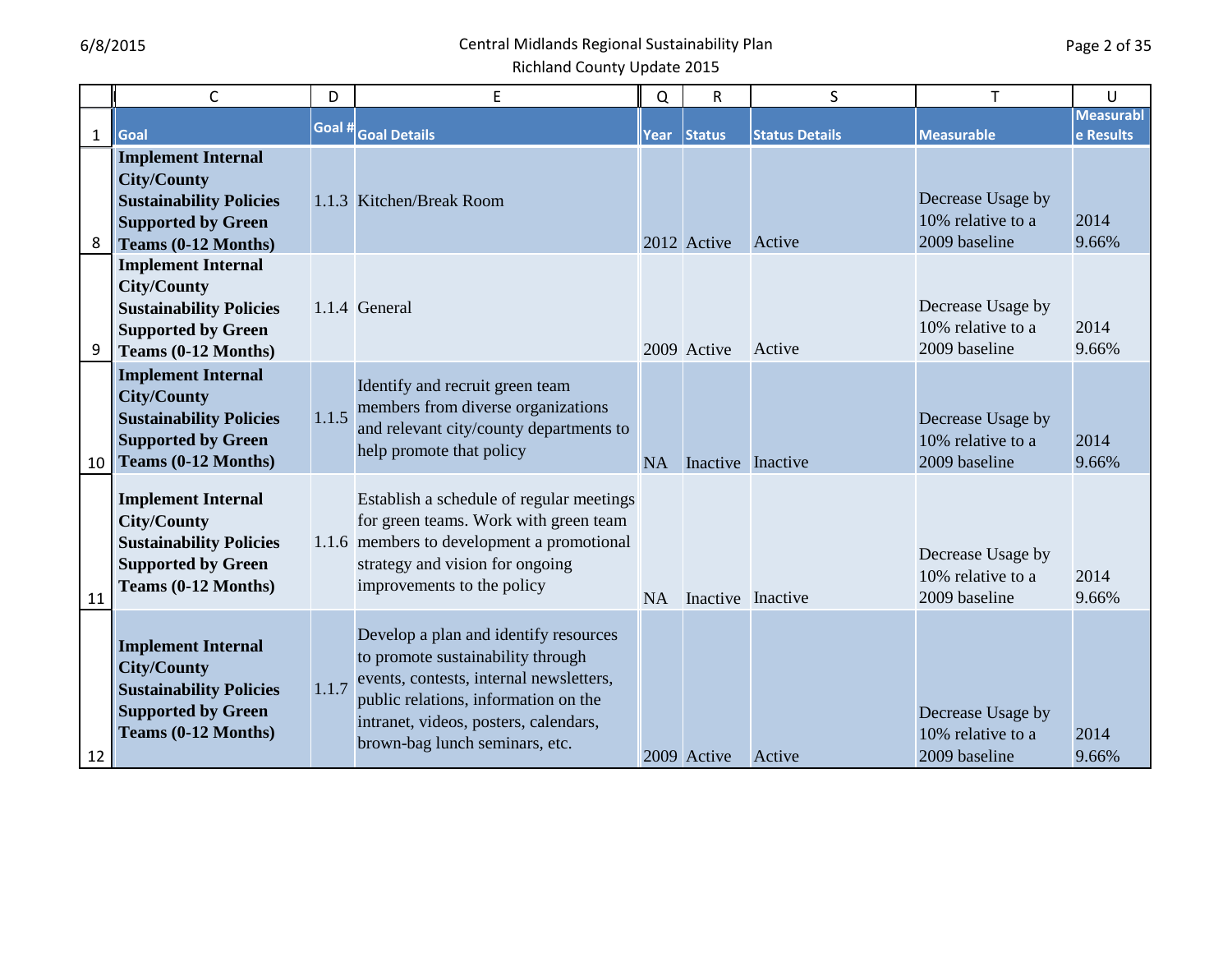|              | $\mathsf{C}$                                                                                                                          | D      | E                                                                                                          | Q      | $\mathsf R$       | S                                                                                                                          | T                                                                                 | U                                                 |
|--------------|---------------------------------------------------------------------------------------------------------------------------------------|--------|------------------------------------------------------------------------------------------------------------|--------|-------------------|----------------------------------------------------------------------------------------------------------------------------|-----------------------------------------------------------------------------------|---------------------------------------------------|
| $\mathbf{1}$ | Goal                                                                                                                                  | Goal # | <b>Goal Details</b>                                                                                        | Year   | <b>Status</b>     | <b>Status Details</b>                                                                                                      | <b>Measurable</b>                                                                 | <b>Measurabl</b><br>e Results                     |
| 13           | <b>Implement Internal</b><br><b>City/County</b><br><b>Sustainability Policies</b><br><b>Supported by Green</b><br>Teams (0-12 Months) | 1.1.8  | Access ENERGY STAR resources to<br>support the policy's goals, including                                   |        | 2010 Active       | Active                                                                                                                     | Decrease Usage by<br>10% relative to a<br>2009 baseline                           | 2014<br>9.66%                                     |
| 14           | <b>Implement Internal</b><br><b>City/County</b><br><b>Sustainability Policies</b><br><b>Supported by Green</b><br>Teams (0-12 Months) | 1.1.9  | Bring Your Green to Work with<br><b>ENERGY STAR</b>                                                        |        | 2010 Active       | Active                                                                                                                     | Decrease Usage by<br>10% relative to a<br>2009 baseline                           | 2014<br>9.66%                                     |
| 15           | <b>Assess Options for Local</b><br><b>Incentive or Loan</b><br>Programs (7+ Years)                                                    | 1.10.1 | Assess potential funding options.<br>Incentive or loan programs require<br>sustainable, long term funding. | NA TBA |                   | 2M QECBs available<br>through SC Saves<br>program, Conserfund<br>available, Financing<br>strategies through CIP<br>process | Develop a report<br>regarding options for<br>Local Incentives or<br>Loan Programs | Report<br>Generated<br>Council<br>retreat<br>2015 |
| 16           | <b>Assess Options for Local</b><br><b>Incentive or Loan</b><br>Programs (7+ Years)                                                    | 1.10.2 | Identify potential programs.                                                                               |        | 2013 Active       | <b>Support Services, CIP</b><br>and Sustainability                                                                         | Develop a report<br>regarding options for<br>Local Incentives or<br>Loan Programs | Report<br>Generated<br>Council<br>retreat<br>2015 |
| 17           | <b>Assess Options for Local</b><br><b>Incentive or Loan</b><br>Programs (7+ Years)                                                    | 1.10.3 | Develop a budget.                                                                                          |        | 2015 Active       | <b>Support Services, CIP</b><br>and Sustainability                                                                         | Develop a report<br>regarding options for<br>Local Incentives or<br>Loan Programs | Report<br>Generated<br>Council<br>retreat<br>2015 |
| 18           | <b>Assess Options for Local</b><br><b>Incentive or Loan</b><br>Programs (7+ Years)                                                    | 1.10.4 | Assess staff resources.                                                                                    | NA     | Inactive Inactive |                                                                                                                            | Develop a report<br>regarding options for<br>Local Incentives or<br>Loan Programs | Report<br>Generated<br>Council<br>retreat<br>2015 |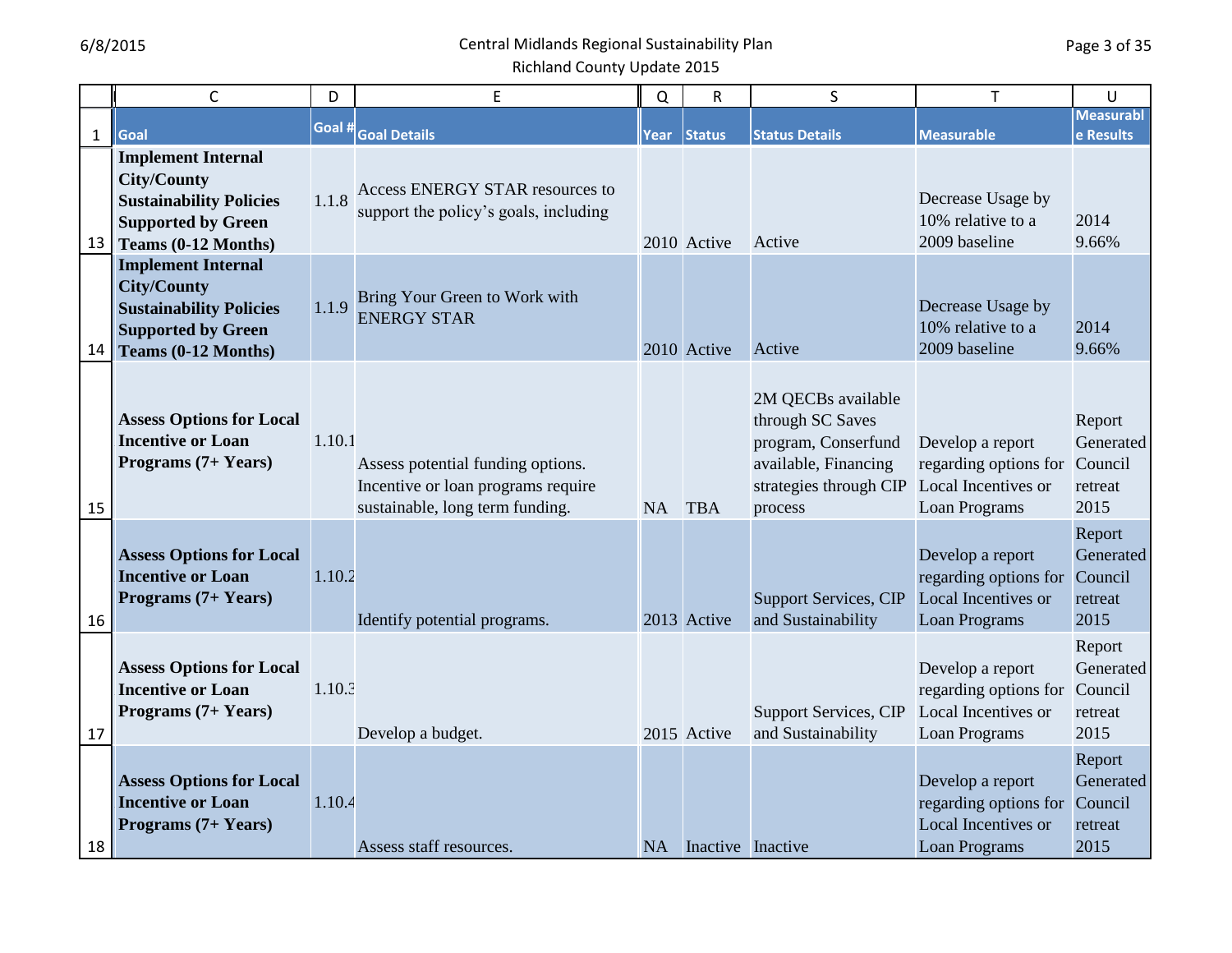|              | $\mathsf{C}$                                                                                                                          | D      | E                                                                                                                                                                                                                             | Q         | $\mathsf R$                       | S                                                                                                      | T                                                                                           | U                                                 |
|--------------|---------------------------------------------------------------------------------------------------------------------------------------|--------|-------------------------------------------------------------------------------------------------------------------------------------------------------------------------------------------------------------------------------|-----------|-----------------------------------|--------------------------------------------------------------------------------------------------------|---------------------------------------------------------------------------------------------|---------------------------------------------------|
| $\mathbf{1}$ | Goal                                                                                                                                  | Goal # | <b>Goal Details</b>                                                                                                                                                                                                           | Year      | <b>Status</b>                     | <b>Status Details</b>                                                                                  | <b>Measurable</b>                                                                           | <b>Measurabl</b><br>e Results                     |
| 19           | <b>Assess Options for Local</b><br><b>Incentive or Loan</b><br>Programs (7+ Years)                                                    | 1.10.5 | Solicit involvement and support from<br>other stakeholder organizations.                                                                                                                                                      | <b>NA</b> | Inactive Inactive                 |                                                                                                        | Develop a report<br>regarding options for<br>Local Incentives or<br>Loan Programs           | Report<br>Generated<br>Council<br>retreat<br>2015 |
| 20           | <b>Assess Options for Local</b><br><b>Incentive or Loan</b><br>Programs (7+ Years)                                                    | 1.10.f | Make a go/no-go decision.                                                                                                                                                                                                     | <b>NA</b> | Inactive Inactive                 |                                                                                                        | Develop a report<br>regarding options for<br>Local Incentives or<br><b>Loan Programs</b>    | Report<br>Generated<br>Council<br>retreat<br>2015 |
| 21           | <b>Implement Internal</b><br><b>City/County</b><br><b>Sustainability Policies</b><br><b>Supported by Green</b><br>Teams (0-12 Months) | 1.2.1  | Increase emphasis on building codes<br>related to energy efficiency. Enhance<br>training programs to inform all<br>stakeholders in the building community<br>about the code, what it entails, and how<br>it will be enforced. |           | Complet<br>e Phase<br>2013 1 2013 | State Code Updated to<br><b>IECC 2009</b>                                                              | A report<br>documenting the<br>assessment of the<br>current Energy<br><b>Building Codes</b> | <b>NA</b>                                         |
| 22           | <b>Implement Internal</b><br><b>City/County</b><br><b>Sustainability Policies</b><br><b>Supported by Green</b><br>Teams (0-12 Months) |        | Develop educational materials with<br>guidelines and requirements for<br>1.2.2 builders, architects and others in the<br>construction community to comply with<br>the new code.                                               |           | Complet<br>e Phase<br>2013 1 2013 | <b>State Energy Office</b><br>funded initiative                                                        | A report<br>documenting the<br>assessment of the<br>current Energy<br><b>Building Codes</b> | <b>NA</b>                                         |
| 23           | <b>Implement Internal</b><br><b>City/County</b><br><b>Sustainability Policies</b><br><b>Supported by Green</b><br>Teams (0-12 Months) | 1.2.3  | Review enforcement strategies at the<br>local level to ensure they facilitate<br>compliance with the code.                                                                                                                    |           | e Phase<br>2013 1 2013            | Adopting new code<br>standards at Richland<br>Complet County, reviewing<br>enforcement and<br>staffing | A report<br>documenting the<br>assessment of the<br>current Energy<br><b>Building Codes</b> | <b>NA</b>                                         |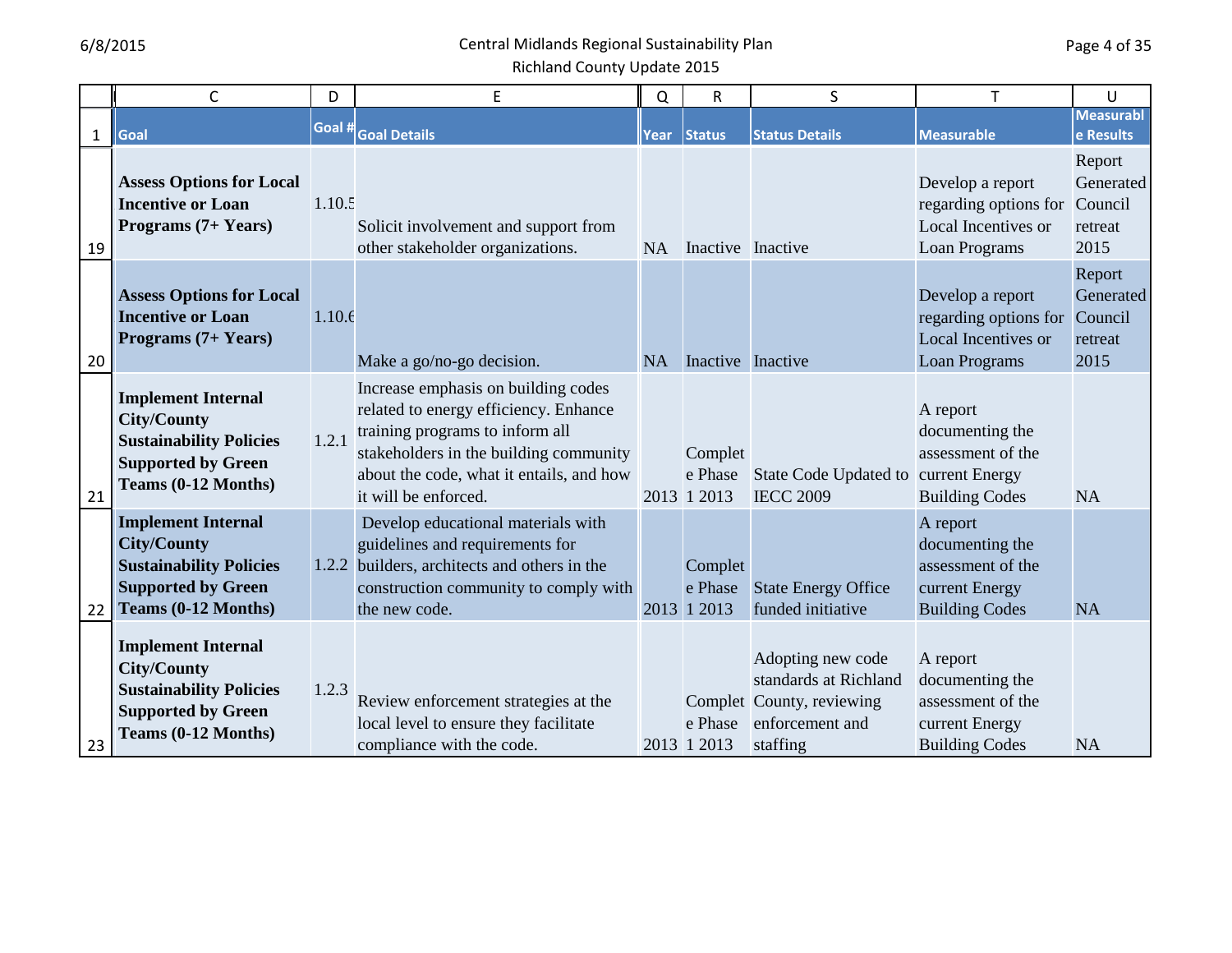|              | $\mathsf{C}$                                                                                                                          | D      | E                                                                                                                                                                                                             | Q         | R                                 | S                                                                                                                                 | T                                                                                            | U                                                                     |
|--------------|---------------------------------------------------------------------------------------------------------------------------------------|--------|---------------------------------------------------------------------------------------------------------------------------------------------------------------------------------------------------------------|-----------|-----------------------------------|-----------------------------------------------------------------------------------------------------------------------------------|----------------------------------------------------------------------------------------------|-----------------------------------------------------------------------|
| $\mathbf{1}$ | Goal                                                                                                                                  | Goal # | <b>Goal Details</b>                                                                                                                                                                                           | Year      | <b>Status</b>                     | <b>Status Details</b>                                                                                                             | <b>Measurable</b>                                                                            | <b>Measurabl</b><br>e Results                                         |
| 24           | <b>Implement Internal</b><br><b>City/County</b><br><b>Sustainability Policies</b><br><b>Supported by Green</b><br>Teams (0-12 Months) |        | 1.2.4 Evaluate compliance tools to<br>demonstrate compliance with the new<br>code.                                                                                                                            |           | Complet<br>e Phase<br>2013 1 2013 | State Code Updated to current Energy<br><b>IECC 2009</b>                                                                          | A report<br>documenting the<br>assessment of the<br><b>Building Codes</b>                    | <b>NA</b>                                                             |
| 25           | <b>Implement Internal</b><br><b>City/County</b><br><b>Sustainability Policies</b><br><b>Supported by Green</b><br>Teams (0-12 Months) | 1.2.5  | Conduct plan check inspections and<br>onsite building evaluations using a<br>random sampling approach to verify<br>that builders and developers are<br>following the code and buildings are in<br>compliance. | <b>NA</b> |                                   | <b>Unknowr Unknown</b>                                                                                                            | A report<br>documenting the<br>assessment of the<br>current Energy<br><b>Building Codes</b>  | <b>NA</b>                                                             |
| 26           | Launch an energy<br>efficiency education<br>initiative (0-12 Months)                                                                  | 1.3.0  | <b>Conduct Energy Audits of Municipal</b><br><b>County Buildings</b>                                                                                                                                          | 2008 TBA  |                                   | 2015 - funding must be<br>identified Energy<br>audits were conducted<br>as results were used to Completed Energy<br>develop EECBG | Audit                                                                                        | <b>NA</b>                                                             |
| 27           | Launch an energy<br>efficiency education<br>initiative (0-12 Months)                                                                  | 1.3.1  | Commit both human and financial<br>resources to the initiative.                                                                                                                                               | NA        |                                   | <b>Unknowr Unknown</b>                                                                                                            | Annual report on the<br>status of the Energy<br>Efficiency Education report to<br>Initiative | 2014<br>Mandated<br>Annual<br><b>Building</b><br>council              |
| 28           | Launch an energy<br>efficiency education<br>initiative (0-12 Months)                                                                  | 1.3.2  | Identify creative ideas and funding<br>sources for implementing the initiative.                                                                                                                               |           | 2013 Active                       | <b>SCE&amp;G</b> Incentives                                                                                                       | Annual report on the<br>status of the Energy<br><b>Efficiency Education</b><br>Initiative    | 2014<br>Mandated<br>Annual<br><b>Building</b><br>report to<br>council |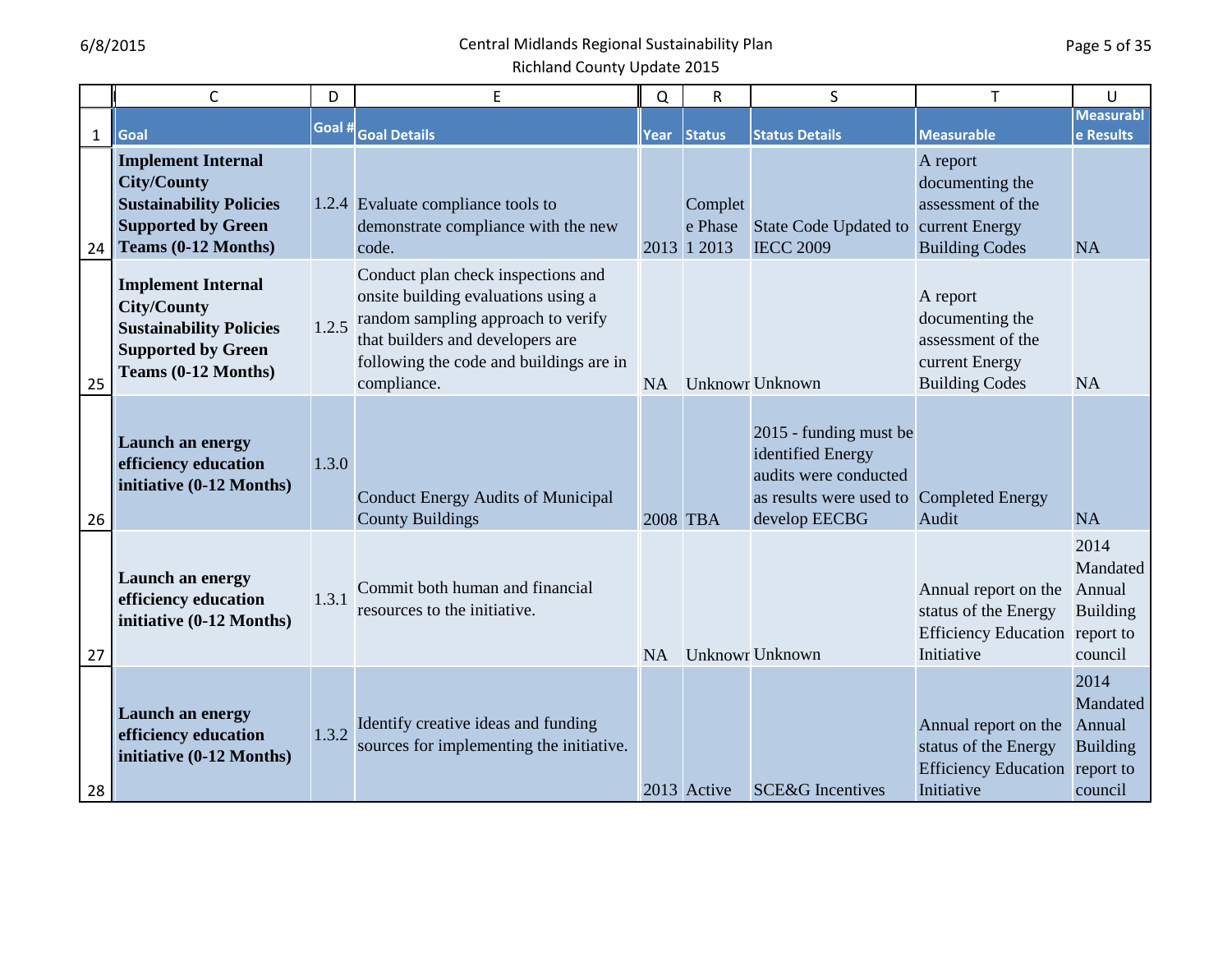|              | $\mathsf{C}$                                                                                                                            | D      | E                                                                                                                                                                                                                                                                                                              | $\Omega$ | $\mathsf{R}$  | S                             | T                                                                                                   | U                                                        |
|--------------|-----------------------------------------------------------------------------------------------------------------------------------------|--------|----------------------------------------------------------------------------------------------------------------------------------------------------------------------------------------------------------------------------------------------------------------------------------------------------------------|----------|---------------|-------------------------------|-----------------------------------------------------------------------------------------------------|----------------------------------------------------------|
| $\mathbf{1}$ | Goal                                                                                                                                    | Goal # | <b>Goal Details</b>                                                                                                                                                                                                                                                                                            | Year     | <b>Status</b> | <b>Status Details</b>         | <b>Measurable</b>                                                                                   | <b>Measurabl</b><br>e Results                            |
| 29           | Launch an energy<br>efficiency education<br>initiative (0-12 Months)                                                                    | 1.3.3  | Create a marketing and implementation<br>plan.                                                                                                                                                                                                                                                                 |          | 2013 Active   | <b>SCE&amp;G</b> Incentives   | Annual report on the<br>status of the Energy<br>Efficiency Education report to<br>Initiative        | 2014<br>Mandated<br>Annual<br><b>Building</b><br>council |
| 30           | Launch an energy<br>efficiency education<br>initiative (0-12 Months)                                                                    |        | Solicit involvement and sponsorship<br>from private entities, state agencies,<br>1.3.4 local utilities, non-profits, educational<br>institutions, and other neighboring local<br>governments.                                                                                                                  |          | 2013 Active   | <b>SCE&amp;G</b> Incentives   | Annual report on the<br>status of the Energy<br>Efficiency Education report to<br>Initiative        | 2014<br>Mandated<br>Annual<br><b>Building</b><br>council |
| 31           | Launch an energy<br>efficiency education<br>initiative (0-12 Months)                                                                    | 1.4.1  | Conduct comprehensive, portfolio-<br>wide energy audits every five years                                                                                                                                                                                                                                       | 2013 TBA |               | Funding must be<br>identified | Annual report on the<br>status of the Energy<br><b>Efficiency Education</b> report to<br>Initiative | 2014<br>Mandated<br>Annual<br><b>Building</b><br>council |
| 32           | <b>Adopt a Green Building</b><br><b>Resolution for current</b><br>and future<br><b>Municipal/County</b><br><b>Buildings (1-6 Years)</b> |        | Evaluate the applicability of the<br>components of identified resolutions<br>and weigh the pros and cons of each in<br>1.5.2 the context of local conditions (e.g., the<br>technical capacity of the local<br>commercial building community, the<br>availability and cost of advanced energy<br>technologies). |          | 2014 Complete |                               | The adopted<br>2014 resolution                                                                      | Adopted<br>2014                                          |
| 33           | <b>Adopt a Green Building</b><br><b>Resolution for current</b><br>and future<br><b>Municipal/County</b><br><b>Buildings (1-6 Years)</b> |        | Research the process required to adopt<br>1.5.3 resolutions by each jurisdiction.<br>Develop a proposal for review by key<br>stakeholders.                                                                                                                                                                     |          | 2013 Complete |                               | The adopted<br>2014 resolution                                                                      | Adopted<br>2014                                          |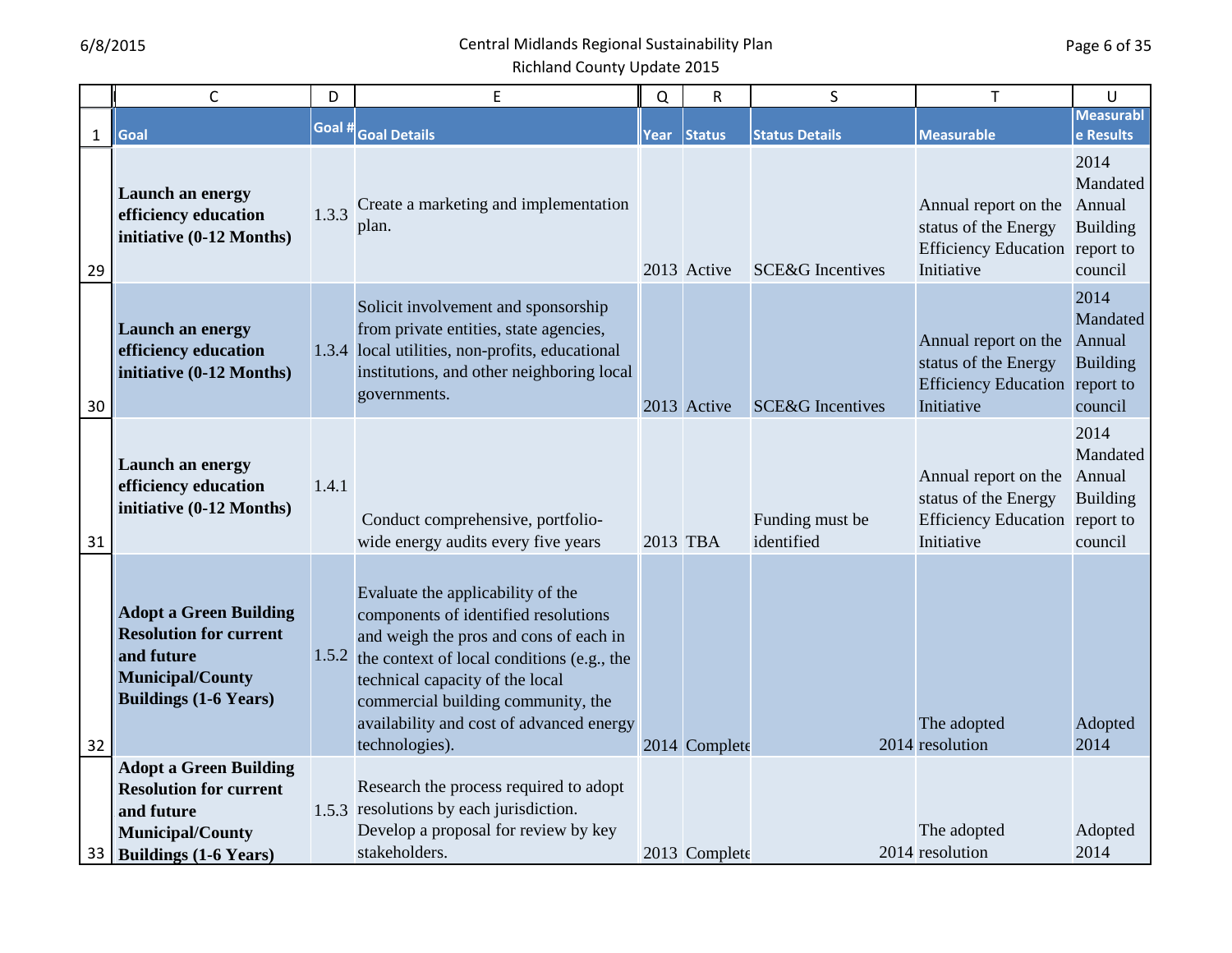|              | $\mathsf{C}$                                                                                                                            | D      | E                                                                                                                                                                                                                                                         | Q         | R                                      | S                                 |                                                     | U                             |
|--------------|-----------------------------------------------------------------------------------------------------------------------------------------|--------|-----------------------------------------------------------------------------------------------------------------------------------------------------------------------------------------------------------------------------------------------------------|-----------|----------------------------------------|-----------------------------------|-----------------------------------------------------|-------------------------------|
| $\mathbf{1}$ | Goal                                                                                                                                    | Goal # | <b>Goal Details</b>                                                                                                                                                                                                                                       | Year      | <b>Status</b>                          | <b>Status Details</b>             | <b>Measurable</b>                                   | <b>Measurabl</b><br>e Results |
| 34           | <b>Adopt a Green Building</b><br><b>Resolution for current</b><br>and future<br><b>Municipal/County</b><br><b>Buildings (1-6 Years)</b> | 1.5.4  | Promote the benefits of the resolution<br>and gather stakeholder support.                                                                                                                                                                                 |           | 2013 Complete                          |                                   | The adopted<br>2014 resolution                      | Adopted<br>2014               |
| 35           | <b>Adopt a Green Building</b><br><b>Resolution for current</b><br>and future<br><b>Municipal/County</b><br><b>Buildings (1-6 Years)</b> | 1.5.5  | Implement the required procedures and<br>protocols to pass the resolution.                                                                                                                                                                                |           | 2013 Complete                          |                                   | The adopted<br>2014 resolution                      | Adopted<br>2014               |
| 36           | <b>Implement Incentives for</b><br>$(1-6$ Years)                                                                                        |        | Conduct research on green building<br>Green Building Practices 1.6.1 incentives adopted by other<br>jurisdictions                                                                                                                                         | <b>NA</b> |                                        | <b>Ongoing Unknown</b>            | Adopt Incentives for<br>Green Building<br>Practices | <b>NA</b>                     |
| 37           | <b>Implement Incentives for</b><br><b>Green Building Practices</b> 1.6.2<br>$(1-6$ Years)                                               |        | Evaluate the applicability of the various<br>incentive programs and weigh the pros<br>and cons of each in the context of local<br>conditions, particularly considering new<br>building codes adopted by the State and<br>required enforcement activities. | NA        |                                        | Ongoing Unknown                   | Adopt Incentives for<br>Green Building<br>Practices | <b>NA</b>                     |
| 38           | <b>Implement Incentives for</b><br><b>Green Building Practices</b><br>$(1-6$ Years)                                                     | 1.6.3  | Establish metrics for evaluating green<br>building permit applications. Develop<br>protocols for verifying and approving<br>green building permit applications.                                                                                           |           | Green<br>Conserv<br>ation<br>2013 Code | <b>Green Conservation</b><br>Code | Adopt Incentives for<br>Green Building<br>Practices | Adopted<br>2013               |
| 39           | <b>Implement Incentives for</b><br><b>Green Building Practices</b> 1.6.4<br>$(1-6$ Years)                                               |        | Identify funding sources for energy<br>efficiency projects and incentives                                                                                                                                                                                 |           | 2013 Active                            | Active                            | Adopt Incentives for<br>Green Building<br>Practices | <b>NA</b>                     |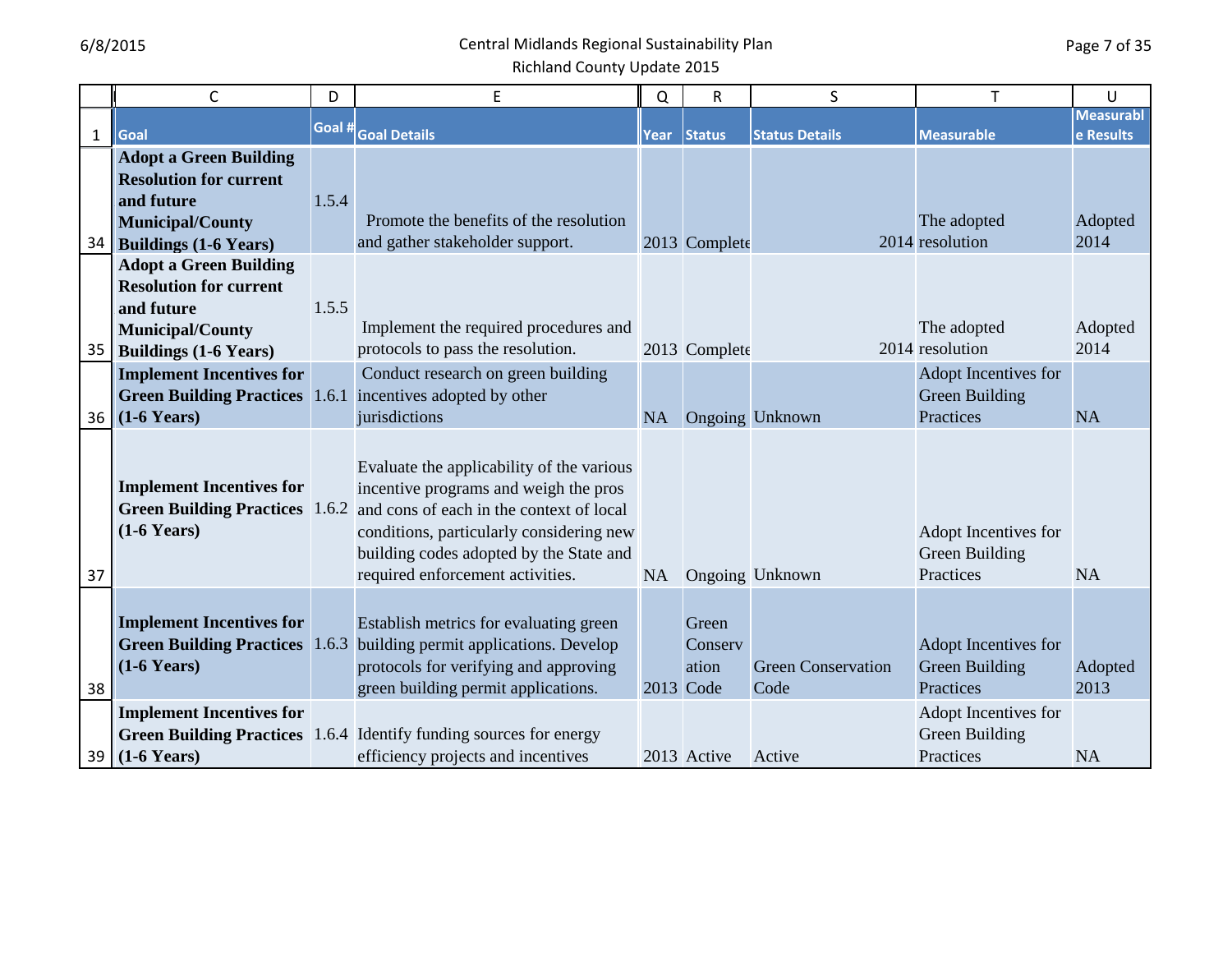|              | $\mathsf{C}$                                                                                         | D      | E                                                                                                                                                                      | Q    | $\overline{R}$                         | S                                                                                 | T                                                                                           | U                             |
|--------------|------------------------------------------------------------------------------------------------------|--------|------------------------------------------------------------------------------------------------------------------------------------------------------------------------|------|----------------------------------------|-----------------------------------------------------------------------------------|---------------------------------------------------------------------------------------------|-------------------------------|
| $\mathbf{1}$ | Goal                                                                                                 | Goal # | <b>Goal Details</b>                                                                                                                                                    | Year | <b>Status</b>                          | <b>Status Details</b>                                                             | <b>Measurable</b>                                                                           | <b>Measurabl</b><br>e Results |
| 40           | <b>Implement Incentives for</b><br><b>Green Building Practices</b><br>$(1-6$ Years)                  |        | Research the process required to adopt<br>the selected incentives in each<br>1.6.5 jurisdiction. Develop a proposal for<br>review and approval by key<br>stakeholders. |      | Green<br>Conserv<br>ation<br>2013 Code | Unknown                                                                           | Adopt Incentives for<br>Green Building<br>Practices                                         | <b>NA</b>                     |
| 41           | <b>Implement Incentives for</b><br><b>Green Building Practices</b> 1.6.6<br>$(1-6$ Years)            |        | Promote the incentives among members<br>of the building community.                                                                                                     |      | Green<br>Conserv<br>ation<br>2013 Code | ?Planning?                                                                        | Adopt Incentives for<br>Green Building<br>Practices                                         | <b>NA</b>                     |
| 42           | <b>Support Reforms to State</b><br><b>Energy Policy (1-6 Years)</b>                                  |        | 1.7.1 Identify local legislative priorities and<br>proper protocols for submitting local<br>priorities to State representatives.                                       | NA   | Active                                 | Legislative Staff<br>Liaison                                                      | Meet annually with<br>the Legislative<br>Delegation regarding<br><b>State Energy Policy</b> | <b>NA</b>                     |
| 43           | <b>Support Reforms to State</b><br><b>Energy Policy (1-6 Years)</b>                                  | 1.7.2  | Submit a set of legislative priorities to<br>relevant State representatives each year. NA                                                                              |      | Active                                 | Legislative Staff<br>Liaison                                                      | Meet annually with<br>the Legislative<br>Delegation regarding<br><b>State Energy Policy</b> | <b>NA</b>                     |
| 44           | <b>Improve the Efficiency of</b><br><b>Municipal/County</b><br><b>Building Stock (1-6)</b><br>Years) |        | 1.8.1 Develop selection criteria for<br>recommended energy efficiency<br>improvements.                                                                                 |      | 2013 Active                            | looking at CIP<br>improvements or<br>performance contract<br>integration for 2016 | Decrease Usage by<br>10% relative to a<br>2009 baseline                                     | 2014<br>9.66%                 |
| 45           | <b>Improve the Efficiency of</b><br><b>Municipal/County</b><br><b>Building Stock (1-6)</b><br>Years) | 1.8.2  | Set an efficiency goal for Btu's/sq. ft.                                                                                                                               |      | NA Active                              | Annual report for<br>administration 2015                                          | Decrease Usage by<br>10% relative to a<br>2009 baseline                                     | 2014<br>9.66%                 |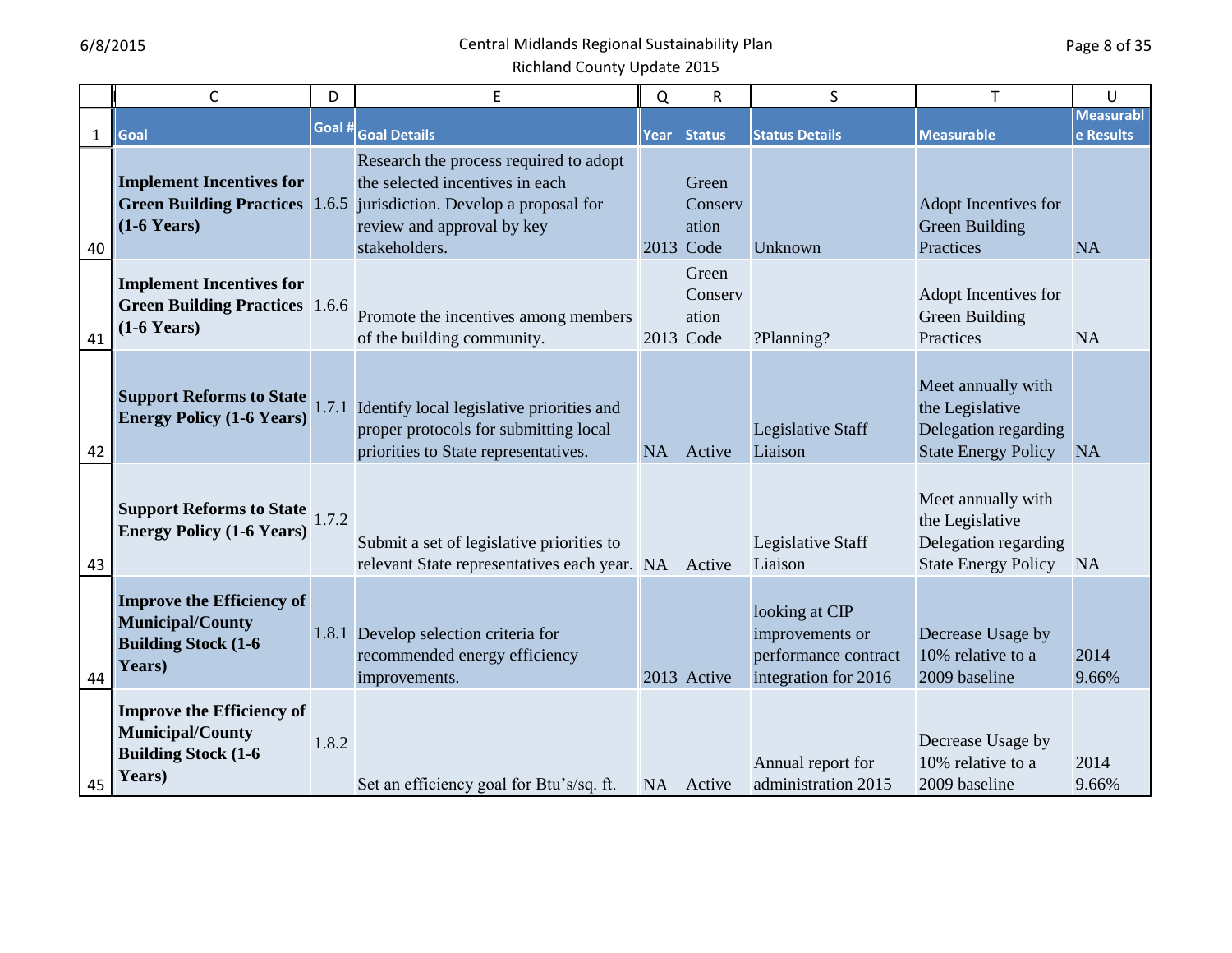|              | $\mathsf C$                                                                                          | D      | $\sf E$                                                                                                                             | Q         | $\mathsf R$ | S                                                                                                                | T                                                       | U                             |
|--------------|------------------------------------------------------------------------------------------------------|--------|-------------------------------------------------------------------------------------------------------------------------------------|-----------|-------------|------------------------------------------------------------------------------------------------------------------|---------------------------------------------------------|-------------------------------|
| $\mathbf{1}$ | Goal                                                                                                 | Goal # | <b>Goal Details</b>                                                                                                                 | Year      | Status      | <b>Status Details</b>                                                                                            | <b>Measurable</b>                                       | <b>Measurabl</b><br>e Results |
| 46           | <b>Improve the Efficiency of</b><br><b>Municipal/County</b><br><b>Building Stock (1-6)</b><br>Years) |        | Develop a list of priority efficiency<br>1.8.3 upgrades and building improvements<br>based on the identified selection<br>criteria. |           | 2014 Active | looking at CIP<br>improvements or<br>performance contract<br>integration for 2016                                | Decrease Usage by<br>10% relative to a<br>2009 baseline | 2014<br>9.66%                 |
| 47           | <b>Improve the Efficiency of</b><br><b>Municipal/County</b><br><b>Building Stock (1-6)</b><br>Years) | 1.8.4  | Investigate possible funding strategies<br>to support implementing the upgrades.                                                    |           | 2013 Active | looking at CIP<br>improvements or<br>performance contract<br>integration for 2016                                | Decrease Usage by<br>10% relative to a<br>2009 baseline | 2014<br>9.66%                 |
| 48           | <b>Improve the Efficiency of</b><br><b>Municipal/County</b><br><b>Building Stock (1-6)</b><br>Years) | 1.8.5  | Utility resources.                                                                                                                  |           | 2010 Active | Solar incentives<br>coming available in<br>2015, EE incentives<br>available through<br>SCE&G rider               | Decrease Usage by<br>10% relative to a<br>2009 baseline | 2014<br>9.66%                 |
| 49           | <b>Improve the Efficiency of</b><br><b>Municipal/County</b><br><b>Building Stock (1-6)</b><br>Years) | 1.8.6  | Performance contracting.                                                                                                            | NA        | <b>TBA</b>  | Unknown                                                                                                          | Decrease Usage by<br>10% relative to a<br>2009 baseline | 2014<br>9.66%                 |
| 50           | <b>Improve the Efficiency of</b><br><b>Municipal/County</b><br><b>Building Stock (1-6)</b><br>Years) | 1.8.7  | Grants.                                                                                                                             |           | 2009 Active | \$5,000 SCEO grant<br>received and complete Decrease Usage by<br>for Public works LEDs 10% relative to a<br>2014 | 2009 baseline                                           | 2014<br>9.66%                 |
| 51           | <b>Improve the Efficiency of</b><br><b>Municipal/County</b><br><b>Building Stock (1-6)</b><br>Years) | 1.8.8  | Loans.                                                                                                                              | <b>NA</b> | <b>TBA</b>  | 2M QECBs available<br>through SCSaves<br>program, Conserfund<br>available                                        | Decrease Usage by<br>10% relative to a<br>2011 baseline | 2014<br>9.66%                 |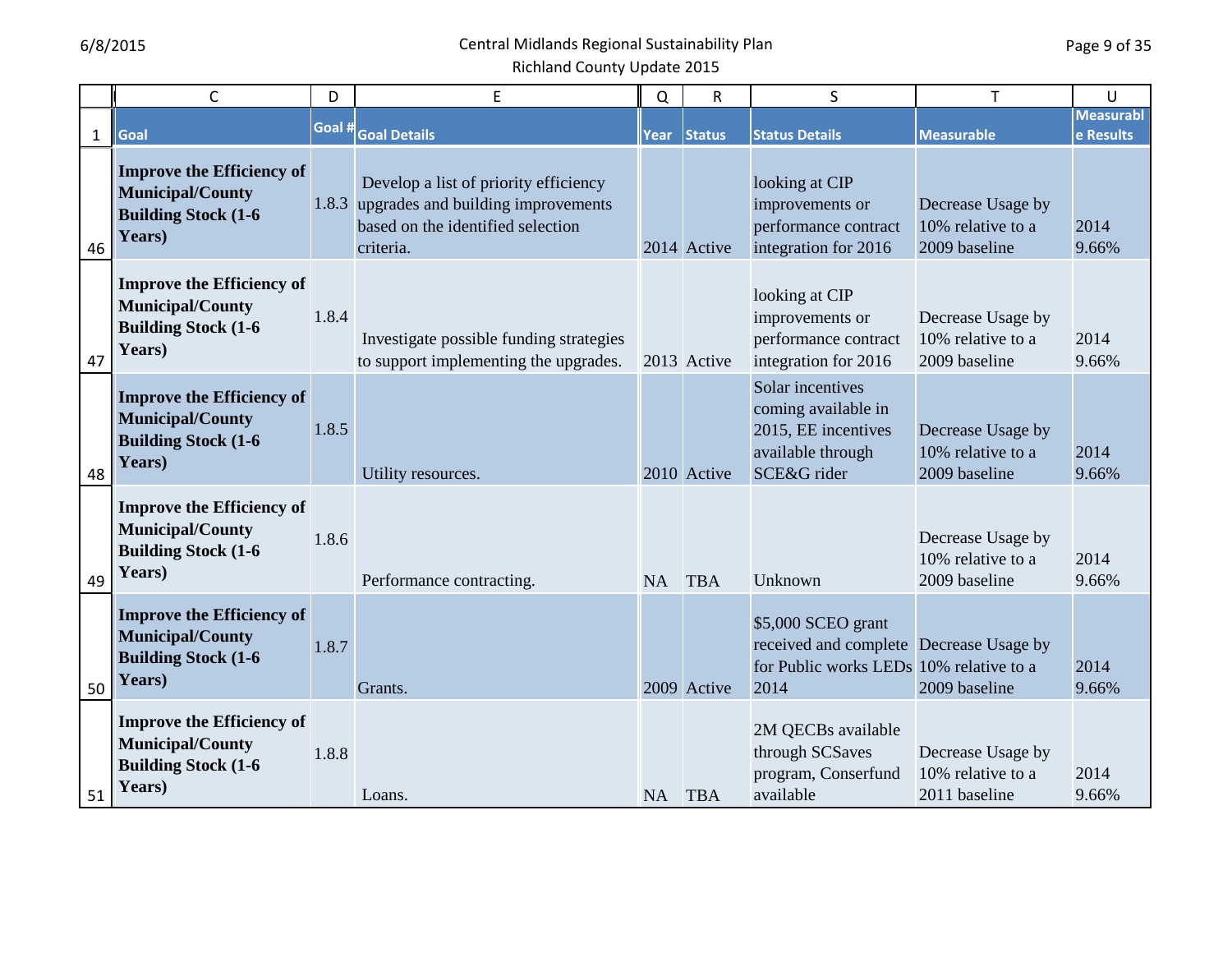|                    | $\mathsf{C}$                                                                                                           | D      | E                                                                                                            | Q         | ${\sf R}$         | S                                  | $\mathsf{T}$                                                                                            | U                             |
|--------------------|------------------------------------------------------------------------------------------------------------------------|--------|--------------------------------------------------------------------------------------------------------------|-----------|-------------------|------------------------------------|---------------------------------------------------------------------------------------------------------|-------------------------------|
|                    | Goal                                                                                                                   | Goal # | <b>Goal Details</b>                                                                                          | Year      |                   | <b>Status Details</b>              | <b>Measurable</b>                                                                                       | <b>Measurabl</b><br>e Results |
| $\mathbf{1}$<br>52 | <b>Enact a More Efficient</b><br><b>Local Building Energy</b><br>Code (7+ Years)                                       | 1.9.1  | Refer to the DOE publication, Going<br>Beyond Code for guidance.                                             |           | <b>Status</b>     | 2013 Inactive Not allowed by state | Decrease total energy<br>usage of non-<br>governmental entities<br>by 1% relative to a<br>2009 baseline | <b>NA</b>                     |
| 53                 | <b>Enact a More Efficient</b><br><b>Local Building Energy</b><br>Code $(7+ Years)$                                     | 1.9.2  | Research requirements to apply for a<br>local code that differs from the State<br>standard.                  | <b>NA</b> | Inactive Inactive |                                    | Decrease total energy<br>usage of non-<br>governmental entities<br>by 1% relative to a<br>2009 baseline | <b>NA</b>                     |
| 54                 | <b>Enact a More Efficient</b><br><b>Local Building Energy</b><br>Code (7+ Years)                                       | 1.9.3  | Follow the recommendations outlined<br>above to prepare for the adoption of the<br>new building code.        | <b>NA</b> | Inactive Inactive |                                    | Decrease total energy<br>usage of non-<br>governmental entities<br>by 1% relative to a<br>2009 baseline | <b>NA</b>                     |
| 55                 | <b>Goal 2 - Decreasing</b><br><b>Demand Through</b><br><b>Broader Initiatives (</b><br><b>Section 3.0 Pages 58-97)</b> |        | Facilitate the Implementation of<br>2.1.0 Appropriate Goals Contained in the<br>COATS/COG Plan (0-12 Months) | NA        |                   | <b>Unknowr Unknown</b>             | Adopt local plans in<br>accordance with<br><b>COATS</b> and COG<br>regional plans                       | Ongoing                       |
| 56                 | <b>Goal 2 - Decreasing</b><br><b>Demand Through</b><br><b>Broader Initiatives (</b><br><b>Section 3.0 Pages 58-97)</b> | 2.1.1  | Continue to actively participate in<br>regional plans                                                        |           | 2013 Active       | Active                             | Adopt local plans in<br>accordance with<br><b>COATS</b> and COG<br>regional plans                       | Ongoing                       |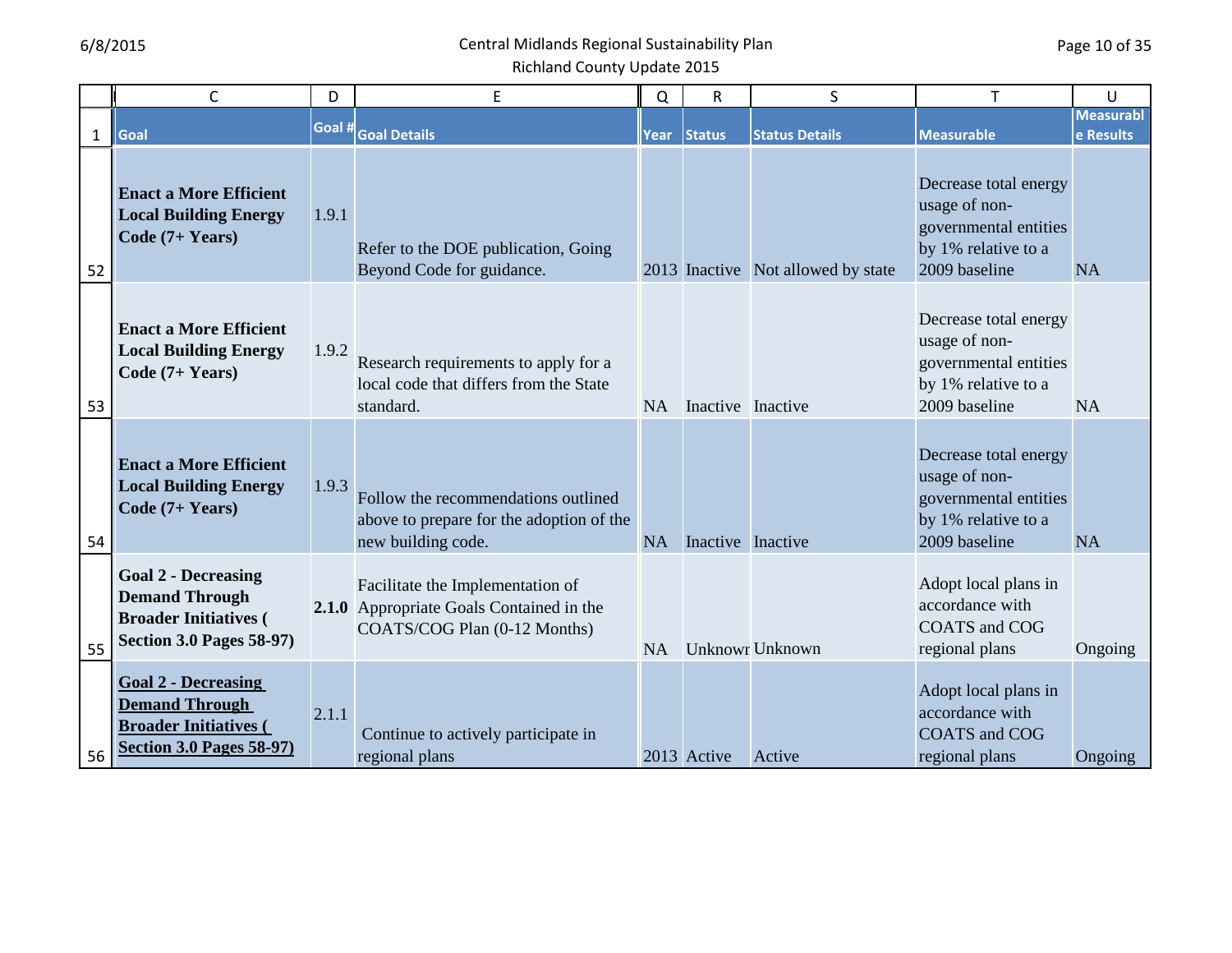|              | $\mathsf{C}$                                                                                                           | D      | E                                                                                                                                                                    | Q         | $\overline{\mathsf{R}}$ | S                                                                             | T                                                                                                         | U                             |
|--------------|------------------------------------------------------------------------------------------------------------------------|--------|----------------------------------------------------------------------------------------------------------------------------------------------------------------------|-----------|-------------------------|-------------------------------------------------------------------------------|-----------------------------------------------------------------------------------------------------------|-------------------------------|
| $\mathbf{1}$ | Goal                                                                                                                   | Goal # | <b>Goal Details</b>                                                                                                                                                  | Year      | <b>Status</b>           | <b>Status Details</b>                                                         | <b>Measurable</b>                                                                                         | <b>Measurabl</b><br>e Results |
| 57           | <b>Goal 2 - Decreasing</b><br><b>Demand Through</b><br><b>Broader Initiatives (</b><br><b>Section 3.0 Pages 58-97)</b> |        | Incorporate recommendations from the<br>2.1.2 regional plans into the appropriate local<br>plans and take the necessary steps<br>towards implementation.             |           | 2014 Active             | 2014 - Incorporating<br>energy into land use<br>element                       | Adopt local plans in<br>accordance with<br><b>COATS</b> and COG<br>regional plans                         | Ongoing                       |
| 58           | <b>Implement HOV Lanes</b><br>and Commuter Transit<br><b>Along Major Commuting</b><br><b>Corridors (7+ Years)</b>      |        | 2.10.1 Convert a lane on 126, I-26, and I-20<br>into $HOV-2$ (+ electric and perhaps<br>hybrid vehicles).                                                            | <b>NA</b> |                         | Inactive Unknown                                                              | Increase the<br>participation of<br>carpool and transit<br>ridership by 10%<br>each decade                | <b>NA</b>                     |
| 59           | <b>Implement HOV Lanes</b><br>and Commuter Transit<br><b>Along Major Commuting</b><br><b>Corridors (7+ Years)</b>      |        | Provide a commuter transit (either bus<br>or rail) service along I-26 from<br>2.10.2 downtown to Chapin and onto<br>Newberry, as well as from downtown to<br>Camden. | <b>NA</b> |                         | <b>Unknowr Unknown</b>                                                        | Increase the<br>participation of<br>carpool and transit<br>ridership by 10%<br>each decade                | <b>NA</b>                     |
| 60           | <b>Convert Majority of</b><br><b>Waste Stream into</b><br><b>Economic Inputs to</b><br><b>Production (7+ Years)</b>    | 2.11.1 | Investigate tactics to reduce waste;<br>including pay as you throw programs                                                                                          | NA        |                         | Inactive Goal met                                                             | Redirect 5% annually<br>of 2011 baseline<br>solid waste collection<br>to an alternate form<br>of disposal | <b>NA</b>                     |
| 61           | <b>Convert Majority of</b><br><b>Waste Stream into</b><br><b>Economic Inputs to</b><br><b>Production</b> (7+ Years)    | 2.11.2 | Pursue a gasification technology                                                                                                                                     |           | NA Active               | Conservation pitched<br>this in 2011, Industrial<br>park opportunity<br>2016? | Redirect 5% annually<br>of 2011 baseline<br>solid waste collection<br>to an alternate form<br>of disposal | <b>NA</b>                     |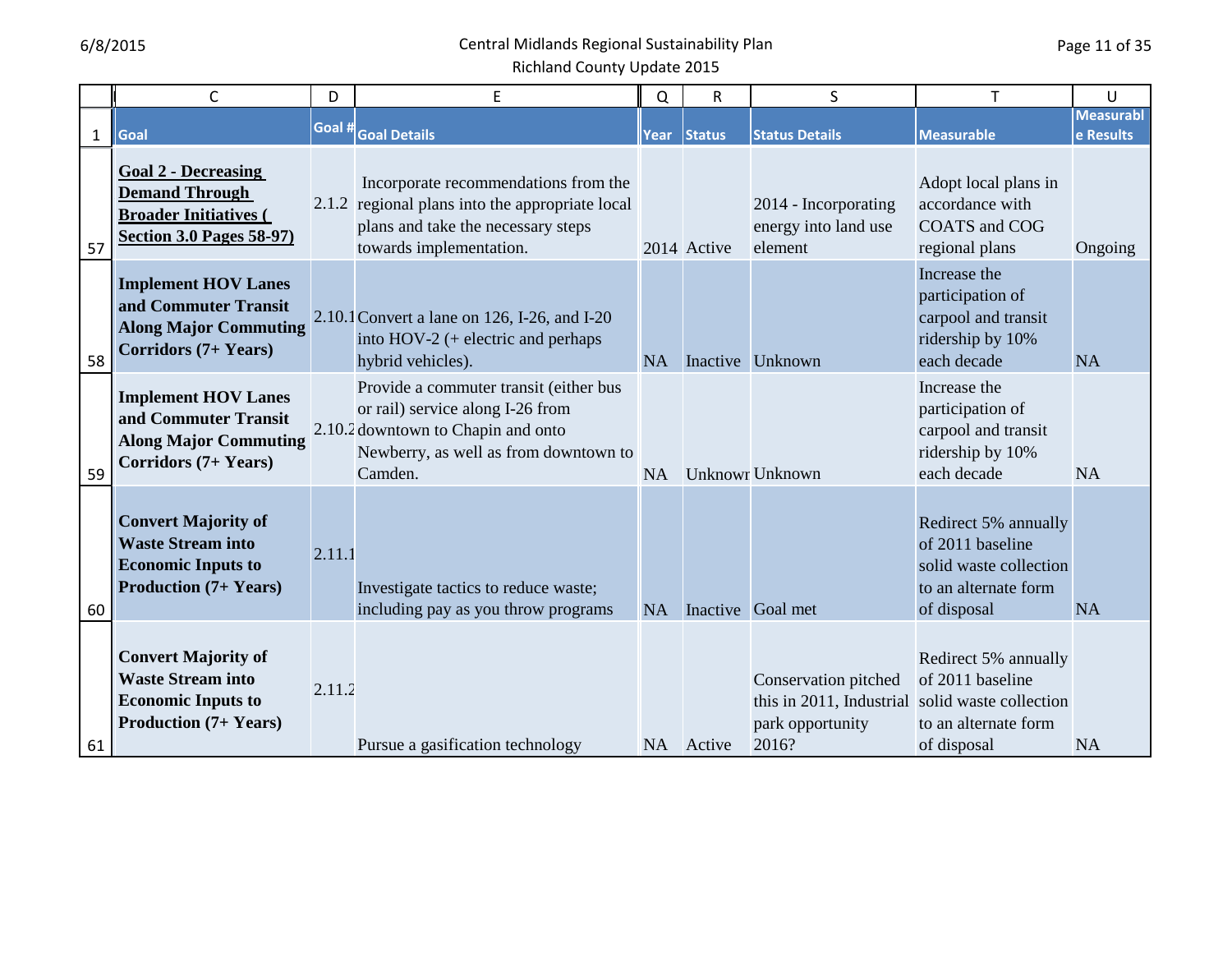|              | $\mathsf C$                                                                                                         | D      | E                                    | Q    | $\mathsf R$   | S                                                                                                                                                                                                                                                                                                                                                                                                                                                                                                                                                                                                                                  |                                                                    | U                |
|--------------|---------------------------------------------------------------------------------------------------------------------|--------|--------------------------------------|------|---------------|------------------------------------------------------------------------------------------------------------------------------------------------------------------------------------------------------------------------------------------------------------------------------------------------------------------------------------------------------------------------------------------------------------------------------------------------------------------------------------------------------------------------------------------------------------------------------------------------------------------------------------|--------------------------------------------------------------------|------------------|
|              |                                                                                                                     | Goal # |                                      |      |               |                                                                                                                                                                                                                                                                                                                                                                                                                                                                                                                                                                                                                                    |                                                                    | <b>Measurabl</b> |
| $\mathbf{1}$ | Goal                                                                                                                |        | <b>Goal Details</b>                  | Year | <b>Status</b> | <b>Status Details</b>                                                                                                                                                                                                                                                                                                                                                                                                                                                                                                                                                                                                              | <b>Measurable</b>                                                  | e Results        |
|              | <b>Convert Majority of</b><br><b>Waste Stream into</b><br><b>Economic Inputs to</b><br><b>Production (7+ Years)</b> | 2.11.3 | Generate compost and mulch from food |      |               | 2015 - solid waste is<br>mulching some<br>material, yard waste<br>and food waste are<br>currently going in a<br>landfill - big<br>conversations were<br>discussed in 2014 as<br>part of council<br>negotiations with<br>SONOCO. Lots of<br>issues discussed<br>including plastic bags<br>in waste stream -<br>containers vs. no<br>containers - result was<br>if you put it on the<br>curb the county will<br>take it bagged, boxed,<br>or loose - not efficient.<br>With new compost<br>regs and new compost<br>facility opening up in<br>2015 in the midlands<br>there could be<br>potential to reopen this to an alternate form | Redirect 5% annually<br>of 2011 baseline<br>solid waste collection |                  |
| 62           |                                                                                                                     |        | waste and yard waste.                |      | 2013 Active   | conversation                                                                                                                                                                                                                                                                                                                                                                                                                                                                                                                                                                                                                       | of disposal                                                        | <b>NA</b>        |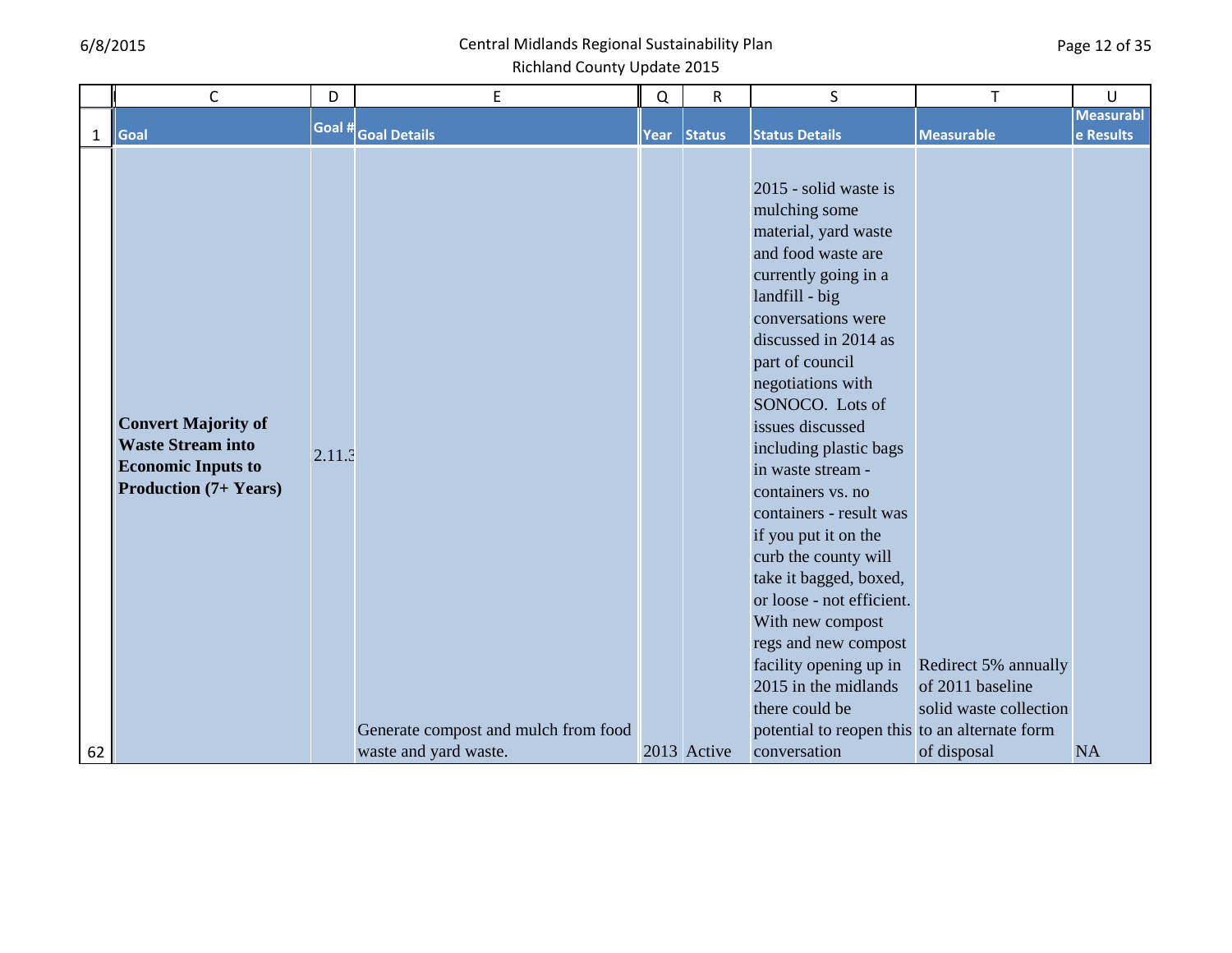|              | $\mathsf{C}$                                                                                                        | D      | E                                                                                                                                         | Q         | $\mathsf R$   | S                                                                                                                                                                                                | Т                                                                                                         | U                             |
|--------------|---------------------------------------------------------------------------------------------------------------------|--------|-------------------------------------------------------------------------------------------------------------------------------------------|-----------|---------------|--------------------------------------------------------------------------------------------------------------------------------------------------------------------------------------------------|-----------------------------------------------------------------------------------------------------------|-------------------------------|
| $\mathbf{1}$ | Goal                                                                                                                | Goal # | <b>Goal Details</b>                                                                                                                       | Year      | <b>Status</b> | <b>Status Details</b>                                                                                                                                                                            | <b>Measurable</b>                                                                                         | <b>Measurabl</b><br>e Results |
| 63           | <b>Convert Majority of</b><br><b>Waste Stream into</b><br><b>Economic Inputs to</b><br><b>Production</b> (7+ Years) | 2.11.4 | Develop showcase facilities that display<br>zero waste zones                                                                              | NA        | Active        | This could be a great<br>idea for 2020 Hampton to an alternate form<br>as a pilot showcase                                                                                                       | Redirect 5% annually<br>of 2011 baseline<br>solid waste collection<br>of disposal                         | <b>NA</b>                     |
| 64           | <b>Convert Majority of</b><br><b>Waste Stream into</b><br><b>Economic Inputs to</b><br><b>Production</b> (7+ Years) | 2.11.5 | Generate biogas from anaerobic<br>respiration on waste buried in landfills.                                                               | <b>NA</b> |               | Researched back in<br>2009 supposally not<br>enough gas to cover<br>infrastructure costs -<br>may be worth taking<br>another look into<br>Unknowr discussed in 2015                              | Redirect 5% annually<br>of 2011 baseline<br>solid waste collection<br>to an alternate form<br>of disposal | <b>NA</b>                     |
| 65           | <b>Convert Majority of</b><br><b>Waste Stream into</b><br><b>Economic Inputs to</b><br><b>Production</b> (7+ Years) | 2.11.f | Recycle locally consumed materials<br>that are not efficiently handled by<br>above processes (e.g. metals, glass,<br>plastic, and paper). | <b>NA</b> | Active        | SONOCO expanded<br>recycling plastics 3-7<br>in 2014, SC commerce<br>has programs for<br>carpet recycling and<br>Richland offers<br>electronic recycling,<br>continue to look for<br>new avenues | Redirect 5% annually<br>of 2011 baseline<br>solid waste collection<br>to an alternate form<br>of disposal | <b>NA</b>                     |
| 66           | <b>Pilot a New Program</b><br><b>Economizing Commute</b><br>of Government<br><b>Employees (0-12 Months)</b>         | 2.2.1  | Establish a rideshare program whereby<br>proximate employees are identified and<br>encouraged to carpool.                                 | <b>NA</b> | <b>TBA</b>    | COG has a rideshare<br>platform that is<br>accessible for use                                                                                                                                    | Achieve a 5%<br>participation rate in<br>the program                                                      | <b>NA</b>                     |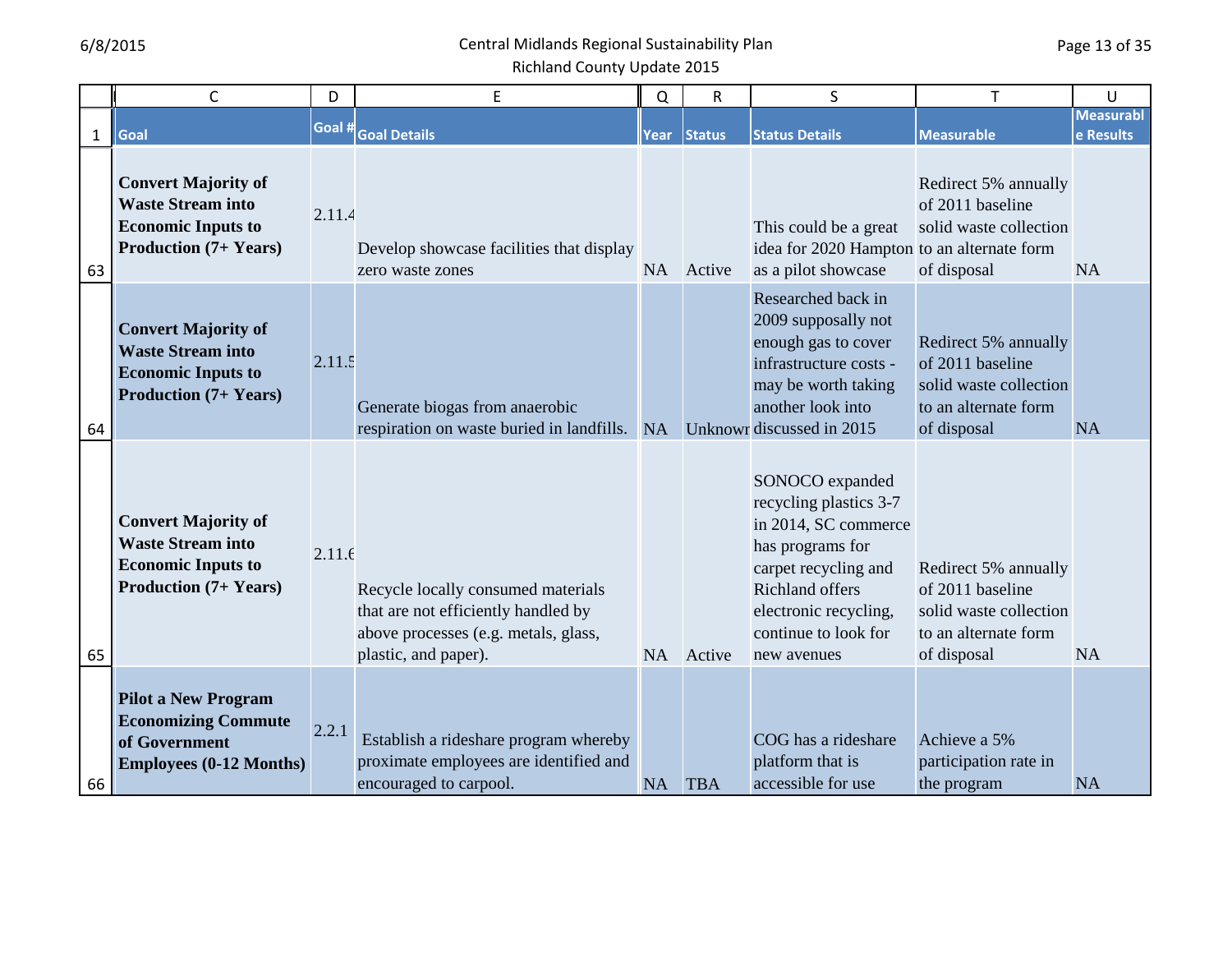|              | $\mathsf{C}$                                                                                                | D      | E                                                                                                                                                                                                                                                  | $\Omega$ | R      | S                                               | т                                                    | U                             |
|--------------|-------------------------------------------------------------------------------------------------------------|--------|----------------------------------------------------------------------------------------------------------------------------------------------------------------------------------------------------------------------------------------------------|----------|--------|-------------------------------------------------|------------------------------------------------------|-------------------------------|
| $\mathbf{1}$ | Goal                                                                                                        | Goal # | <b>Goal Details</b>                                                                                                                                                                                                                                | Year     | Status | <b>Status Details</b>                           | <b>Measurable</b>                                    | <b>Measurabl</b><br>e Results |
| 67           | <b>Pilot a New Program</b><br><b>Economizing Commute</b><br>of Government<br><b>Employees (0-12 Months)</b> | 2.2.2  | Establish preferred parking for<br>carpooling employees and employees<br>operating alternatively fueled vehicles<br>(hybrids, electric vehicles, etc.) and<br>consider charging other employees for<br>parking.                                    |          |        | NA Inactive Unknown                             | Achieve a 5%<br>participation rate in<br>the program | <b>NA</b>                     |
| 68           | <b>Pilot a New Program</b><br><b>Economizing Commute</b><br>of Government<br><b>Employees (0-12 Months)</b> |        | Provide an emergency ride home taxi<br>service, with a pre-determined<br>2.2.3 reasonable rate, for any carpooling staff<br>member who will miss their ride due to<br>an unanticipated need to stay at work<br>longer than their regular schedule. | NA       |        | Inactive Unknown                                | Achieve a 5%<br>participation rate in<br>the program | <b>NA</b>                     |
| 69           | <b>Pilot a New Program</b><br><b>Economizing Commute</b><br>of Government<br><b>Employees (0-12 Months)</b> |        | Establish a carshare program, perhaps<br>in conjunction with the new short-term<br>2.2.4 rental program at USC (similar to<br>ZipCar), that sites shared vehicles near<br>major local government facilities with<br>an easy access mechanism.      | NA       |        | Inactive Unknown                                | Achieve a 5%<br>participation rate in<br>the program | <b>NA</b>                     |
| 70           | <b>Pilot a New Program</b><br><b>Economizing Commute</b><br>of Government<br><b>Employees (0-12 Months)</b> | 2.2.5  | Allow employees to take their<br>government-owned vehicles home with<br>them, check their dispatching remotely,<br>and head directly to their worksite(s)<br>for the next day to reduce inefficiencies<br>in routing.                              |          |        | Available based on<br>2013 Complete department  | Achieve a 5%<br>participation rate in<br>the program | <b>NA</b>                     |
| 71           | <b>Pilot a New Program</b><br><b>Economizing Commute</b><br>of Government<br><b>Employees (0-12 Months)</b> | 2.2.6  | Evaluate more flexible schedules for<br>each department's employees – four<br>day work weeks, off-peak commuting,<br>telecommuting one day per week, etc                                                                                           |          |        | Flex scheduling<br>2013 Complete approved by HR | Achieve a 5%<br>participation rate in<br>the program | <b>NA</b>                     |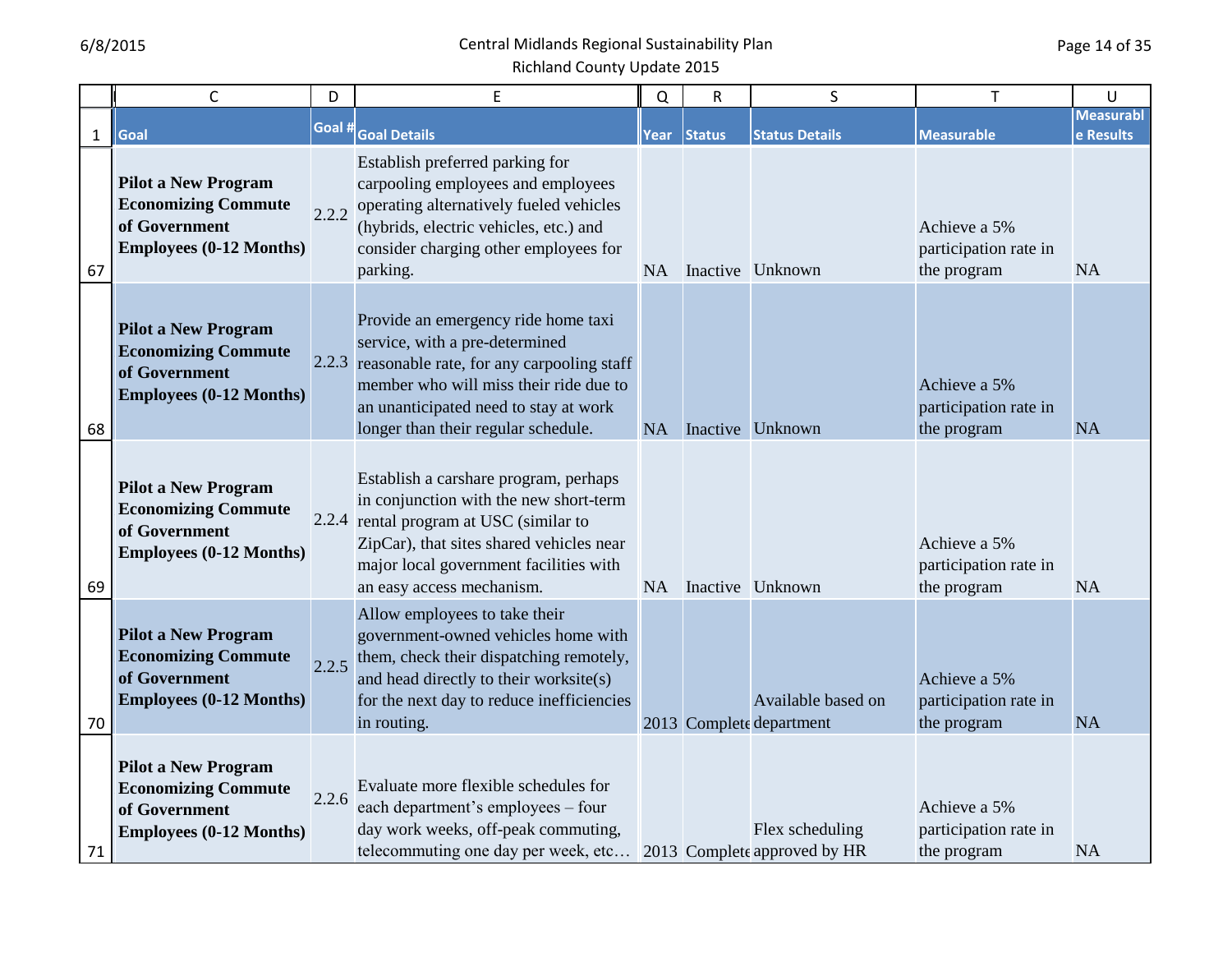|              | $\mathsf{C}$                                                                                                                                  | D      | E                                                                                                                                          | Q           | $\mathsf{R}$  | S                                                                                        | T                                                                                                | U                                                                                                          |
|--------------|-----------------------------------------------------------------------------------------------------------------------------------------------|--------|--------------------------------------------------------------------------------------------------------------------------------------------|-------------|---------------|------------------------------------------------------------------------------------------|--------------------------------------------------------------------------------------------------|------------------------------------------------------------------------------------------------------------|
| $\mathbf{1}$ | Goal                                                                                                                                          | Goal # | <b>Goal Details</b>                                                                                                                        | <b>Year</b> | <b>Status</b> | <b>Status Details</b>                                                                    | <b>Measurable</b>                                                                                | <b>Measurabl</b><br>e Results                                                                              |
| 72           | <b>Improve Recycling Rate</b><br>by Local Governments,<br><b>Businesses and Residents</b><br>$(0-12$ Months)                                  | 2.3.1  | Roll out 95 gallon recycling carts for<br>business and residential customers.                                                              | 2015 e      |               | Residential recycling<br>rates increased by<br>2013-Complet 23.7% between 2013 -<br>2014 | Improve recycling<br>rates by 10% annual<br>above 2011 baseline<br>rate.                         | Achieved<br>21.5%<br>increase<br>statewide,<br>78.6%<br>increase<br>Richland<br>county<br>$2011 -$<br>2014 |
| 73           | <b>Improve Recycling Rate</b><br>by Local Governments,<br><b>Businesses and Residents</b><br>$(0-12$ Months)                                  | 2.3.2  | Campaign to increase recycling within<br>local governments.                                                                                | NA          | Active        | <b>SC Commerce Just</b><br>Right Campaign 2013                                           | Improve recycling<br>rates by 10% annual<br>above 2011 baseline<br>rate.                         | Achieved<br>21.5%<br>increase<br>statewide,<br>78.6%<br>increase<br>Richland<br>county<br>$2011 -$<br>2014 |
| 74           | <b>Encourage Low Impact</b><br><b>Development and/or</b><br><b>Smart Growth with</b><br><b>Emphasis on Public</b><br>Properties (0-12 Months) | 2.4.1  | Identify undeveloped land on the<br>periphery of Lexington and Richland<br>Counties where growth and<br>development should be discouraged. | NA          |               | Some land use<br>designations<br>discourage intense<br>Reactive development              | Approve 5 projects<br>with Low Impact<br>development and/or<br><b>Smart Growth</b><br>principles | Achieved                                                                                                   |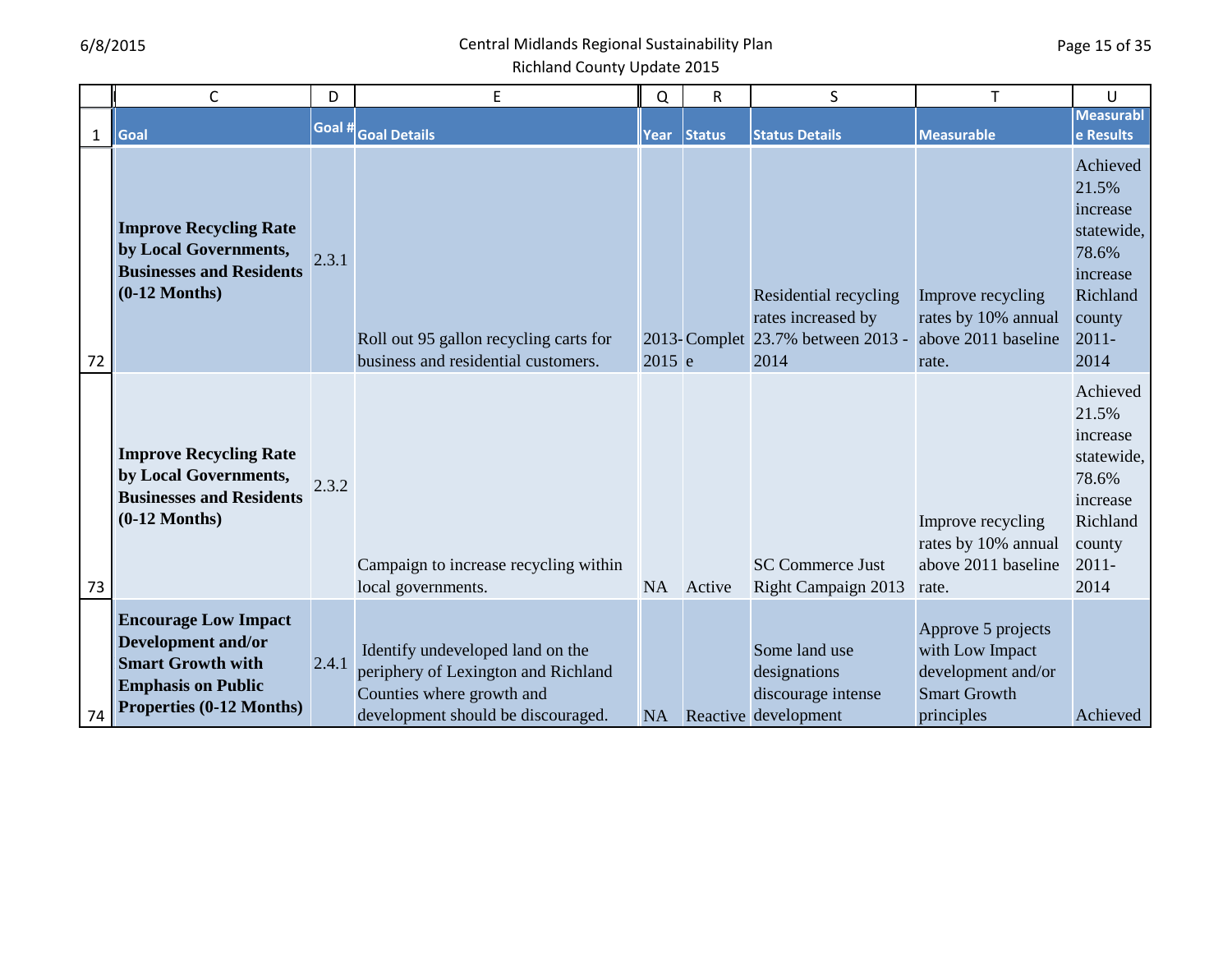| $\mathsf{C}$                                                                                                                                        | D      | E                                                                                                                                                                                                                            | Q           | ${\sf R}$     | S                                                                                                                                                                                    | $\mathsf{T}$                                                                                     | U                             |
|-----------------------------------------------------------------------------------------------------------------------------------------------------|--------|------------------------------------------------------------------------------------------------------------------------------------------------------------------------------------------------------------------------------|-------------|---------------|--------------------------------------------------------------------------------------------------------------------------------------------------------------------------------------|--------------------------------------------------------------------------------------------------|-------------------------------|
| $\mathbf{1}$<br>Goal                                                                                                                                | Goal # | <b>Goal Details</b>                                                                                                                                                                                                          | Year        | Status        | <b>Status Details</b>                                                                                                                                                                | <b>Measurable</b>                                                                                | <b>Measurabl</b><br>e Results |
| <b>Encourage Low Impact</b><br>Development and/or<br><b>Smart Growth with</b><br><b>Emphasis on Public</b><br>Properties (0-12 Months)<br>75        | 2.4.2  | Identify potential ribbons of<br>undeveloped land that could serve as<br>corridors and/or greenways with<br>bicycling, jogging, and walking paths<br>for recreation and even commuting.                                      | NA          |               | Corridor planning<br>discussions for land<br>use, Comprehensive<br>plan addresses these,<br>Transportation<br>PennyTPAC, COG,<br>function of identifying<br>Reactive areas for parks | Approve 5 projects<br>with Low Impact<br>development and/or<br><b>Smart Growth</b><br>principles | Achieved                      |
| <b>Encourage Low Impact</b><br><b>Development and/or</b><br><b>Smart Growth with</b><br><b>Emphasis on Public</b><br>Properties (0-12 Months)<br>76 |        | Identify opportunities for Low Impact<br>Development and landscaping to<br>2.4.3 improve the passive solar properties of<br>government facilities (e.g. northern<br>wind breaks, overhead and eastern<br>shade trees, etc.). |             | 2013 Reactive |                                                                                                                                                                                      | Approve 5 projects<br>with Low Impact<br>development and/or<br><b>Smart Growth</b><br>principles | Achieved                      |
| <b>Encourage Low Impact</b><br><b>Development and/or</b><br><b>Smart Growth with</b><br><b>Emphasis on Public</b><br>Properties (0-12 Months)<br>77 | 2.4.4  | Identify potential on private lands for a<br>program to encourage businesses and<br>residents of the Central Midlands to<br>plant more trees (from appropriate<br>species).                                                  | ongo<br>ing |               | Grants available<br>Inactive through Palmetto Pride principles                                                                                                                       | Approve 5 projects<br>with Low Impact<br>development and/or<br><b>Smart Growth</b>               | Achieved                      |
| <b>Encourage Low Impact</b><br><b>Development and/or</b><br><b>Smart Growth with</b><br><b>Emphasis on Public</b><br>Properties (0-12 Months)<br>78 | 2.4.5  | Identify areas for green businesses.<br>Offer incentives for green businesses<br>such as reduced fees or expedited<br>review times.                                                                                          | <b>NA</b>   |               | <b>Updating solar</b><br>Inactive ordinances 2015                                                                                                                                    | Approve 5 projects<br>with Low Impact<br>development and/or<br><b>Smart Growth</b><br>principles | Achieved                      |
| <b>Encourage Alternatives</b><br>to Single-Passenger<br><b>Vehicles (1-6 Years)</b><br>79                                                           | 2.5.0  | <b>Encourage Alternatives to Single</b><br>Passenger Vehicles                                                                                                                                                                | 2013 h      | Researc       | Research                                                                                                                                                                             | Increase the<br>participation of<br>carpool and transit<br>ridership by 10%<br>each decade       | Ongoing                       |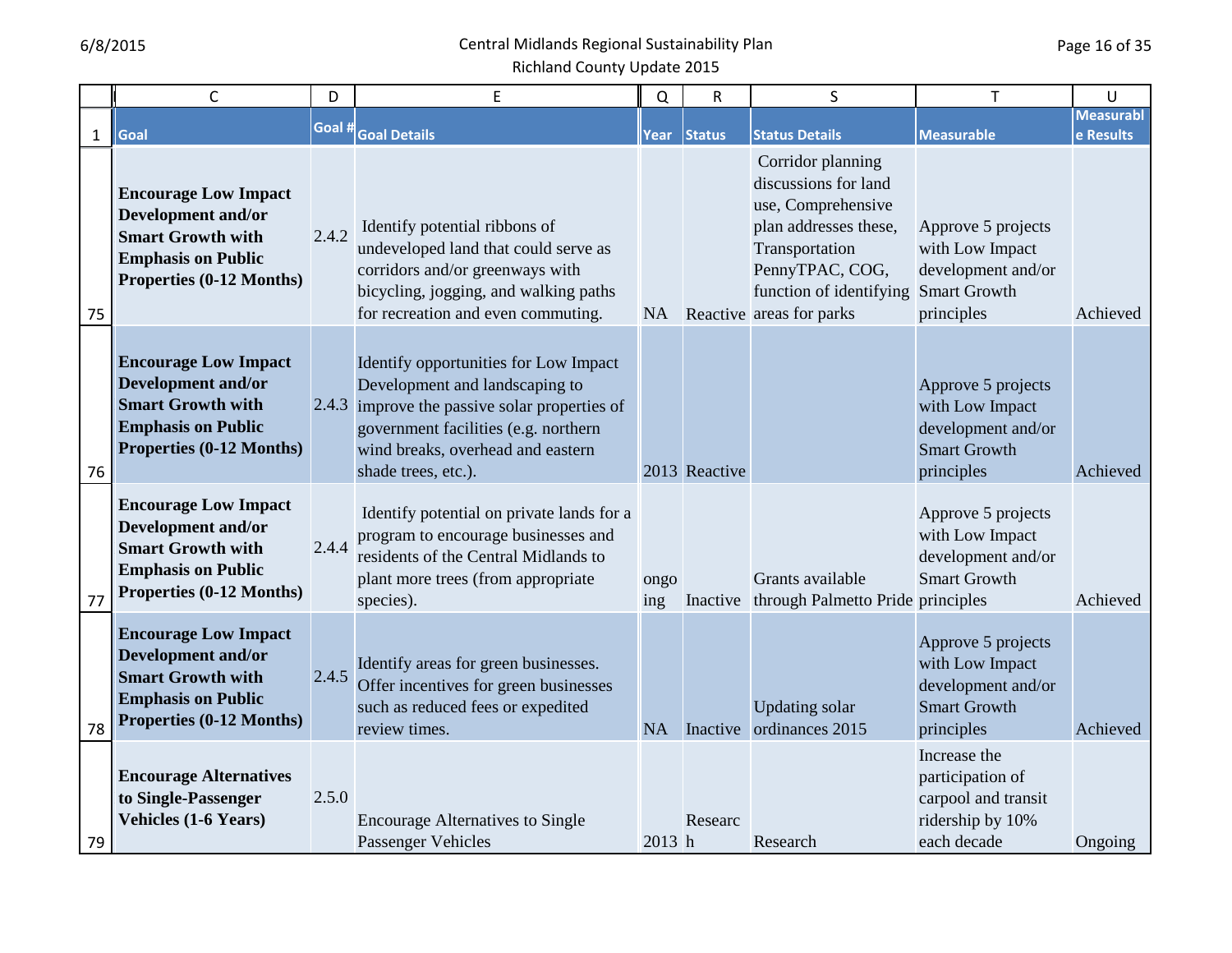|    | C                                                                                   | D     | E                                                                                                                                                                                            | Q         | ${\sf R}$   | S                         | T                                                                                          | U                             |
|----|-------------------------------------------------------------------------------------|-------|----------------------------------------------------------------------------------------------------------------------------------------------------------------------------------------------|-----------|-------------|---------------------------|--------------------------------------------------------------------------------------------|-------------------------------|
| 1  | Goal                                                                                |       | Goal # Goal Details                                                                                                                                                                          | Year      | Status      | <b>Status Details</b>     | <b>Measurable</b>                                                                          | <b>Measurabl</b><br>e Results |
| 80 | <b>Encourage Alternatives</b><br>to Single-Passenger<br><b>Vehicles (1-6 Years)</b> |       | 2.5.1 Expand local government programs to<br>larger employers in the area and then to<br>the general public.                                                                                 | <b>NA</b> |             | Inactive Unknown          | Increase the<br>participation of<br>carpool and transit<br>ridership by 10%<br>each decade | Ongoing                       |
| 81 | <b>Encourage Alternatives</b><br>to Single-Passenger<br><b>Vehicles (1-6 Years)</b> | 2.5.2 | Revitalize the bus system                                                                                                                                                                    |           | 2013 Active | Penny Tax TPAC            | Increase the<br>participation of<br>carpool and transit<br>ridership by 10%<br>each decade | Ongoing                       |
| 82 | <b>Encourage Alternatives</b><br>to Single-Passenger<br><b>Vehicles (1-6 Years)</b> | 2.5.3 | Avoid widening roads wherever<br>possible.                                                                                                                                                   | <b>NA</b> | Inactive    |                           | Increase the<br>participation of<br>carpool and transit<br>ridership by 10%<br>each decade | <b>NA</b>                     |
| 83 | <b>Encourage Alternatives</b><br>to Single-Passenger<br><b>Vehicles (1-6 Years)</b> |       | Implement proven enhancements to<br>2.5.4 traffic optimization: traffic circles,<br>timed lights, sensors, dedicated turn<br>lanes, etc.                                                     | NA        |             | Inactive Peak hours DOT   | Increase the<br>participation of<br>carpool and transit<br>ridership by 10%<br>each decade | <b>NA</b>                     |
| 84 | <b>Encourage Alternatives</b><br>to Single-Passenger<br><b>Vehicles (1-6 Years)</b> | 2.5.5 | Increase walking and biking<br>opportunities by adding sidewalks,<br>greenways, and bike lanes; explore<br>programs to encourage employers to<br>install showers in workplace restrooms. ing | ongo      | Active      | Penny Tax<br>Improvements | Increase the<br>participation of<br>carpool and transit<br>ridership by 10%<br>each decade | <b>NA</b>                     |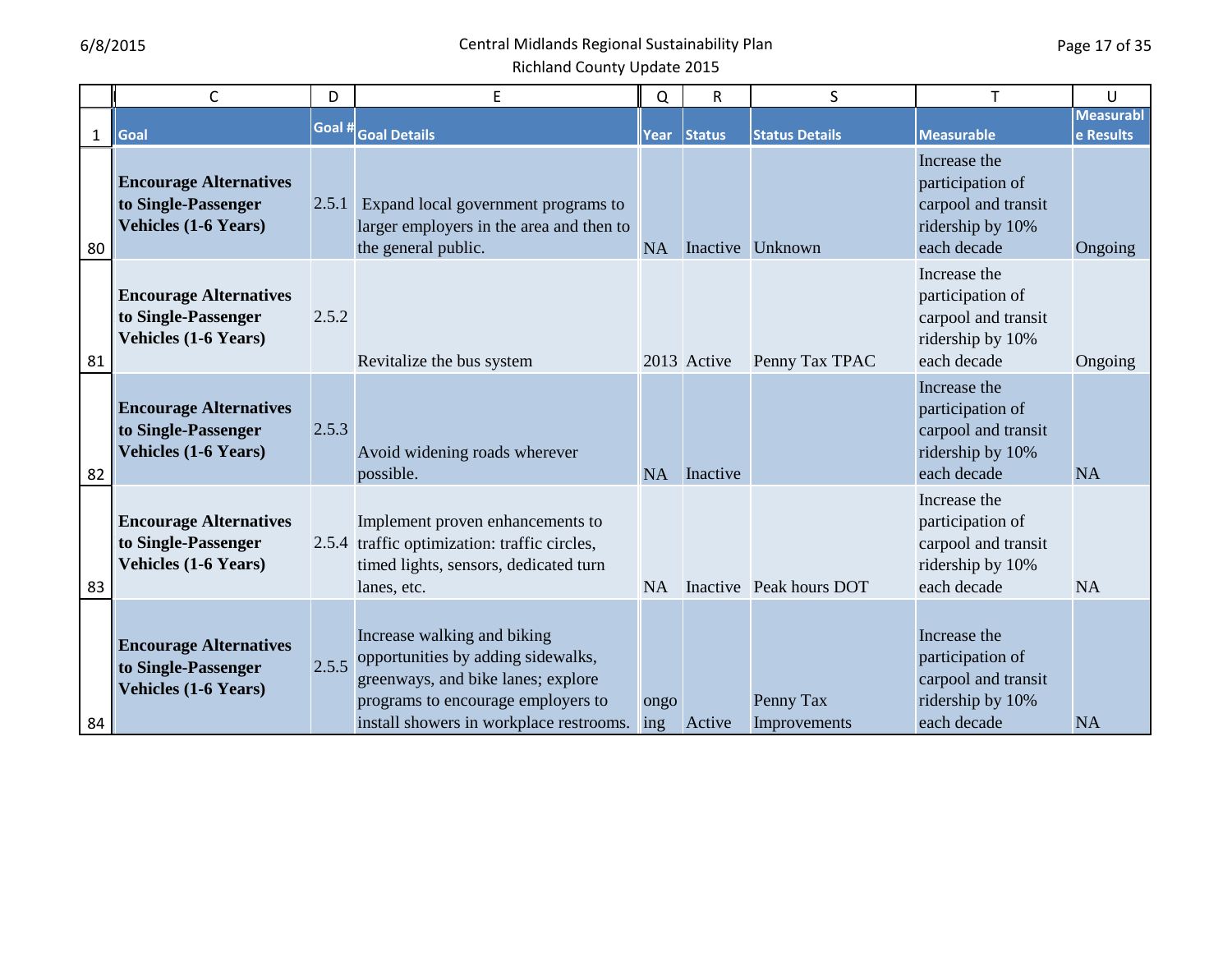|              | $\mathsf{C}$                                                                                                        | D      | E                                                                                                                                                                                                                                                       | Q         | R           | S                                                              |                                                                                                     | U                                                 |
|--------------|---------------------------------------------------------------------------------------------------------------------|--------|---------------------------------------------------------------------------------------------------------------------------------------------------------------------------------------------------------------------------------------------------------|-----------|-------------|----------------------------------------------------------------|-----------------------------------------------------------------------------------------------------|---------------------------------------------------|
| $\mathbf{1}$ | Goal                                                                                                                | Goal # | <b>Goal Details</b>                                                                                                                                                                                                                                     |           | Year Status | <b>Status Details</b>                                          | Measurable                                                                                          | <b>Measurabl</b><br>e Results                     |
| 85           | <b>Guide Denser</b><br><b>Development Towards</b><br><b>Clustering Along Growth</b><br><b>Corridors (1-6 Years)</b> | 2.6.1  | Amend local comprehensive plan to<br>encourage denser development along<br>the regions' commuter corridors using<br>policies such as density bonuses, cluster<br>developments, purchase of development<br>rights and transfer of development<br>rights. |           | 2013 Active | <b>Conservation Round</b><br>Table, some items are<br>complete | Amend the<br>Comprehensive Plan<br>to encourage denser<br>development along<br>the growth corridors | Amended<br>as of 2014<br>Comprehe<br>nsive Plan   |
| 86           | <b>Guide Denser</b><br><b>Development Towards</b><br><b>Clustering Along Growth</b><br><b>Corridors (1-6 Years)</b> | 2.6.2  | Update zoning ordinances to encourage<br>denser development in accordance with<br>the comprehensive plans.                                                                                                                                              |           | 2013 Active | Ordinances have been<br>dates, goal to rewrite<br>code in 2017 | Amend the<br>Comprehensive Plan<br>to encourage denser<br>development along<br>the growth corridors | Amended<br>as of $2014$<br>Comprehe<br>nsive Plan |
| 87           | <b>Guide Denser</b><br><b>Development Towards</b><br><b>Clustering Along Growth</b><br><b>Corridors (1-6 Years)</b> | 2.6.3  | Use an increased density allotment as<br>an incentive for developers to build<br>greener structures.                                                                                                                                                    | 2013 ete  |             | Incompl goal to rewrite code in development along<br>2017      | Amend the<br>Comprehensive Plan<br>to encourage denser<br>the growth corridors                      | Amended<br>as of $2014$<br>Comprehe<br>nsive Plan |
| 88           | <b>Guide Denser</b><br><b>Development Towards</b><br><b>Clustering Along Growth</b><br><b>Corridors (1-6 Years)</b> | 2.6.4  | Give permitting preference to infill<br>development over greenfield<br>development.                                                                                                                                                                     | <b>NA</b> | Inactive    |                                                                | Amend the<br>Comprehensive Plan<br>to encourage denser<br>development along<br>the growth corridors | Amended<br>as of $2014$<br>Comprehe<br>nsive Plan |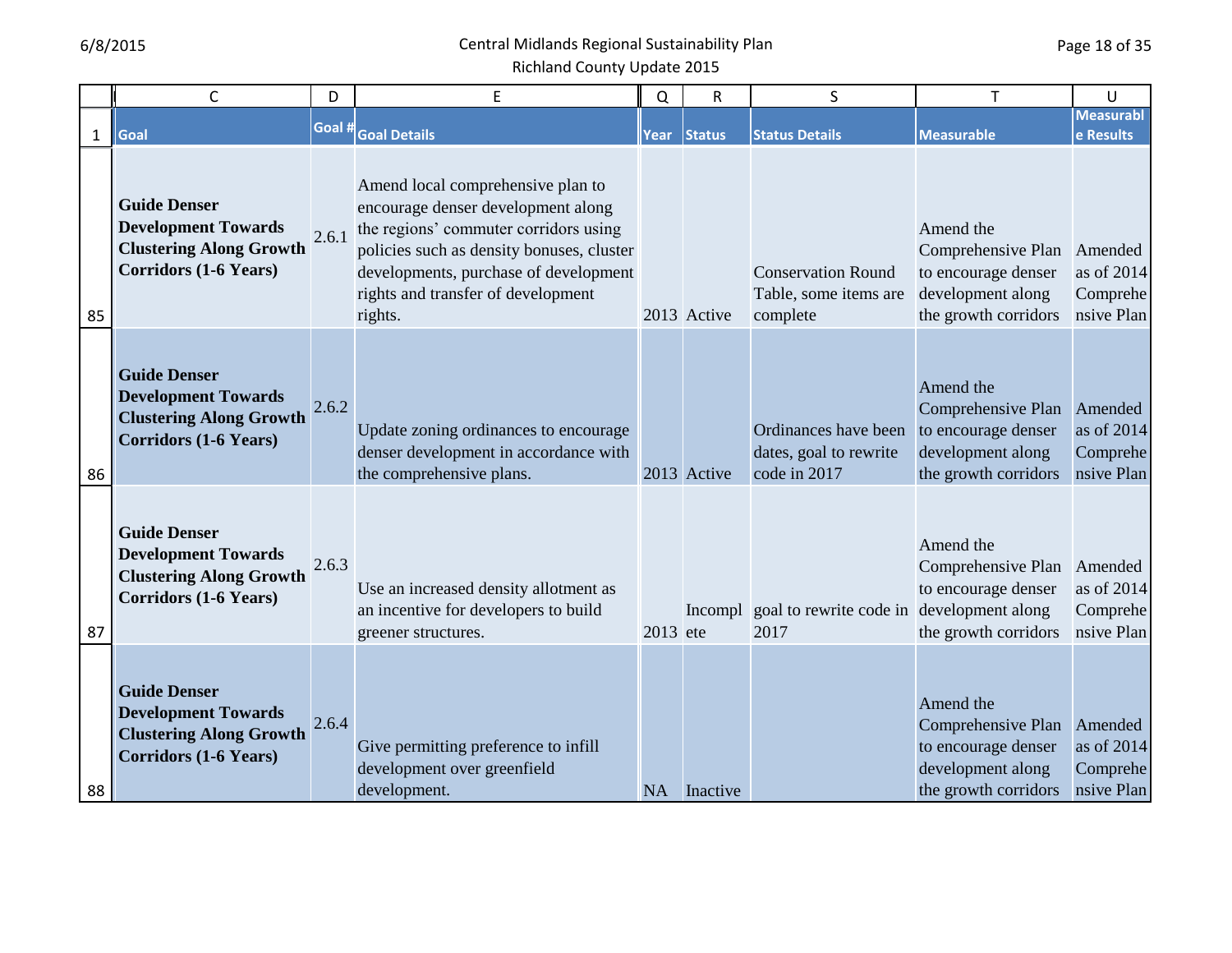|              | $\mathsf{C}$                                                                           | D      | E                                                                                                           | Q              | $\mathsf R$  | S                                                                                                                                                                                                                                                                                                                                                                                                  | T                                                                             | U                                   |
|--------------|----------------------------------------------------------------------------------------|--------|-------------------------------------------------------------------------------------------------------------|----------------|--------------|----------------------------------------------------------------------------------------------------------------------------------------------------------------------------------------------------------------------------------------------------------------------------------------------------------------------------------------------------------------------------------------------------|-------------------------------------------------------------------------------|-------------------------------------|
| $\mathbf{1}$ | Goal                                                                                   | Goal # | <b>Goal Details</b>                                                                                         | <b>Year</b>    | Status       | <b>Status Details</b>                                                                                                                                                                                                                                                                                                                                                                              | <b>Measurable</b>                                                             | <b>Measurabl</b><br>e Results       |
| 89           | <b>Phase-in Improvements</b><br>to Municipal Solid Waste 2.7.1<br>Disposal (1-6 Years) |        | Make garbage collection mandatory,<br>perhaps with an initial period of opting-<br>out.                     | $\overline{?}$ | Complet<br>e | Complete                                                                                                                                                                                                                                                                                                                                                                                           | Increase solid waste<br>collection by 5%<br>above 2011 baseline<br>collection | Achieved<br>100%<br>collection      |
| 90           | <b>Phase-in Improvements</b><br>to Municipal Solid Waste 2.7.2<br>Disposal (1-6 Years) |        | Charge for garbage collection and<br>dumping at collection sites; forbid on-<br>site incineration of waste. | 2012 e         |              | Complet Incineration Policy in<br>Place                                                                                                                                                                                                                                                                                                                                                            | Increase solid waste<br>collection by 5%<br>above 2011 baseline<br>collection | Incinerati<br>on Policy<br>in Place |
| 91           | <b>Phase-in Improvements</b><br>to Municipal Solid Waste 2.7.3<br>Disposal (1-6 Years) |        | Increase the scope of materials that are<br>not permitted in landfills (e.g.<br>cardboard).                 |                | NA Active    | Unknown                                                                                                                                                                                                                                                                                                                                                                                            | Increase solid waste<br>collection by 5%<br>above 2011 baseline<br>collection | <b>NA</b>                           |
| 92           | <b>Phase-in Improvements</b><br>to Municipal Solid Waste 2.7.4<br>Disposal (1-6 Years) |        | Encourage recycling for County/City<br><b>Buildings</b>                                                     |                | 2013 Active  | Caruboaru pirot<br>project at 2020 in<br>2013 Expanded<br>materials at 2020 and<br>Judicial Center in<br>2013 - added office<br>paper bins and can and<br>bottle recycling, in<br>2014 purchased new<br>bins and rebranded<br>program at 2020 and<br>landfill facility<br>creating recycling<br>brand guide,<br>conducted baseline<br>waste audit, plans to<br>expand to Powell Rd<br>and Judicial | Increase solid waste<br>collection by 5%<br>above 2011 baseline<br>collection | Ongoing                             |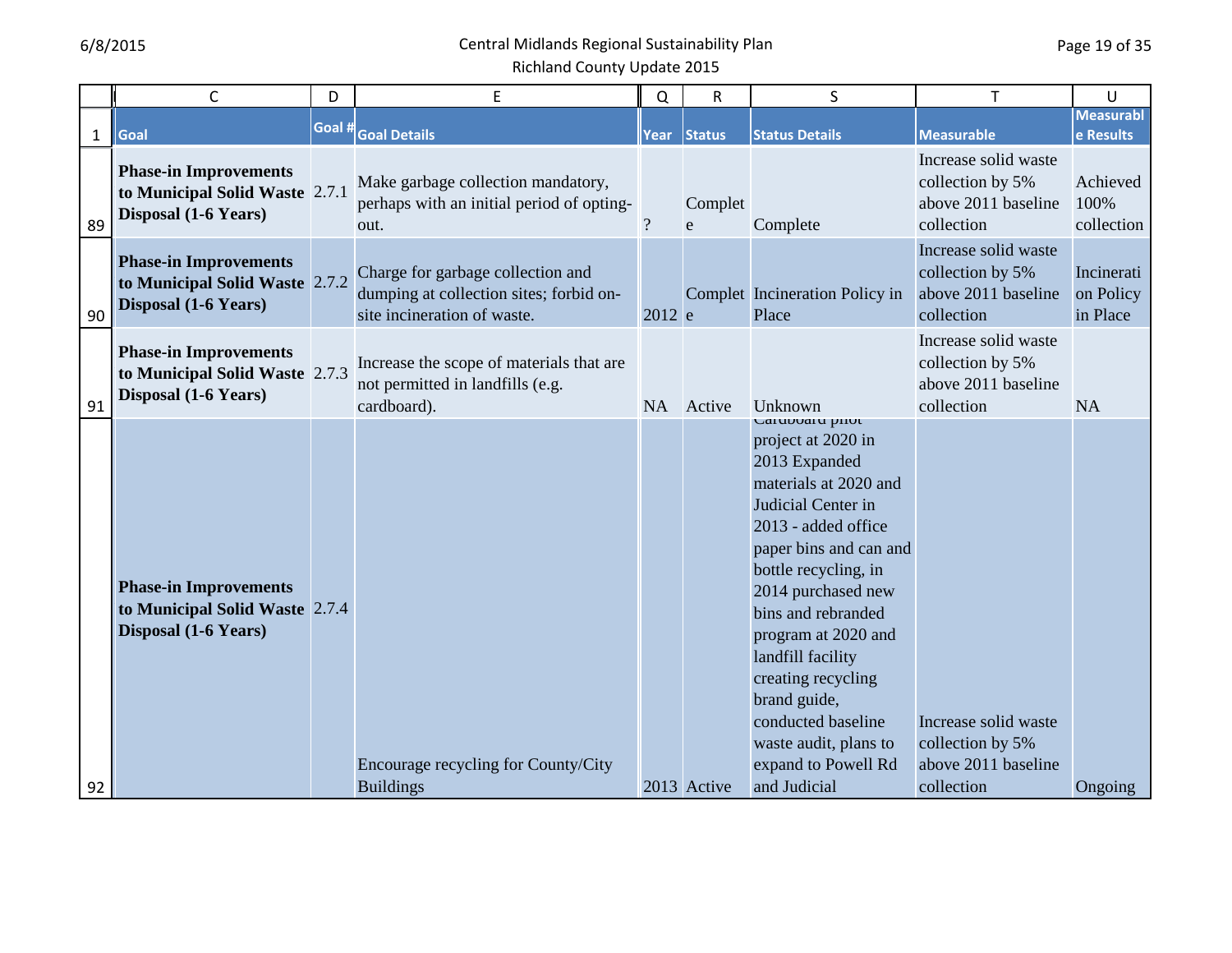|              | $\mathsf{C}$                                                                               | D      | E                                                                                                 | Q         | $\mathsf R$   | S                                                                               | T                                                                                       | U                             |
|--------------|--------------------------------------------------------------------------------------------|--------|---------------------------------------------------------------------------------------------------|-----------|---------------|---------------------------------------------------------------------------------|-----------------------------------------------------------------------------------------|-------------------------------|
| $\mathbf{1}$ | Goal                                                                                       | Goal # | <b>Goal Details</b>                                                                               | Year      | <b>Status</b> | <b>Status Details</b>                                                           | Measurable                                                                              | <b>Measurabl</b><br>e Results |
| 93           | <b>Phase-in Improvements</b><br>to Municipal Solid Waste 2.7.5<br>Disposal (1-6 Years)     |        | Implement single-stream, mandatory<br>recycling.                                                  | 2015 e    |               | Complet Not mandatory, Opt<br>out program in place                              | Increase solid waste<br>collection by 5%<br>above 2011 baseline<br>collection           | Achieved<br>2012-<br>2015     |
| 94           | <b>Phase-in Improvements</b><br>to Municipal Solid Waste 2.7.6<br>Disposal (1-6 Years)     |        | Improve collection logistics (e.g., a<br>transfer center near Irmo).                              | <b>NA</b> |               | Will not be adding<br>Inactive new station                                      | Increase solid waste<br>collection by 5%<br>above 2011 baseline<br>collection           | <b>NA</b>                     |
| 95           | <b>Phase-in Improvements</b><br>to Municipal Solid Waste 2.7.7<br>Disposal (1-6 Years)     |        | Investigate consolidations, favoring<br>fewer, larger landfills to capture<br>economies of scale. | <b>NA</b> |               | Inactive Unknown                                                                | Increase solid waste<br>collection by 5%<br>above 2011 baseline<br>collection           | <b>NA</b>                     |
| 96           | <b>Increase Efficiency of</b><br><b>Drinking/Waste Water</b><br><b>Systems (1-6 Years)</b> | 2.8.1  | Consolidate drinking water and<br>wastewater systems within the Central<br>Midlands.              |           | 2012 Active   | WWTP is identifying<br>options 2014 - council relative to a baseline<br>retreat | Decrease total energy<br>usage by 10%<br>of the usage in 2011                           | <b>NA</b>                     |
| 97           | <b>Increase Efficiency of</b><br><b>Drinking/Waste Water</b><br><b>Systems (1-6 Years)</b> | 2.8.2  | Conduct a joint water-energy audit of<br>drinking water and wastewater systems. NA                |           |               | Inactive Unknown                                                                | Decrease total energy<br>usage by 10%<br>relative to a baseline<br>of the usage in 2011 | <b>NA</b>                     |
| 98           | <b>Increase Efficiency of</b><br><b>Drinking/Waste Water</b><br><b>Systems (1-6 Years)</b> | 2.8.3  | Explore alternative energy sources for<br>water and wastewater systems                            |           | 2012 Active   | WWTP is looking at<br>bio solid options                                         | Decrease total energy<br>usage by 10%<br>relative to a baseline<br>of the usage in 2011 | <b>NA</b>                     |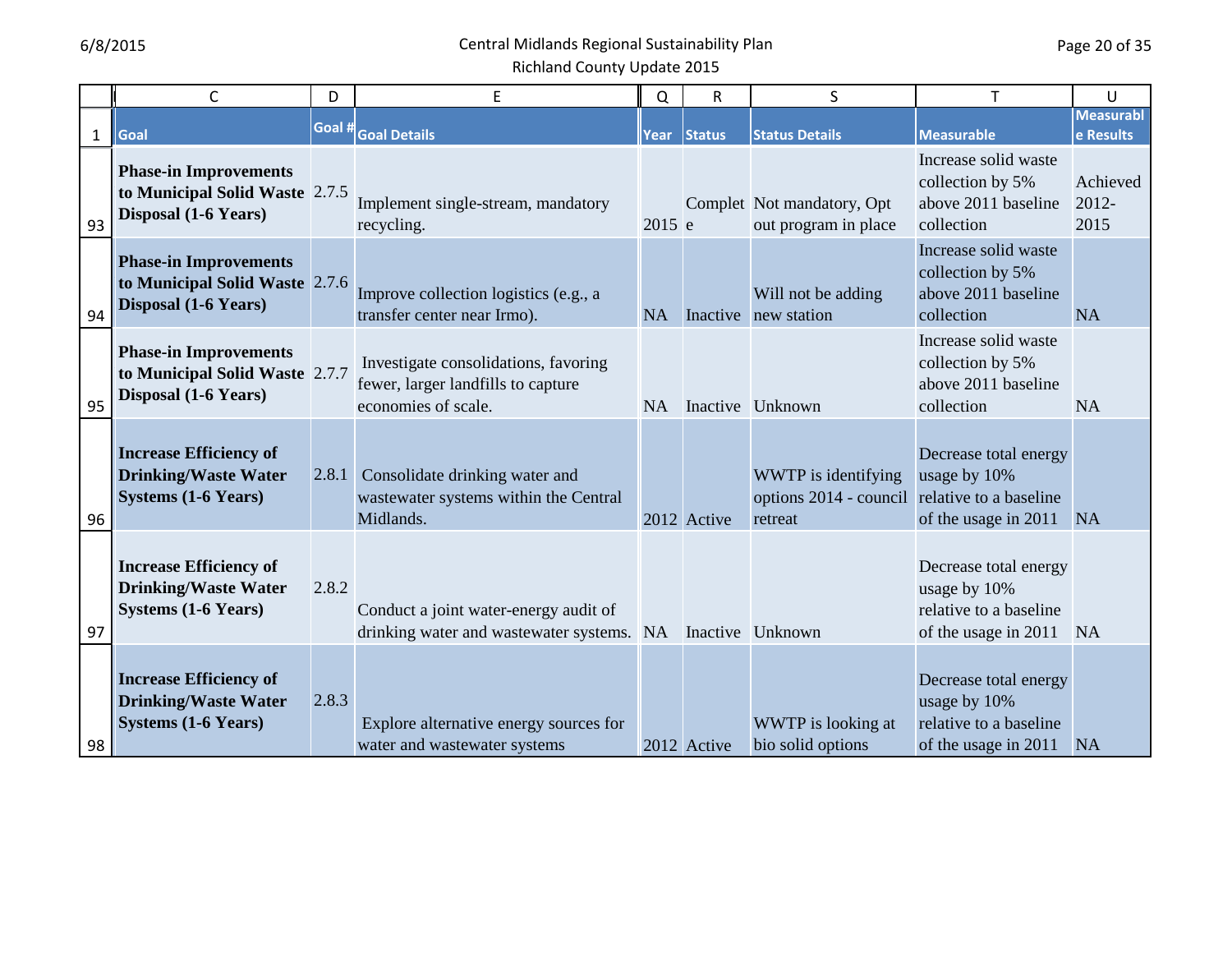|              | C                                                                                                                                               | D      | E                                                                                                                                                                                                                                                                              | Q | R            | S                                                                                                                                          | T                                                               | U                             |
|--------------|-------------------------------------------------------------------------------------------------------------------------------------------------|--------|--------------------------------------------------------------------------------------------------------------------------------------------------------------------------------------------------------------------------------------------------------------------------------|---|--------------|--------------------------------------------------------------------------------------------------------------------------------------------|-----------------------------------------------------------------|-------------------------------|
| $\mathbf{1}$ | Goal                                                                                                                                            | Goal # | <b>Goal Details</b>                                                                                                                                                                                                                                                            |   | Year  Status | <b>Status Details</b>                                                                                                                      | <b>Measurable</b>                                               | <b>Measurabl</b><br>e Results |
| 99           | <b>Form a Regional</b><br><b>Procurement Process</b><br>that Utilizes a "Green"<br><b>Criteria for Goods and</b><br><b>Services (1-6 Years)</b> | 2.9.1  | Establish a joint-purchasing committee<br>to establish an agreement among the<br>participating jurisdictions                                                                                                                                                                   |   |              | Joint fuel purchase<br>Lexington and City or<br>Richland? Utilize state Identify at least three<br>procurement<br>NA Inactive efficiencies | items to be purchased<br>cooperatively                          | <b>NA</b>                     |
| 100          | <b>Form a Regional</b><br><b>Procurement Process</b><br>that Utilizes a "Green"<br><b>Criteria for Goods and</b><br><b>Services (1-6 Years)</b> | 2.9.2  | Identify the items suitable for joint<br>purchasing and identify the green<br>criteria to be used for procurement                                                                                                                                                              |   | 2013 Active  | Green IT guide<br>created, green<br>purchasing guide<br>being created for 2016 cooperatively                                               | Identify at least three<br>items to be purchased                | <b>NA</b>                     |
| 101          | <b>Form a Regional</b><br><b>Procurement Process</b><br>that Utilizes a "Green"<br><b>Criteria for Goods and</b><br><b>Services (1-6 Years)</b> | 2.9.3  | Continue to monitor the impact the<br>joint purchasing program and make the<br>necessary changes to receive the most<br>cost effective and ecologically desirable<br>impact on the region                                                                                      |   | 2014 Active  | Joint green purchasing<br>workshop with Lex,<br>Rich, and City of Cola items to be purchased<br>2014                                       | Identify at least three<br>cooperatively                        | <b>NA</b>                     |
| 102          | <b>Establish an Alternative</b><br><b>Energy Task Force (0-12</b><br><b>Months</b> )                                                            | 3.1.1  | Identify and recruit task force members<br>from diverse organizations and<br>interests, such as members of council,<br>relevant department staff (e.g., energy,<br>planning, public works, transportation,<br>community and economic<br>development), and interested citizens. |   |              | Legislative working<br>Group PURC,<br>SCCEBA fills this roll the meets on at least<br>2012 Inactive as well as SCSC                        | An Alternative<br><b>Energy Task Force</b><br>a quarterly basis | <b>NA</b>                     |
| 103          | <b>Establish an Alternative</b><br><b>Months</b> )                                                                                              |        | Work with task force members to<br>develop a group mission, vision, and<br><b>Energy Task Force (0-12</b> $\left  3.1.2 \right $ goals, as well as coordinating logistics<br>such as meeting regularity, times,<br>locations, etc.                                             |   |              | Legislative working<br>Group PURC,<br>SCCEBA fills this roll the meets on at least<br>2012 Inactive as well as SCSC                        | An Alternative<br><b>Energy Task Force</b><br>a quarterly basis | <b>NA</b>                     |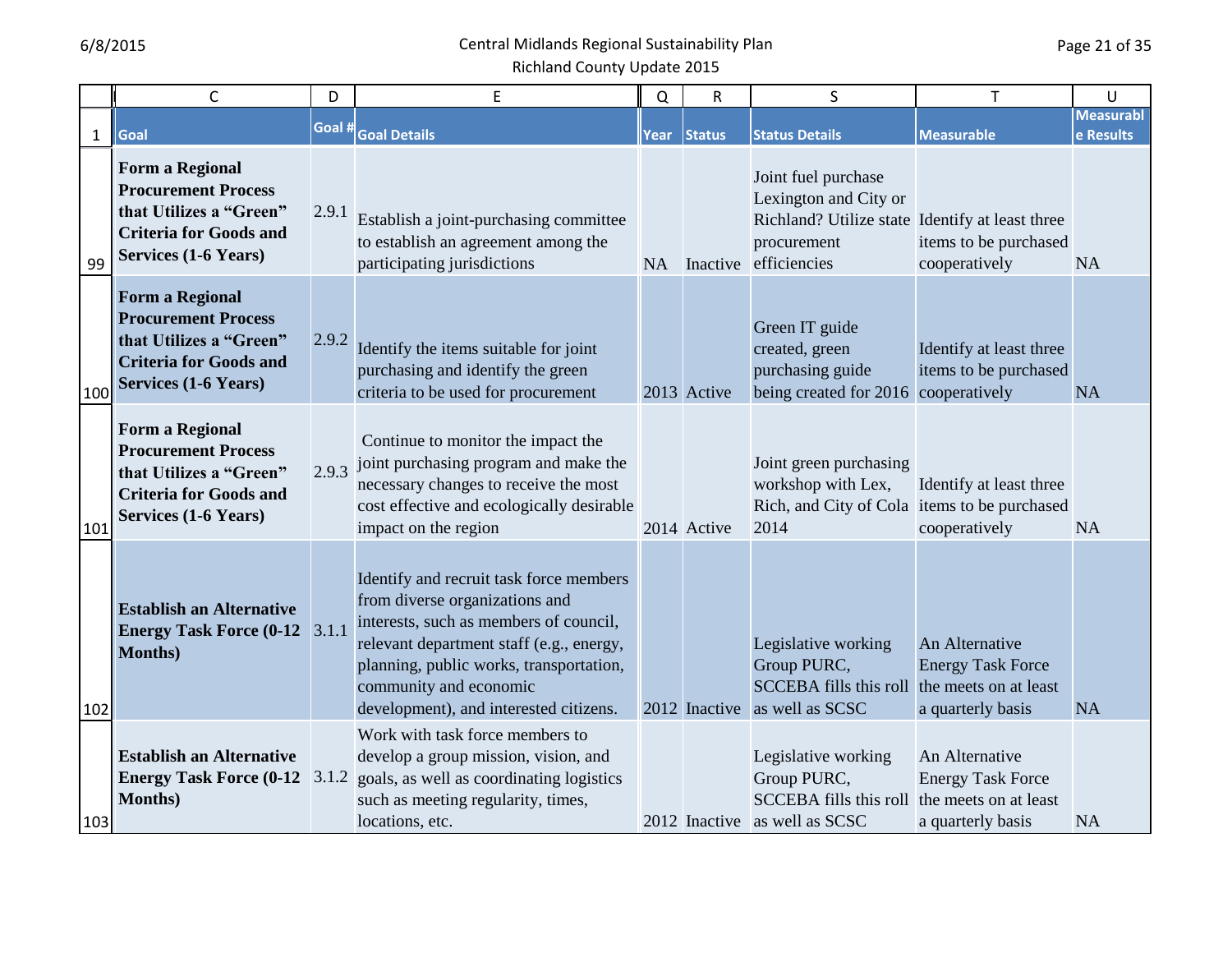|              | $\mathsf C$                                                                                                                                     | D      | E                                                                                                                                                                                                                                                                        | $\Omega$ | R             | S                                                                                                                   | T                                                                       | U                                        |
|--------------|-------------------------------------------------------------------------------------------------------------------------------------------------|--------|--------------------------------------------------------------------------------------------------------------------------------------------------------------------------------------------------------------------------------------------------------------------------|----------|---------------|---------------------------------------------------------------------------------------------------------------------|-------------------------------------------------------------------------|------------------------------------------|
| $\mathbf{1}$ | Goal                                                                                                                                            | Goal # | <b>Goal Details</b>                                                                                                                                                                                                                                                      | Year     | <b>Status</b> | <b>Status Details</b>                                                                                               | <b>Measurable</b>                                                       | <b>Measurabl</b><br>e Results            |
| 104          | <b>Establish an Alternative</b><br><b>Energy Task Force (0-12 3.1.3)</b><br><b>Months</b> )                                                     |        | Identify action items aimed at meeting<br>short term milestones towards the goals. 2012 Inactive as well as SCSC                                                                                                                                                         |          |               | Legislative working<br>Group PURC,<br>SCCEBA fills this roll the meets on at least                                  | An Alternative<br><b>Energy Task Force</b><br>a quarterly basis         | <b>NA</b>                                |
| 105          | <b>Establish an Alternative</b><br><b>Months</b> )                                                                                              |        | <b>Energy Task Force (0-12</b> 3.1.4 Assess the members' renewable energy<br>expertise, identify targets, and track<br>funding opportunities.                                                                                                                            |          |               | Legislative working<br>Group PURC,<br>SCCEBA fills this roll the meets on at least<br>2012 Inactive as well as SCSC | An Alternative<br><b>Energy Task Force</b><br>a quarterly basis         | <b>NA</b>                                |
| 106          | <b>Establish an Alternative</b><br><b>Energy Task Force (0-12</b><br><b>Months</b> )                                                            | 3.1.5  | If the group is able to support multiple<br>purposes, the members who share<br>similar goals may wish to form smaller<br>action committees to pursue them,<br>conducting self-directed research,<br>establishing an action plan, and<br>completing tasks and milestones. |          |               | Legislative working<br>Group PURC,<br>SCCEBA fills this roll the meets on at least<br>2012 Inactive as well as SCSC | An Alternative<br><b>Energy Task Force</b><br>a quarterly basis         | <b>NA</b>                                |
| 107          | <b>Adopt Favorable Zoning</b><br>and Permitting<br><b>Requirements for</b><br><b>Alternative Energy</b><br>Development (0-12<br><b>Months</b> ) | 3.2.1  | Conduct a review of local and regional<br>master plans to identify potential<br>bottlenecks and analyze the cost of<br>permitting requirements on potential<br>renewable energy development<br>projects.                                                                 |          | 2015 Active   | Solar ordinances being energy development<br>reviewed 2015                                                          | Encourage the<br>development of at<br>least one alternative<br>per year | Ongoing<br>$2014 -$<br>$2015 -$<br>solar |
|              | <b>Adopt Favorable Zoning</b><br>and Permitting<br><b>Requirements for</b><br><b>Alternative Energy</b><br>Development (0-12<br>108 Months)     |        | 3.2.2 Perform additional research of<br>permitting approaches in other<br>jurisdictions to provide some context<br>and examples of alternatives.                                                                                                                         |          | 2015 Active   | Solar ordinances being energy development<br>reviewed 2015                                                          | Encourage the<br>development of at<br>least one alternative<br>per year | Ongoing<br>$2014 -$<br>$2015 -$<br>solar |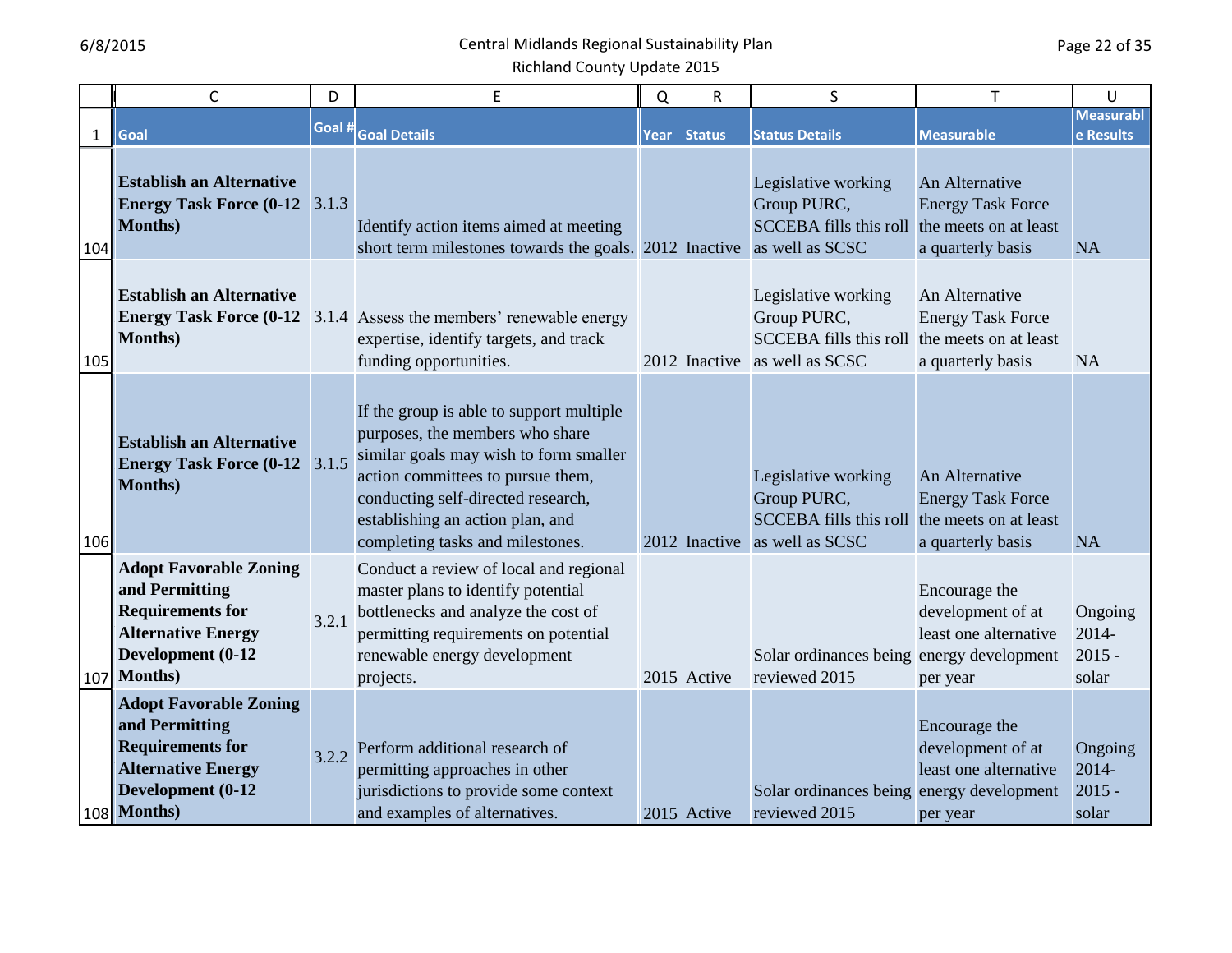|              | $\mathsf C$                                                                                                                                     | D      | E                                                                                                                                                                                                 | Q    | $\mathsf R$   | S                                                                            | T                                                                                                | U                                             |
|--------------|-------------------------------------------------------------------------------------------------------------------------------------------------|--------|---------------------------------------------------------------------------------------------------------------------------------------------------------------------------------------------------|------|---------------|------------------------------------------------------------------------------|--------------------------------------------------------------------------------------------------|-----------------------------------------------|
| $\mathbf{1}$ | Goal                                                                                                                                            | Goal # | <b>Goal Details</b>                                                                                                                                                                               | Year | <b>Status</b> | <b>Status Details</b>                                                        | <b>Measurable</b>                                                                                | <b>Measurabl</b><br>e Results                 |
|              | <b>Adopt Favorable Zoning</b><br>and Permitting<br><b>Requirements for</b><br><b>Alternative Energy</b><br>Development (0-12<br>109 Months)     | 3.2.3  | Research local protocols and<br>procedures required to alter permitting<br>and zoning protocols.                                                                                                  |      | 2015 Active   | Solar ordinances being energy development<br>reviewed 2015                   | Encourage the<br>development of at<br>least one alternative<br>per year                          | Ongoing<br>2014-<br>$2015 -$<br>solar         |
|              | <b>Adopt Favorable Zoning</b><br>and Permitting<br><b>Requirements for</b><br><b>Alternative Energy</b><br>Development (0-12<br>110 Months)     | 3.2.4  | Propose strategies to improve the<br>permitting and zoning environment for<br>alternative energy and reduce the costs<br>of implementing alternative energy<br>projects to local decision makers. |      | 2015 Active   | Solar ordinances being energy development<br>reviewed 2015                   | Encourage the<br>development of at<br>least one alternative<br>per year                          | Ongoing<br>2014-<br>$2015 -$<br>solar         |
| 111          | <b>Adopt Favorable Zoning</b><br>and Permitting<br><b>Requirements for</b><br><b>Alternative Energy</b><br>Development (0-12<br><b>Months</b> ) | 3.2.5  | Follow through to support<br>implementation approved activities to<br>adjust existing requirements.                                                                                               |      | 2015 Active   | Unknown                                                                      | Encourage the<br>development of at<br>least one alternative<br>energy development<br>per year    | Ongoing<br>$2014 -$<br>$2015 -$<br>solar      |
| 112          | <b>Launch Alternative</b><br><b>Energy Education</b><br><b>Initiatives (0-12 Months)</b>                                                        | 3.3.1  | Develop a shared brand identity and<br>message platform to ensure all materials<br>and activities maintain a consistent look<br>and feel and the messages achieve the<br>desired result.          |      | 2015 Active   | "Solar Friendly<br>Community"                                                | Annual report on the<br>status of the Energy<br><b>Efficiency Education report</b><br>Initiative | Energy<br>office<br>released<br>solar<br>2015 |
| 113          | <b>Launch Alternative</b><br><b>Energy Education</b><br><b>Initiatives (0-12 Months)</b>                                                        | 3.3.2  | Identify and recruit local partners work<br>with them to gain buy-in and support<br>for the outreach campaign.                                                                                    |      | 2015 Active   | SCEO, SCE&G, Co<br>ops, Councilwoman<br>Dixon, Chairman<br>Rush, Solarize SC | Annual report on the<br>status of the Energy<br><b>Efficiency Education</b> report<br>Initiative | Energy<br>office<br>released<br>solar<br>2015 |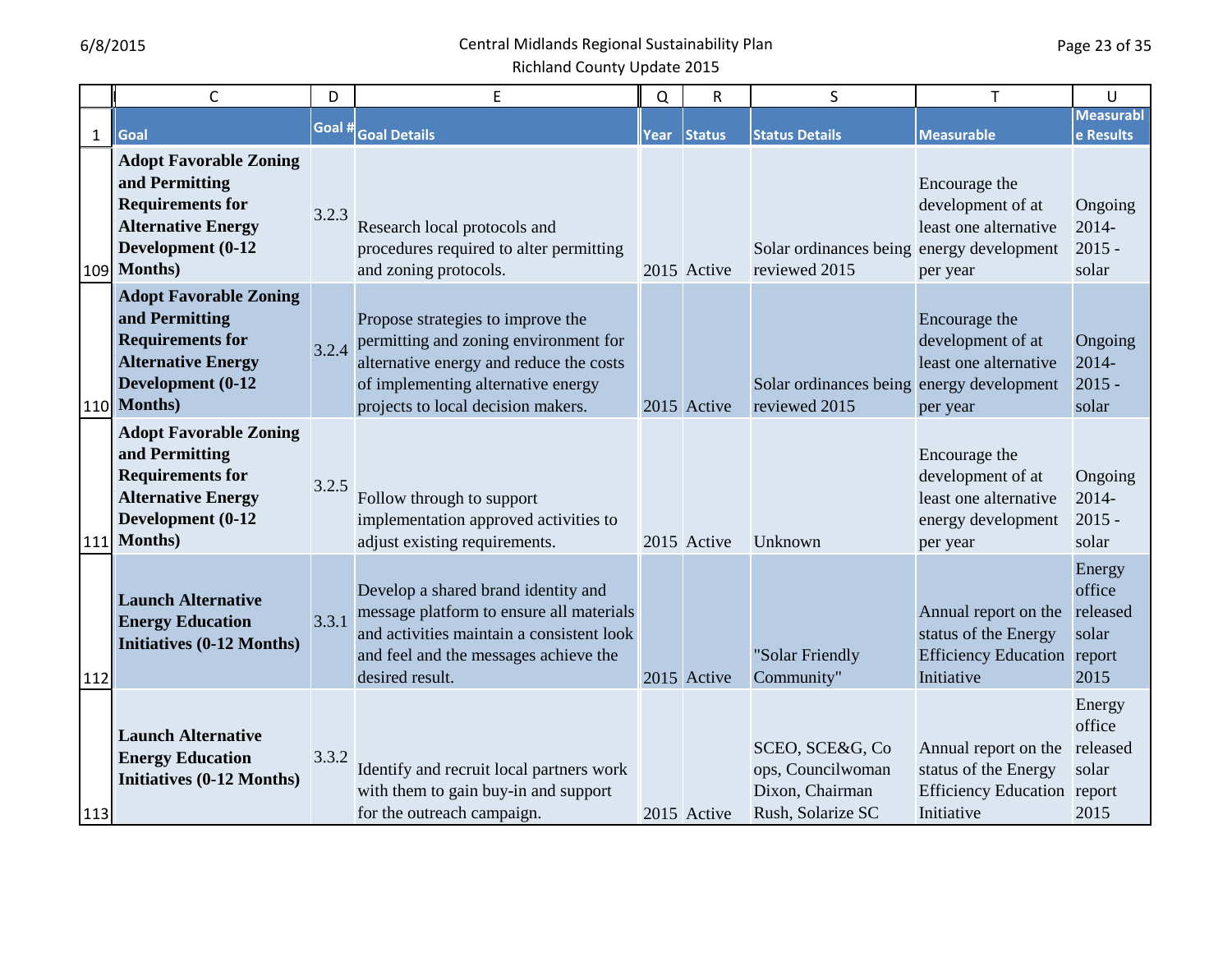|              | $\mathsf C$                                                                              | D      | E                                                                                                                                                                                                                                                                                                                               | $\Omega$ | $\mathsf R$ | S                                                                                                                                                                                         | T                                                                                                | U                                             |
|--------------|------------------------------------------------------------------------------------------|--------|---------------------------------------------------------------------------------------------------------------------------------------------------------------------------------------------------------------------------------------------------------------------------------------------------------------------------------|----------|-------------|-------------------------------------------------------------------------------------------------------------------------------------------------------------------------------------------|--------------------------------------------------------------------------------------------------|-----------------------------------------------|
| $\mathbf{1}$ | Goal                                                                                     | Goal # | <b>Goal Details</b>                                                                                                                                                                                                                                                                                                             | Year     | Status      | <b>Status Details</b>                                                                                                                                                                     | <b>Measurable</b>                                                                                | <b>Measurabl</b><br>e Results                 |
| 114          | <b>Launch Alternative</b><br><b>Energy Education</b><br><b>Initiatives (0-12 Months)</b> | 3.3.3  | Conduct research on funding resources. 2015 Active                                                                                                                                                                                                                                                                              |          |             | <b>Foundations? Solarize</b><br>SC?                                                                                                                                                       | Annual report on the<br>status of the Energy<br><b>Efficiency Education</b> report<br>Initiative | Energy<br>office<br>released<br>solar<br>2015 |
| 115          | <b>Launch Alternative</b><br><b>Energy Education</b><br><b>Initiatives (0-12 Months)</b> | 3.3.4  | Identifying appropriate outreach tactics<br>and marketing channels for the region<br>that leverage local partnerships and<br>funding opportunities.                                                                                                                                                                             |          | 2015 Active | Solar education for<br>inspectors, first<br>responders and zoning<br>officials and ordinance Annual report on the released<br>update happening in<br>2015 (soft cost<br>reduction tactic) | status of the Energy<br><b>Efficiency Education report</b><br>Initiative                         | Energy<br>office<br>solar<br>2015             |
| 116          | <b>Launch Alternative</b><br><b>Energy Education</b><br><b>Initiatives (0-12 Months)</b> | 3.3.5  | Develop marketing materials that<br>promote the brand identity and leverage<br>the messaging platform, including:<br>brochures, flyers, door hangers,<br>advertisements, power point<br>presentation, display booths, videos,<br>email blasts, etc.                                                                             |          | 2015 Active | Solar education for<br>inspectors, first<br>responders and zoning<br>officials and ordinance Annual report on the<br>update happening in<br>2015 (soft cost<br>reduction tactic)          | status of the Energy<br><b>Efficiency Education</b> report<br>Initiative                         | Energy<br>office<br>released<br>solar<br>2015 |
| 117          | <b>Launch Alternative</b><br><b>Energy Education</b><br><b>Initiatives (0-12 Months)</b> |        | Launch a campaign that maximizes<br>grassroots and social marketing<br>approaches. Appropriate outreach<br>channels include: community events),<br>3.3.6 presentations to community groups),<br>public advertising campaigns, and by<br>creating and posting short videos on the<br>local governments' websites and<br>YouTube. | NA TBA   |             | <b>Updating ordinances</b><br>first                                                                                                                                                       | Annual report on the<br>status of the Energy<br><b>Efficiency Education</b> report<br>Initiative | Energy<br>office<br>released<br>solar<br>2015 |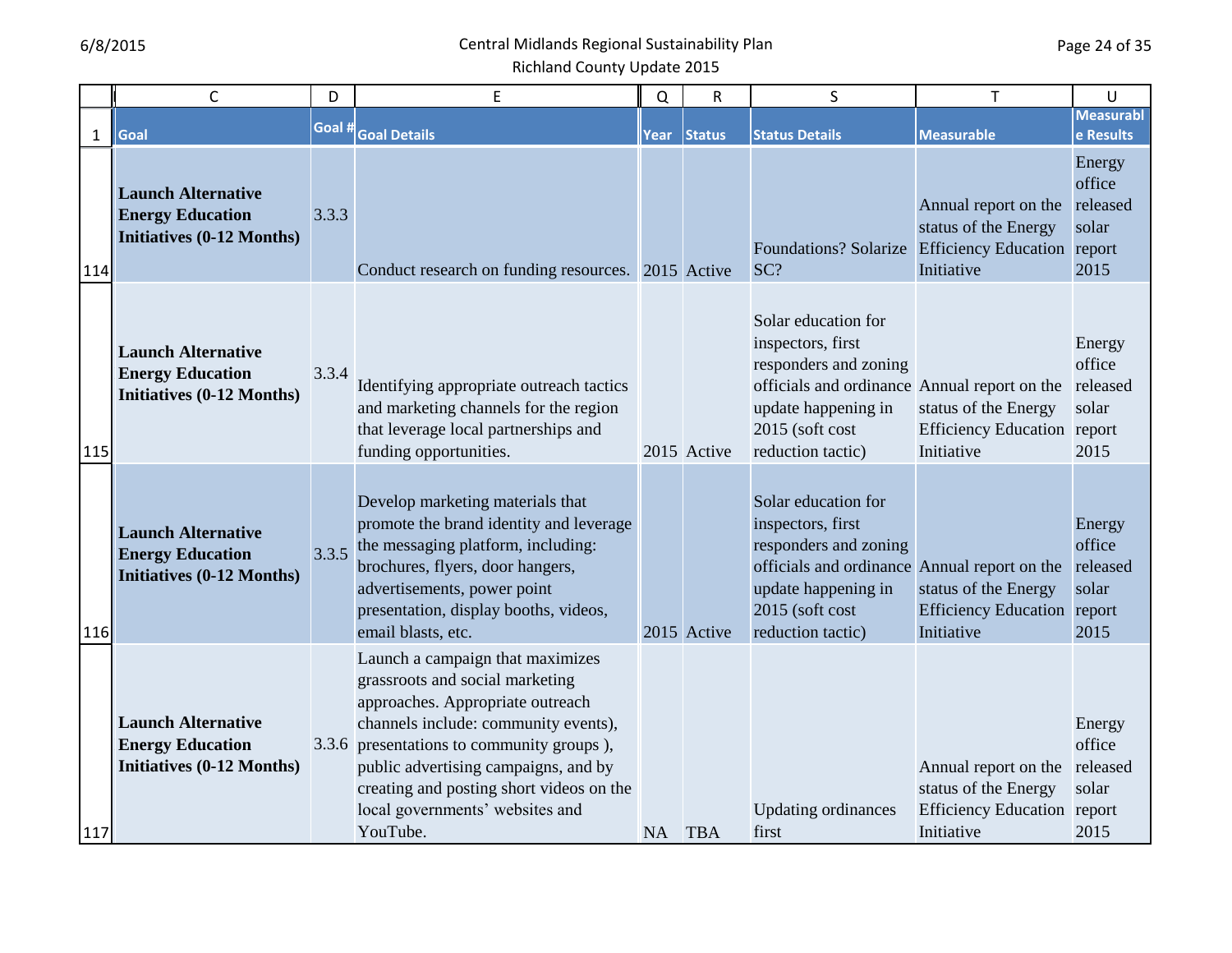#### 6/8/2015 Central Midlands Regional Sustainability Plan Richland County Update 2015

1 | C |D| E ||Q|R| S | T |U **Sub Topic Category Goal Goal # Goal Details Internal or External Year Status Status Details Measurable Measurabl e Results** 118 119 120 **Launch Alternation Initiative Education Initiatives (0.12 Months) Launch Alternative Initiatives (0-12 Months)** 3.3.7 Identify funding sources for a demonstration project at a local school and create a plan for selecting the school, developing the project and incorporating alternative energy education into the curriculum as well as leveraging the project for broader outreach and education in the community. 2013 Active Green Apple Day of Service (school service opportunity) Lower Richland HS trash to food, Shealy Electric solar, Mike Switzer's house (Columbia business review) Museum STEM project development 2013, Midlands tech - Green Apple - Greenhouse made of recycled plastic bottles Annual report on the (LEED facility - **Quackenbusch** Architects) status of the Energy Efficiency Education report Initiative Energy office released solar 2015 **Launch Alternation Initiative Education** 13.3.8 Coordinate with Midlands Technical **Launch Alternative Energy Education Initiatives (0-12 Months)** College, State Agencies and green industry leaders to ensure that curricula matches state of the art industry needs. 2013 Active Museum STEM project development 2013, Midlands tech programs are ready to fit need - SCEO did a lot of work on this in the early 2000s Annual report on the released status of the Energy Efficiency Education report Initiative Energy office solar 2015 **Identify Operator GHP and Industrial** 3.4.1 **Geothermal Heat Pumps and Combined Identify Opportunities for GHP and Industrial CHP (0-12 Months)** 3.4.1 Identify suitable facilities for Heat Power projects NA Inactive Interested Identify 3 potential sites NA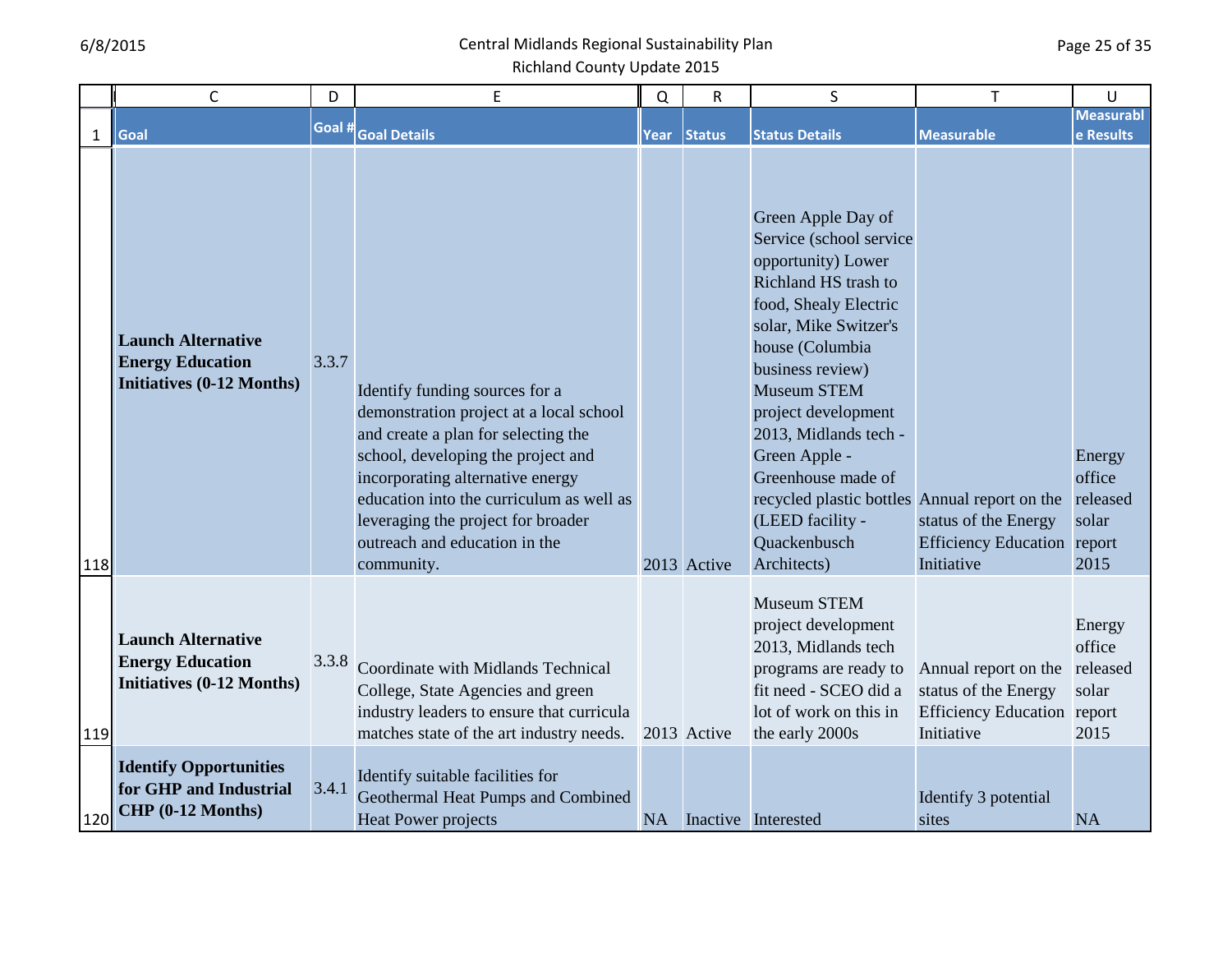|              | C                                                                              | D      | E                                                                                                                                                                                                         | Q         | R             | S                                                                                 | T                                                                                                      | U                             |
|--------------|--------------------------------------------------------------------------------|--------|-----------------------------------------------------------------------------------------------------------------------------------------------------------------------------------------------------------|-----------|---------------|-----------------------------------------------------------------------------------|--------------------------------------------------------------------------------------------------------|-------------------------------|
| $\mathbf{1}$ | Goal                                                                           | Goal # | <b>Goal Details</b>                                                                                                                                                                                       | Year      | <b>Status</b> | <b>Status Details</b>                                                             | <b>Measurable</b>                                                                                      | <b>Measurabl</b><br>e Results |
| 121          | <b>Identify Opportunities</b><br>for GHP and Industrial<br>CHP (0-12 Months)   | 3.4.2  | Promote GHP and CHP among the<br>facility owners and act as liaisons<br>between the building owners and<br>organizations that could provide<br>unbiased information, technical<br>support, or co-funding. | <b>NA</b> |               | Inactive Interested                                                               | Identify 3 potential<br>sites                                                                          | <b>NA</b>                     |
| 122          | <b>Identify Opportunities</b><br>for GHP and Industrial<br>CHP (0-12 Months)   | 3.4.3  | Identify existing GHP and CHP systems<br>in the region (or nearby) and promote<br>those success stories working with both<br>building owners and the GHP and CHP<br>developers to share information.      | <b>NA</b> |               | Inactive Interested                                                               | Identify 3 potential<br>sites                                                                          | <b>NA</b>                     |
| 123          | <b>Identify Opportunities</b><br>for GHP and Industrial<br>CHP (0-12 Months)   | 3.4.4  | Reach out to the utilities serving<br>candidate facilities to request technical<br>and financial project support.                                                                                         |           |               | 2009 Inactive Interested                                                          | Identify 3 potential<br>sites                                                                          | <b>NA</b>                     |
| 124          | <b>Identify Opportunities</b><br>for GHP and Industrial<br>$CHP$ (0-12 Months) | 3.4.5  | Research DOE and other grants or loan<br>programs to identify potential project<br>co-funding opportunities.                                                                                              |           | NA Active     | Always looking                                                                    | Identify 3 potential<br>sites                                                                          | <b>NA</b>                     |
| 125          | <b>Identify Opportunities</b><br>for GHP and Industrial<br>CHP (0-12 Months)   | 3.4.6  | Support the development of project<br>RFPs and selection of suitable<br>developers.                                                                                                                       | NA        |               | Inactive Unknown                                                                  | Identify 3 potential<br>sites                                                                          | <b>NA</b>                     |
| 126          | <b>Energy Policy (1-6 Years)</b>                                               |        | <b>Support Reforms to State</b> $3.5.1$ Identify local legislative priorities and<br>proper protocols for submitting local<br>priorities to state representatives.                                        | <b>NA</b> | Active        | Connect with<br>Legislative Staff<br>Liaison and lobbyist to<br>track legislation | Meet annually with<br>the State Energy<br>Office regarding the<br><b>State's Energy Policy Ongoing</b> |                               |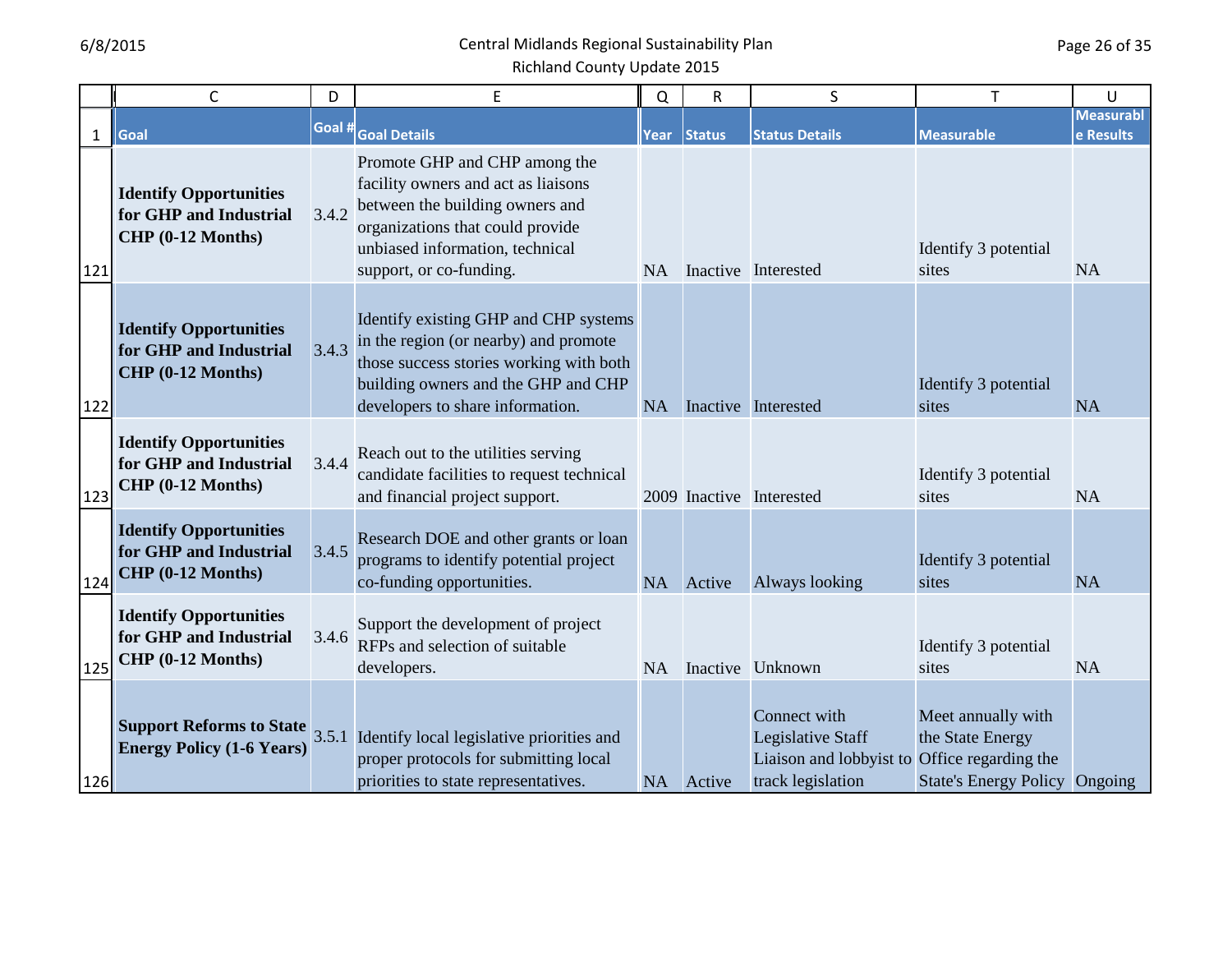Page 27 of 35

|            |                                                                                              | D     |                                                                                                                          | Q         | R      |                                                                                                                                         |                                                                                         | U                      |
|------------|----------------------------------------------------------------------------------------------|-------|--------------------------------------------------------------------------------------------------------------------------|-----------|--------|-----------------------------------------------------------------------------------------------------------------------------------------|-----------------------------------------------------------------------------------------|------------------------|
|            | <b>Goal</b>                                                                                  |       | Goal # Goal Details                                                                                                      | Year      | Status | <b>Status Details</b>                                                                                                                   | Measurable                                                                              | Measurabl<br>e Results |
| 127        | <b>Support Reforms to State</b> $3.5.2$<br><b>Energy Policy (1-6 Years)</b>                  |       | Submit a set of legislative priorities to<br>relevant state representatives each year. NA                                |           | Active | Connect with<br>Legislative Staff<br>Liaison and lobbyist to Meet annually with<br>track legislation<br>(examples Solar)<br>legislation | the State Energy<br>Office regarding the<br><b>State's Energy Policy Ongoing</b>        |                        |
| <b>128</b> | <b>Explore Public</b><br><b>Alternative Energy</b><br><b>Project Options (1-6)</b><br>Years) | 3.6.1 | Feasibility Studies for Landfill Gas,<br>CHP, Waste-based Biomass<br>Generation, and Small-scale<br>Hydropower Projects. | <b>NA</b> | Active | Connected with solid<br>waste and consultants<br>in 2015 for landfill<br>gas. Feasibility study<br>will have a cost                     | Decrease total energy<br>usage by 10%<br>relative to a baseline<br>of the usage in 2009 | NA                     |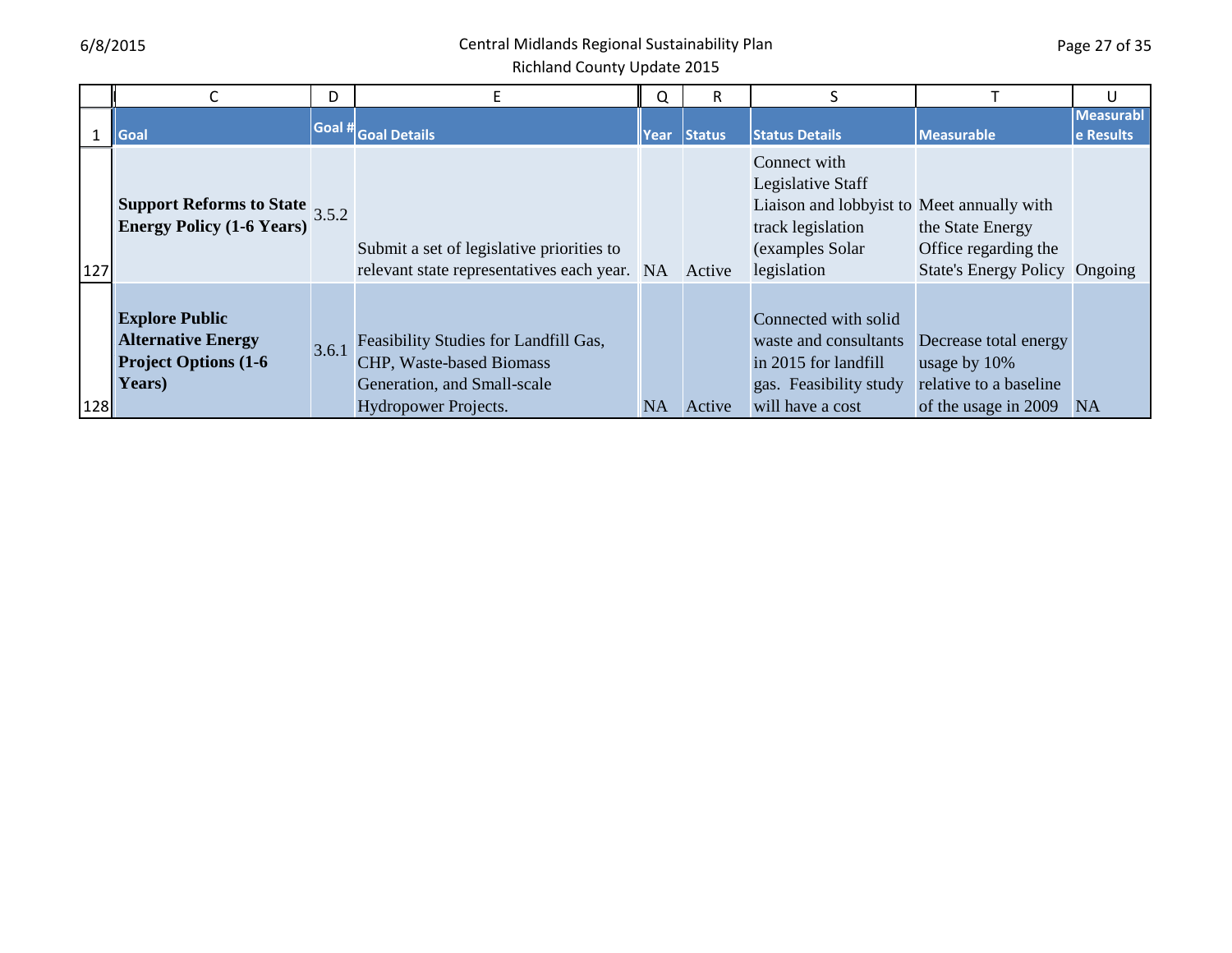|              | C                            | D      | E                             | Q    | $\mathsf R$   | S                                              |                        | U                |
|--------------|------------------------------|--------|-------------------------------|------|---------------|------------------------------------------------|------------------------|------------------|
|              |                              | Goal # |                               |      |               |                                                |                        | <b>Measurabl</b> |
| $\mathbf{1}$ | Goal                         |        | <b>Goal Details</b>           | Year | <b>Status</b> | <b>Status Details</b>                          | <b>Measurable</b>      | e Results        |
|              |                              |        |                               |      |               | Gregory Electric took                          |                        |                  |
|              |                              |        |                               |      |               | a look at roofs and                            |                        |                  |
|              |                              |        |                               |      |               | ground mounted                                 |                        |                  |
|              |                              |        |                               |      |               | properties in 2015 -<br>looking at new or less |                        |                  |
|              |                              |        |                               |      |               | than 5 yr. old roofs or                        |                        |                  |
|              |                              |        |                               |      |               | ground mounted -                               |                        |                  |
|              |                              |        |                               |      |               | many of our buildings                          |                        |                  |
|              |                              |        |                               |      |               | have roofs that are                            |                        |                  |
|              | <b>Explore Public</b>        |        |                               |      |               | much older - Decker                            |                        |                  |
|              | <b>Alternative Energy</b>    | 3.6.2  |                               |      |               | Blvd could be a great                          |                        |                  |
|              | <b>Project Options (1-6)</b> |        |                               |      |               | new roof option - 2                            |                        |                  |
|              | Years)                       |        |                               |      |               | great sites - WWTP                             |                        |                  |
|              |                              |        |                               |      |               | and capped landfill                            |                        |                  |
|              |                              |        |                               |      |               | (100 acres) are both                           |                        |                  |
|              |                              |        |                               |      |               | run on co ops that<br>currently do not offer a |                        |                  |
|              |                              |        |                               |      |               | solar incentive.                               |                        |                  |
|              |                              |        |                               |      |               | something to consider                          |                        |                  |
|              |                              |        |                               |      |               | is energy efficiency                           |                        |                  |
|              |                              |        |                               |      |               | first (obviously) and                          |                        |                  |
|              |                              |        |                               |      |               | tax rebates that expire                        | Decrease total energy  |                  |
|              |                              |        |                               |      |               | and of 2016. looking                           | usage by 10%           |                  |
|              |                              |        | Municipal Roof and Open-space |      |               | at 3rd party                                   | relative to a baseline |                  |
| 129          |                              |        | Inventory.                    |      | 2015 Active   | agreements                                     | of the usage in 2009   | <b>NA</b>        |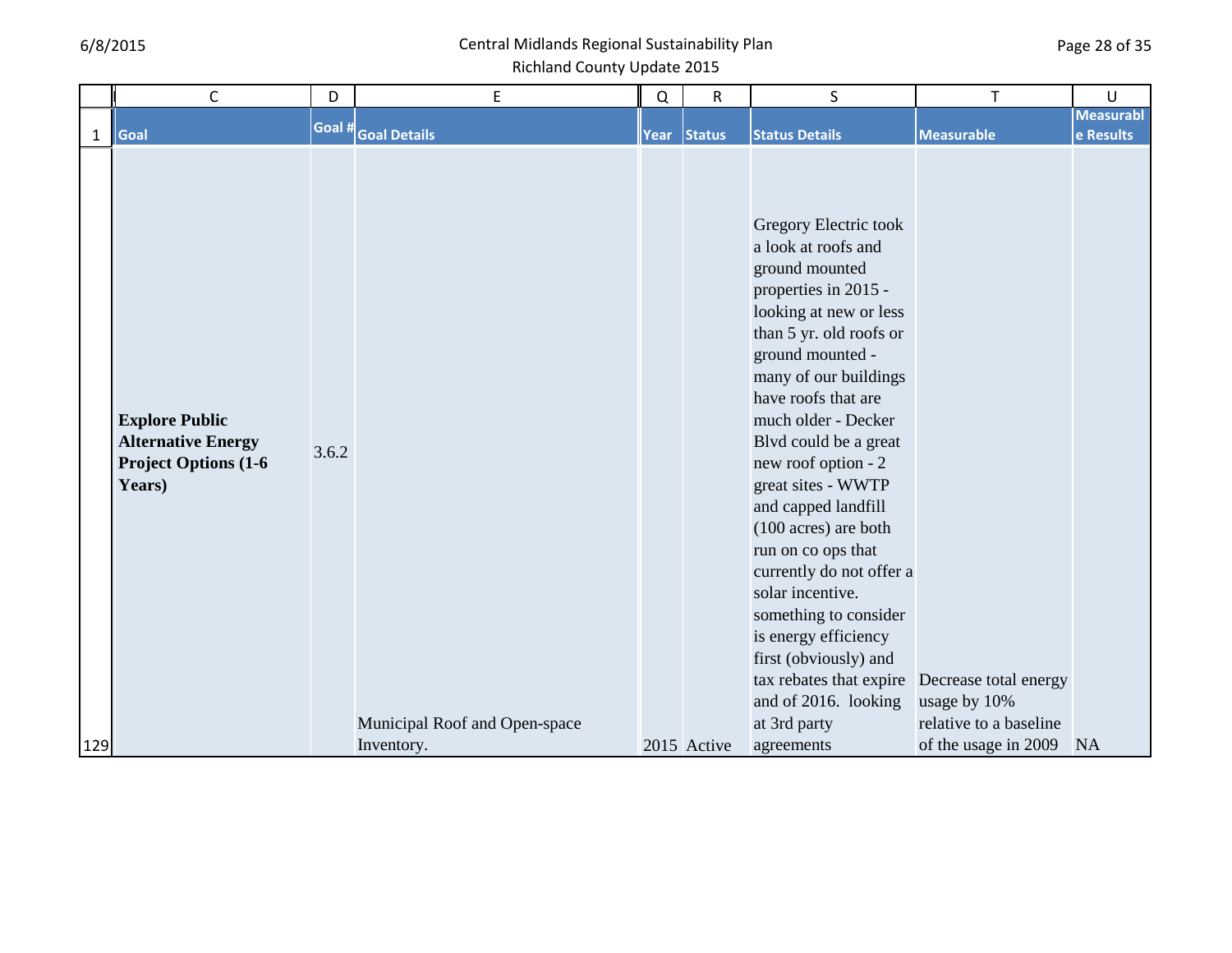|              | $\mathsf{C}$                                                                                 | D      | E                                                                                                  | Q         | R           | S                                                                                                                                                                                                                            | $\mathsf{T}$                                                                            | U                             |
|--------------|----------------------------------------------------------------------------------------------|--------|----------------------------------------------------------------------------------------------------|-----------|-------------|------------------------------------------------------------------------------------------------------------------------------------------------------------------------------------------------------------------------------|-----------------------------------------------------------------------------------------|-------------------------------|
| $\mathbf{1}$ | Goal                                                                                         | Goal # | <b>Goal Details</b>                                                                                | Year      | Status      | <b>Status Details</b>                                                                                                                                                                                                        | <b>Measurable</b>                                                                       | <b>Measurabl</b><br>e Results |
| 130          | <b>Explore Public</b><br><b>Alternative Energy</b><br><b>Project Options (1-6)</b><br>Years) | 3.6.3  | <b>CHP</b> at Wastewater Treatment<br>Facilities.                                                  | <b>NA</b> |             | <b>Unknowr Unknown</b>                                                                                                                                                                                                       | Decrease total energy<br>usage by 10%<br>relative to a baseline<br>of the usage in 2009 | <b>NA</b>                     |
| 131          | <b>Explore Public</b><br><b>Alternative Energy</b><br><b>Project Options (1-6)</b><br>Years) | 3.6.4  | Water-Source Heat Pumps at Treatment<br>Facilities.                                                |           | 2012 Active | Active                                                                                                                                                                                                                       | Decrease total energy<br>usage by 10%<br>relative to a baseline<br>of the usage in 2009 | <b>NA</b>                     |
| 132          | <b>Explore Public</b><br><b>Alternative Energy</b><br><b>Project Options (1-6</b><br>Years)  | 3.6.5  | Hydropower at Drinking Water<br>Facilities.                                                        | <b>NA</b> |             | <b>Unknowr Unknown</b>                                                                                                                                                                                                       | Decrease total energy<br>usage by 10%<br>relative to a baseline<br>of the usage in 2009 | <b>NA</b>                     |
| 133          | <b>Explore Public</b><br><b>Alternative Energy</b><br><b>Project Options (1-6)</b><br>Years) | 3.6.6  | Work with school districts to do rooftop<br>inventories for solar usage                            | <b>NA</b> | Inactive    | Schools are mandated<br>under the 20%<br>reduction goal by 2020<br>based on the 2000<br>baseline (I think) Is it<br>the county's job to do<br>this as school energy<br>use is not captured in<br>the general fund<br>budget? | Decrease total energy<br>usage by 10%<br>relative to a baseline<br>of the usage in 2009 | <b>NA</b>                     |
| 134          | <b>Consider Local Incentive</b><br>Programs (7+ Years)                                       | 3.7.1  | <b>Consider Favorable Tax Treatment for</b><br>Alternative Energy Installations and<br>Businesses. |           | 2015 Active | Active conversation<br>2015                                                                                                                                                                                                  | Adopt Incentives for<br><b>Alternative Energy</b><br>Practices                          | <b>NA</b>                     |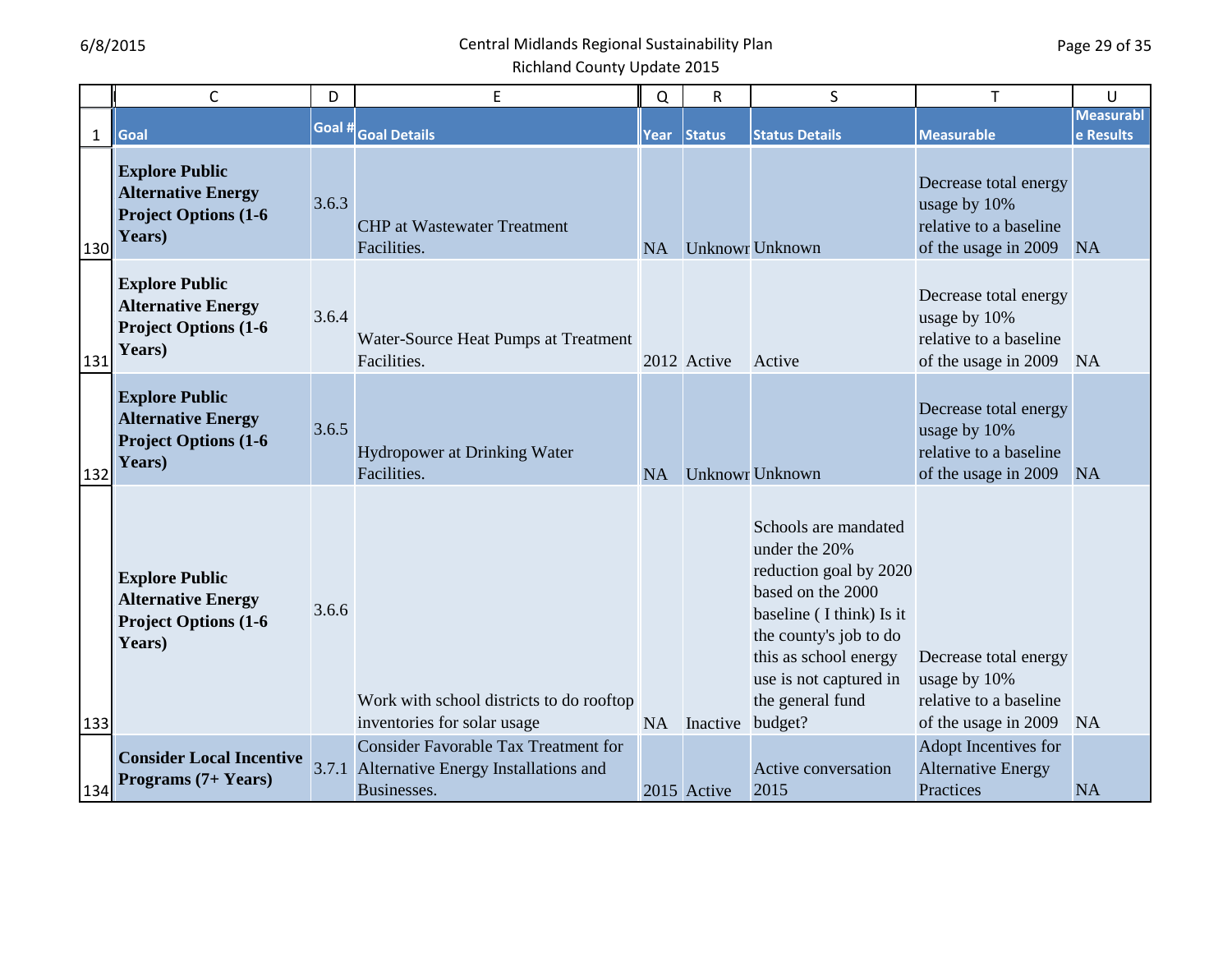|              | $\mathsf{C}$                                                               | D      | E                                                                                                                                                                                                                                                                                                                                                                                                                                 | Q    | $\mathsf{R}$         | S                                                                                   | T                                                              | U                             |
|--------------|----------------------------------------------------------------------------|--------|-----------------------------------------------------------------------------------------------------------------------------------------------------------------------------------------------------------------------------------------------------------------------------------------------------------------------------------------------------------------------------------------------------------------------------------|------|----------------------|-------------------------------------------------------------------------------------|----------------------------------------------------------------|-------------------------------|
| $\mathbf{1}$ | Goal                                                                       | Goal # | <b>Goal Details</b>                                                                                                                                                                                                                                                                                                                                                                                                               | Year | <b>Status</b>        | <b>Status Details</b>                                                               | <b>Measurable</b>                                              | <b>Measurabl</b><br>e Results |
| 135          | <b>Consider Local Incentive</b> $3.7.2$<br>Programs (7+ Years)             |        | Work with Utilities to Offer a Local<br>"Green Up" Option.                                                                                                                                                                                                                                                                                                                                                                        |      | 2013 Active          | SCE&G offers energy<br>rebate program and<br>will offer solar<br>incentives in 2015 | Adopt Incentives for<br><b>Alternative Energy</b><br>Practices | Achieved<br>solar<br>2015 IOU |
|              | <b>Expand Landfill Gas to</b><br><b>Energy Project (7+</b><br>$136$ Years) |        | Work with landfill owners, utilities, and<br>3.8.1 other local stakeholders to identify<br>potential candidate sites.                                                                                                                                                                                                                                                                                                             |      | 2015 Active          | Actively looked into in Development of One<br>2015 no results at the<br>time        | Landfill Gas to<br><b>Energy Project</b>                       | <b>NA</b>                     |
| 137          | <b>Expand Landfill Gas to</b><br><b>Energy Project (7+</b><br>Years)       |        | As many landfills are privately<br>owned—including the two<br>aforementioned sites in Richland<br>3.8.2 County that were identified as<br>potentially viable candidates by<br>EPA—extend LFG marketing efforts to<br>the business community.                                                                                                                                                                                      |      | 2013 Active          | We often get<br>approached about this                                               | Development of One<br>Landfill Gas to<br><b>Energy Project</b> | <b>NA</b>                     |
| 138          | <b>Expand Landfill Gas to</b><br><b>Energy Project (7+</b><br>Years)       |        | Solicit information from interested LFG<br>3.8.3 developers or technical assistance<br>providers on potential projects, costs,<br>and capacity estimates.                                                                                                                                                                                                                                                                         |      | 2013 Active          | We often get<br>approached about this                                               | Development of One<br>Landfill Gas to<br><b>Energy Project</b> | <b>NA</b>                     |
| 139          | <b>C. Indirect Green</b><br><b>Economy Jobs</b>                            |        | 4. LEED Certified Construction - The<br>region should adopt incentives for<br>meeting LEED standards which might<br>include: Rebated building permit fees,<br>increased density for residential<br>3.8.4 development in exchange for LEED<br>certified construction, reduced buffers<br>or setbacks, others incentives that might<br>be identified to offset the additional<br>cost for meeting LEED certifications<br>standards. | NA   | <b>Unknowr</b> Table | <b>Conservation Round</b>                                                           | Approve one LEED<br>standard project per<br>year               | <b>NA</b>                     |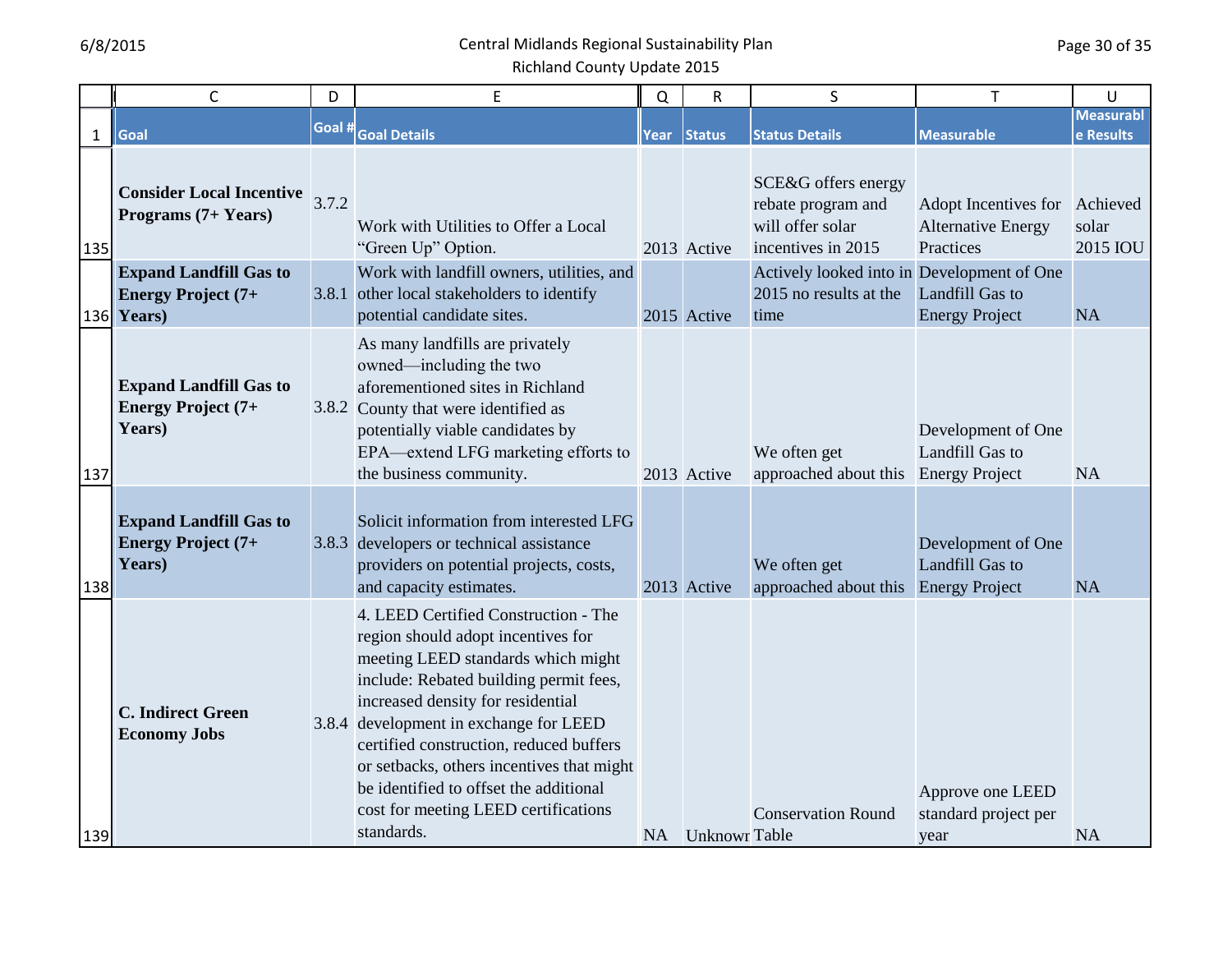|              | $\mathsf{C}$                                    | D      | E                                                                                                                                                                                                                                                                                                                                                                | Q         | R             | S                                                                                                                                                                                                                                                                                                          | Т                                                                                        | U                             |
|--------------|-------------------------------------------------|--------|------------------------------------------------------------------------------------------------------------------------------------------------------------------------------------------------------------------------------------------------------------------------------------------------------------------------------------------------------------------|-----------|---------------|------------------------------------------------------------------------------------------------------------------------------------------------------------------------------------------------------------------------------------------------------------------------------------------------------------|------------------------------------------------------------------------------------------|-------------------------------|
| $\mathbf{1}$ | Goal                                            | Goal # | <b>Goal Details</b>                                                                                                                                                                                                                                                                                                                                              | Year      | <b>Status</b> | <b>Status Details</b>                                                                                                                                                                                                                                                                                      | <b>Measurable</b>                                                                        | <b>Measurabl</b><br>e Results |
| 140          | <b>C. Indirect Green</b><br><b>Economy Jobs</b> |        | 5. Other Energy Efficient Construction -<br>Incentives should be developed to<br>encourage the upgrades or retrofits of<br>existing buildings to increase energy<br>3.8.4 efficiency such as weatherization of<br>structure to limit energy release<br>(insulation, multi-paned windows,<br>energy efficient HVAC systems, energy<br>efficient appliances, etc.) | <b>NA</b> |               | <b>Unknowr Unknown</b>                                                                                                                                                                                                                                                                                     | Adopt Incentives for<br>Green Building<br>Practices                                      | <b>NA</b>                     |
| 141          |                                                 |        | 2. Implement a Marketing Campaign to<br>A. Green Economy Busine 3.8.4 Encourage Green Businesses to Locate<br>in the Region                                                                                                                                                                                                                                      | NA        |               | Can highlight green<br>businesses through<br>Unknowr recognition                                                                                                                                                                                                                                           | A report of the<br>results of the survey<br>with action items to<br>address its findings | <b>NA</b>                     |
| 142          | A. Green Economy Busine 3.8.4                   |        | 3. Implement Government Policies that<br><b>Support Green Business</b>                                                                                                                                                                                                                                                                                           | <b>NA</b> |               | Inactive Unknown                                                                                                                                                                                                                                                                                           | Identify at least three<br>items to be purchase<br>cooperatively                         | <b>NA</b>                     |
| 143          | <b>B. Direct Green Economy</b><br><b>Jobs</b>   |        | 1. Fuel Cells - Support those efforts<br>through funding demonstration projects,<br>3.8.4 tax incentives, and marketing efforts of<br>each stakeholder's economic<br>development entities                                                                                                                                                                        |           | 2013 Active   | Approacticu in 2015<br>by Hyundai to lease<br>fuel cells, station was<br>set to be set up at<br>Laurel street - City<br>property-looking at<br>partnership<br>opportunity - City did<br>not want to open<br>station access to non<br>city employees, still<br>look for opportunities.<br>None currently on | Implementation of<br>one demonstration<br>project                                        | <b>NA</b>                     |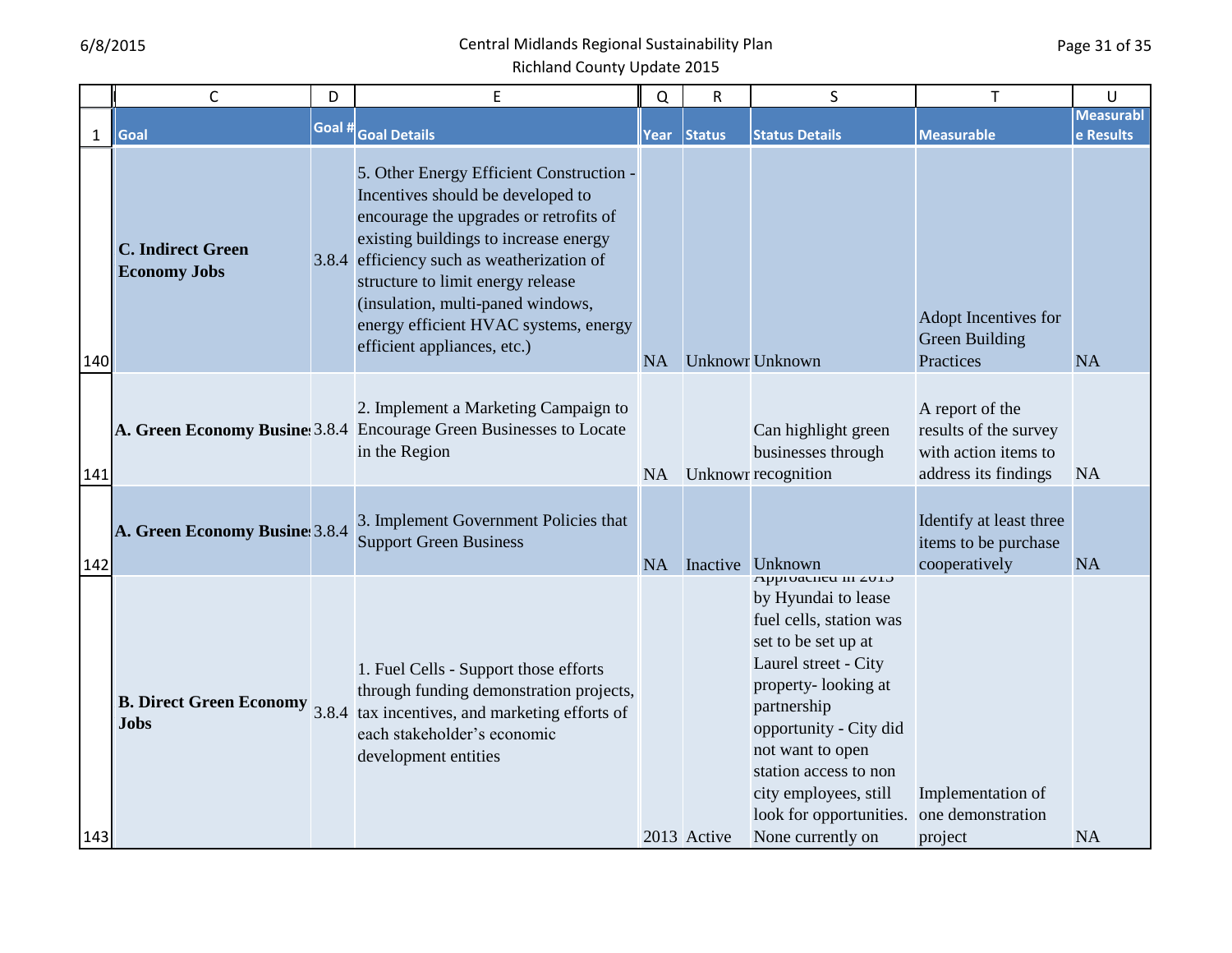|              | $\mathsf{C}$                                  | D      | E                                                                                                                                                                                                                                                                                                                                                               | Q           | R                                                                             | S                                                                                                                 | T                                                                                                     | U                             |
|--------------|-----------------------------------------------|--------|-----------------------------------------------------------------------------------------------------------------------------------------------------------------------------------------------------------------------------------------------------------------------------------------------------------------------------------------------------------------|-------------|-------------------------------------------------------------------------------|-------------------------------------------------------------------------------------------------------------------|-------------------------------------------------------------------------------------------------------|-------------------------------|
| $\mathbf{1}$ | Goal                                          | Goal # | <b>Goal Details</b>                                                                                                                                                                                                                                                                                                                                             | Year        | <b>Status</b>                                                                 | <b>Status Details</b>                                                                                             | <b>Measurable</b>                                                                                     | <b>Measurabl</b><br>e Results |
| 144          | <b>B. Direct Green Economy</b><br><b>Jobs</b> | 3.8.4  | 2. Fort Jackson - Regional green<br>economy initiatives such as research<br>and development within<br>renewable/alternative fuel arena - such<br>as USC-led hydrogen fuel cell research<br>- should be coordinated with the Fort to<br>determine which initiatives could have<br>military applications                                                          |             | 2014 Active                                                                   | Coordinated with Fort Meet annually with<br>Jackson on logo in<br>2014, also on<br>commercial scale<br>composting | the coordinating<br>committee to<br>determine status of<br>the Fort's needs                           | <b>NA</b>                     |
| 145          | <b>B. Direct Green Economy</b><br><b>Jobs</b> |        | 3. Target Marketing Study - The region<br>should jointly prepare a Targeted<br>3.8.4 Marketing Study focused on<br>manufacturing facilities for renewable<br>and alternative energy generators.                                                                                                                                                                 | $2013$ jobs | <b>SCEEB</b><br>$\overline{A}$<br>complet<br>es<br>annual<br>survey<br>energy | on clean SCEEBA completes<br>annual survey on clean the status for the<br>energy jobs                             | Annually report on<br>marketing study                                                                 | NA                            |
| 146          | <b>B. Direct Green Economy</b><br><b>Jobs</b> |        | 4. Small Nuclear Reactors - In<br>conjunction with existing organizations<br>such as NuHub, work with SCANA, the<br>U.S. DOE, and existing regional<br>3.8.4 manufacturers (Westinghouse, etc.) to<br>develop a strategy for promoting the<br>small modular nuclear reactor industry<br>and/or locating small nuclear reactor<br>pilot programs to this region. | <b>NA</b>   |                                                                               | <b>Unknowr Unknown</b>                                                                                            | Meet annually with<br>the coordinating<br>committee to<br>determine status of<br>the industry's needs | <b>NA</b>                     |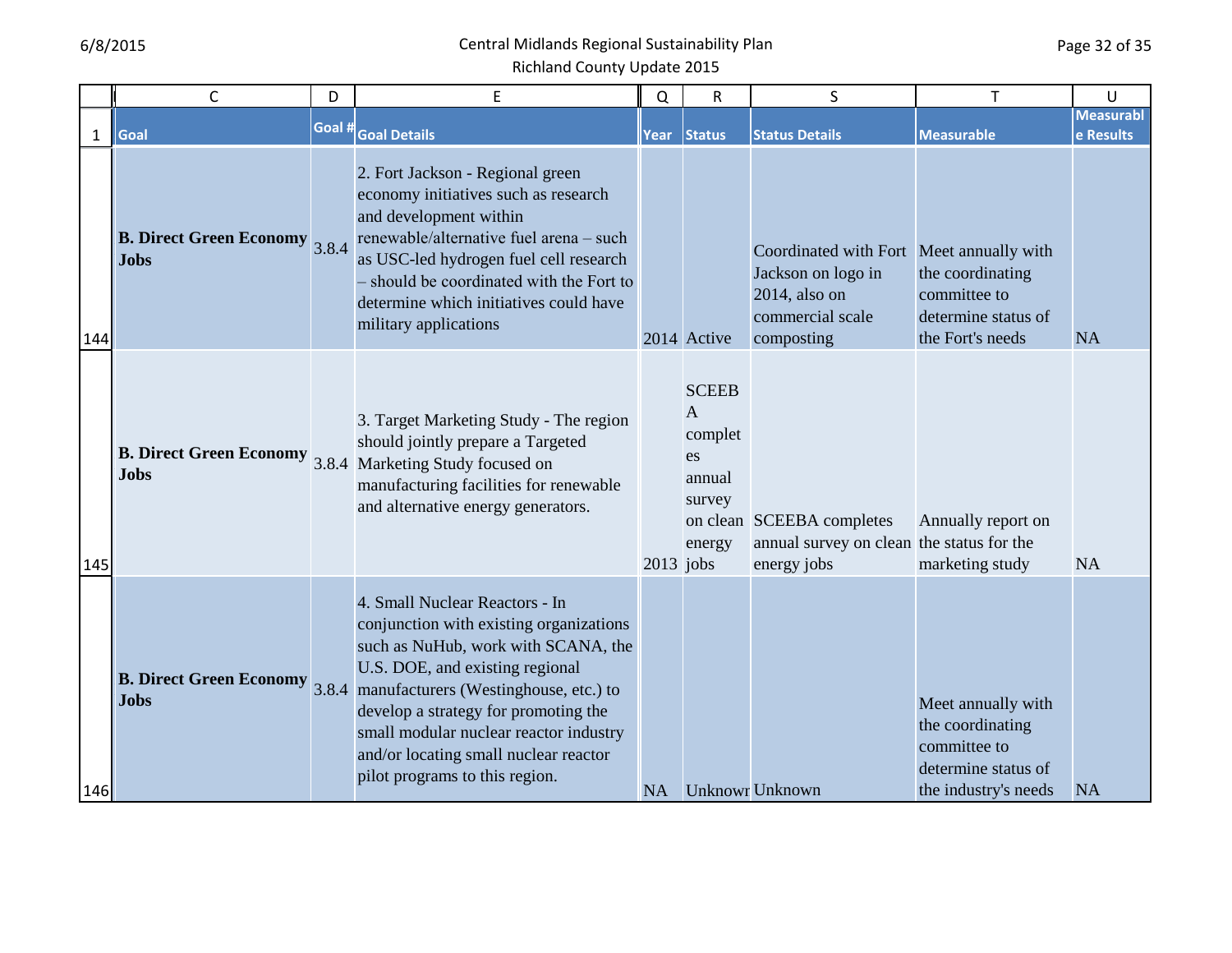|              | $\mathsf{C}$                                    | D      | E                                                                                                                                                                                                                  | Q         | R             | S                                                                                                                                                                                                                                                           | T                                                                                                                                   | U                                  |
|--------------|-------------------------------------------------|--------|--------------------------------------------------------------------------------------------------------------------------------------------------------------------------------------------------------------------|-----------|---------------|-------------------------------------------------------------------------------------------------------------------------------------------------------------------------------------------------------------------------------------------------------------|-------------------------------------------------------------------------------------------------------------------------------------|------------------------------------|
| $\mathbf{1}$ | Goal                                            | Goal # | <b>Goal Details</b>                                                                                                                                                                                                | Year      | <b>Status</b> | <b>Status Details</b>                                                                                                                                                                                                                                       | <b>Measurable</b>                                                                                                                   | <b>Measurabl</b><br>e Results      |
| 147          | <b>C. Indirect Green</b><br><b>Economy Jobs</b> | 3.8.4  | 1. Nuclear Industry Technicians -<br>Develop a program with Midlands<br>Technical College for development of a<br>nuclear technology program.                                                                      | <b>NA</b> |               | Jenkinsville plant<br>Inactive handles this                                                                                                                                                                                                                 | Annually report on<br>the placement rate of<br>graduates on the<br>program and make<br>changes to the<br>curriculum as<br>warranted | <b>NA</b>                          |
| 148          | <b>C. Indirect Green</b><br><b>Economy Jobs</b> |        | 2. Waste Water - Develop a pilot<br>program with the City of Columbia<br>3.8.4 Wastewater Treatment Plant to harness<br>methane generated at the plant for use<br>in electrical production.                        | <b>NA</b> | <b>TBA</b>    | No Action                                                                                                                                                                                                                                                   | Implement the pilot<br>program and monitor<br>its outcome.                                                                          | <b>NA</b>                          |
| 149          | A. Green Economy<br><b>Business Climate</b>     |        | Develop a survey to better classify<br>a)<br>and enumerate the existing green and<br>3.8.4 clean jobs to verify/quantify the number<br>of jobs and identify what makes the<br>region attractive for green business |           | 2013 Active   | <b>SCEEBA</b> completes<br>annual survey on clean with action items to<br>energy jobs                                                                                                                                                                       | A report of the<br>results of the survey<br>address its findings                                                                    | Active<br>through<br><b>SCEEBA</b> |
| 150          | A. Green Economy<br><b>Business Climate</b>     |        | 1. Take Steps to Prevent the Region<br>3.8.4 from Being Designated "Non-<br>Attainment"                                                                                                                            |           | 2012 Active   | Participate in<br>Midlands Air quality<br>initiatives, developing<br>website, developed<br>brand, working with<br>community partners<br>and businesses, offer<br>enviroflash and ozone<br>info, looking at ways<br>to incorporate ozone<br>info to RC winds | Maintain<br>"Attainment" status                                                                                                     | Ongoing                            |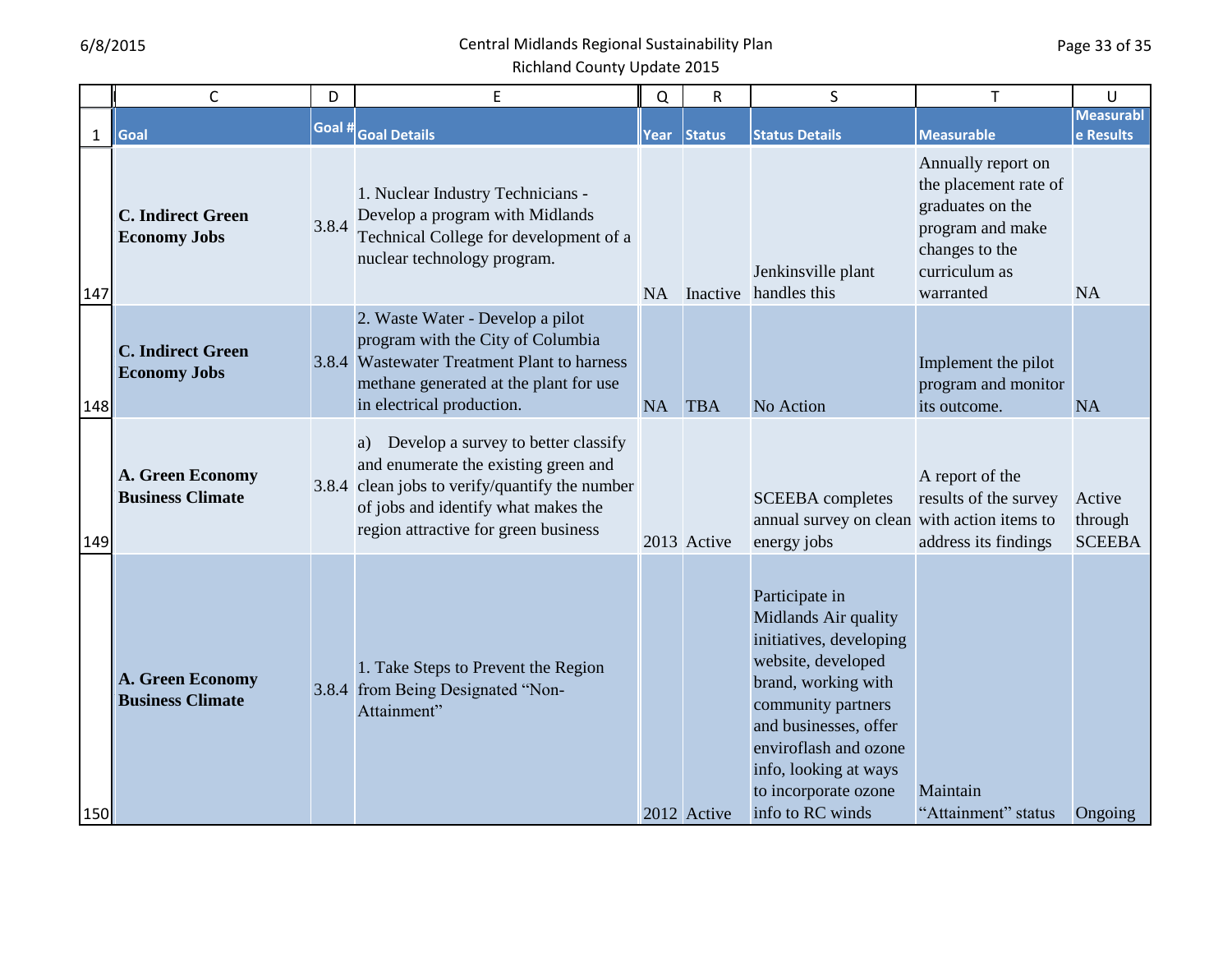|              | C                                                   | D      | E                                                                                                                                                                                                                                                                                            | Q           | $\mathsf{R}$                                                                  | S                                                                                                                                                                                                                                                                                           | T                                    | U                             |
|--------------|-----------------------------------------------------|--------|----------------------------------------------------------------------------------------------------------------------------------------------------------------------------------------------------------------------------------------------------------------------------------------------|-------------|-------------------------------------------------------------------------------|---------------------------------------------------------------------------------------------------------------------------------------------------------------------------------------------------------------------------------------------------------------------------------------------|--------------------------------------|-------------------------------|
| $\mathbf{1}$ | Goal                                                | Goal # | <b>Goal Details</b>                                                                                                                                                                                                                                                                          | Year        | <b>Status</b>                                                                 | <b>Status Details</b>                                                                                                                                                                                                                                                                       | <b>Measurable</b>                    | <b>Measurabl</b><br>e Results |
| 151          | <b>B. Direct Green Economy</b> 3.8.4<br><b>Jobs</b> |        | 6. Recycled Wastes - Conduct a<br>"survey" associated with the types and<br>quantities of existing (and potential)<br>waste streams handled within the region<br>that could be captured and made<br>available as recyclable material<br>feedstock for manufacturing and other<br>industries. | $2013$ jobs | <b>SCEEB</b><br>$\overline{A}$<br>complet<br>es<br>annual<br>survey<br>energy | on clean SCEEBA completes<br>annual survey on clean the status of the<br>energy jobs                                                                                                                                                                                                        | Annually report on<br>survey results | <b>NA</b>                     |
| 152          | A. Green Economy<br><b>Business Climate</b>         | 3.8.4  | Develop a regional task force to<br>a)<br>coordinate activities                                                                                                                                                                                                                              |             | 2012 Active                                                                   | 2014 held statewide<br>meeting. Participate in<br>Midlands Air quality<br>initiatives, developing<br>website, developed<br>brand, working with<br>community partners<br>and businesses, offer<br>enviroflash and ozone<br>info, looking at ways<br>to incorporate ozone<br>info to RC winds | Maintain<br>"Attainment" status      | Ongoing                       |
|              | A. Green Economy<br><b>153 Business Climate</b>     | 3.8.4  | Coordinate with EPA to allow<br>b)<br>more time for compliance                                                                                                                                                                                                                               |             | 2012 Active                                                                   | Yes                                                                                                                                                                                                                                                                                         | Maintain<br>"Attainment" status      | Ongoing                       |
| 154          | A. Green Economy<br><b>Business Climate</b>         | 3.8.4  | Implement regional transportation<br>$\mathbf{c})$<br>solutions aimed at reducing congestion                                                                                                                                                                                                 |             | 2012 Active                                                                   | Work with DOT,<br><b>CMCOG</b>                                                                                                                                                                                                                                                              | Maintain<br>"Attainment" status      | Ongoing                       |